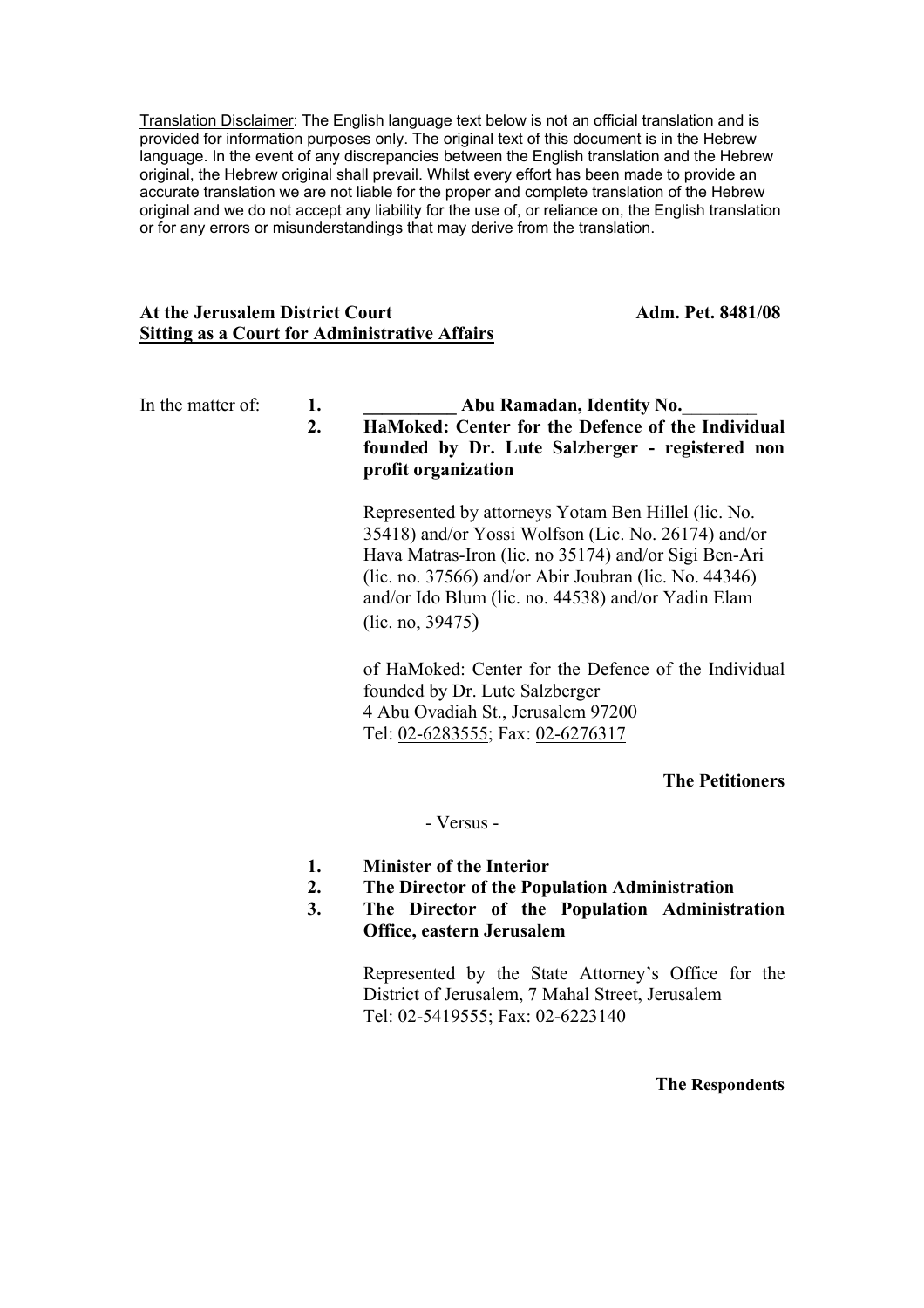# **Petition for** *Order Nisi*

A petition for an order nisi is hereby filed and is directed at the respondents ordering them to appear and show cause:

- A Why they will not reverse their decision to revoke the residency of petitioner 1, and why they will not return her permanent residence permit to her;
- B Why they will not make a general determination that the special status of Palestinian permanent residents in eastern Jerusalem does not expire, even when they leave the country and settle in another country, including the occupied territories;
- C Pursuant to the above: why they will not determine that the provisions of Regulations 11(c) and 11A of the Entry into Israel Regulations, 5734-1974, do not apply to the Palestinian permanent residents in eastern Jerusalem.

# **Introduction**

- 1. The petition is concerned with a permanent resident of the State of Israel whose status was revoked, despite having never sought political status in any other country. Her status was revoked, even though throughout the years she scrupulously upheld the conditions that the respondents placed before those who were interested in maintaining their status. Her status was revoked, despite the fact that she never severed her connection with Israel and with the place of her residence – eastern Jerusalem.
- 2. The only sin committed by this woman was to marry a Gaza City resident in 1990, and to go and live with him in his town. In those days movement between Israeli territories, the West Bank territories, including eastern Jerusalem, and between the Gaza Strip was easily facilitated, and the political borders were not felt at all.
- 3. Even after the conditions of entry into the Gaza Strip were toughened this woman's exit from the Gaza Strip and her return to Israel was facilitated in a relatively orderly fashion. It would be performed through a special procedure established by Israel, whose goal it was to regulate the stay of those Israelis who had families in the Gaza Strip. This woman, throughout the years was scrupulous in observing the regulations of the procedure, and in renewing the residency permits pursuant to it. This woman also continued to leave the Gaza Strip frequently and to return to Israel, at a time when the State of Israel continued to view her as a resident of the state, for all intents and purposes.
- 4. Nothing therefore could prepare her for the fact that quite suddenly, after all those years the respondents would decide to withdraw this woman's residency. She now remains stranded in Gaza, without the possibility of returning to her home in Jerusalem, where her close family lives.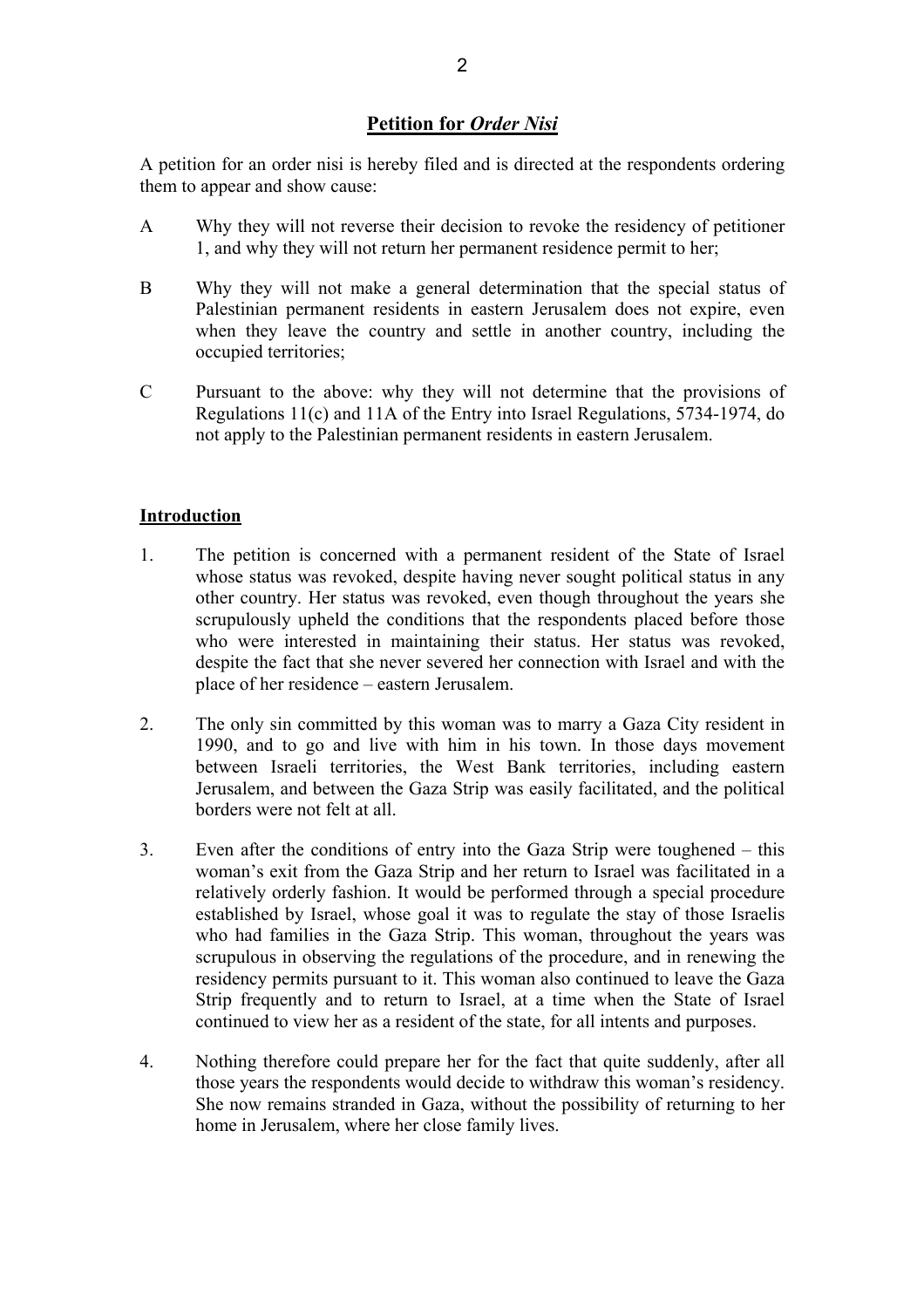- 5. This petition is also concerned with the very nature of residency status; which the petitioner received, and which was received by all Palestinian residents of eastern Jerusalem since 1967.
- 6. Two decades ago the Supreme Court laid out the first layer with respect to the status of residents of eastern Jerusalem. This was established in HCJ 282/88 **Awad v. The Prime Minister and Minister of the Interior**, *Piskei Din* 42(2) 424 (hereinafter: **the Awad case**). The judgement in the **Awad** case was given against the singular and unique factual background – both in the context of the facts that pertained to the nature of the petitioner's emigration from Israel in that case, as well as in the context of his activities within the framework of the first intifada. In the judgment a number of rules were established with respect to the legal nature of residency status in eastern Jerusalem and the criteria according to which residency shall be revoked.
- 7. Two decades later the abstract analysis in the **Awad** judgment should be reexamined, against the backdrop of the practical world and reality of life. One should also examine the ruling in the **Awad** case against the backdrop of other norms in the legal world, and especially the norms that apply to eastern Jerusalem.

After two decades, the time has come to tailor the rule to the reality of life and to avoid the harsh consequences that flow from the respondents' interpretation of it, and likewise to tailor it to the norms that apply to eastern Jerusalem.

- 8. From the perspective of the realities of life it has transpired that the respondents ascribed the broadest interpretation to the **Awad** rule, and they turned it into a tool for revoking the status of thousands of eastern Jerusalem residents. Their policy is integral to their general policy of cruelty towards these residents.
- 9. From the perspective of the law that relates to our case and which is found in the provisions of international law – international human rights law and international humanitarian law – eastern Jerusalem residents, as stated, are not merely "Israeli residents" in accordance with domestic Israeli law, but they are also "protected" and therefore entitled to carry on living in the area in which they reside. This is also a norm of international human rights law, in terms of which every person is entitled to return to his country. These provisions must be interpreted in conjunction with the amendments made to domestic Israeli law with respect to eastern Jerusalem, which were inserted as a result of political agreements to which Israel committed itself. All of these cast light on the special status of eastern Jerusalem residents. Even if the status of eastern Jerusalem residents is derived from the **Entry into Israel Law**, as was determined by the **Awad** case their status is not the same as any other resident, and without a shadow of a doubt their status is not that of immigrants who have come to Israel. The special circumstances of those whose mothers and fathers lived in east Jerusalem before its annexation by Israel has a profound impact on the law that applies to them.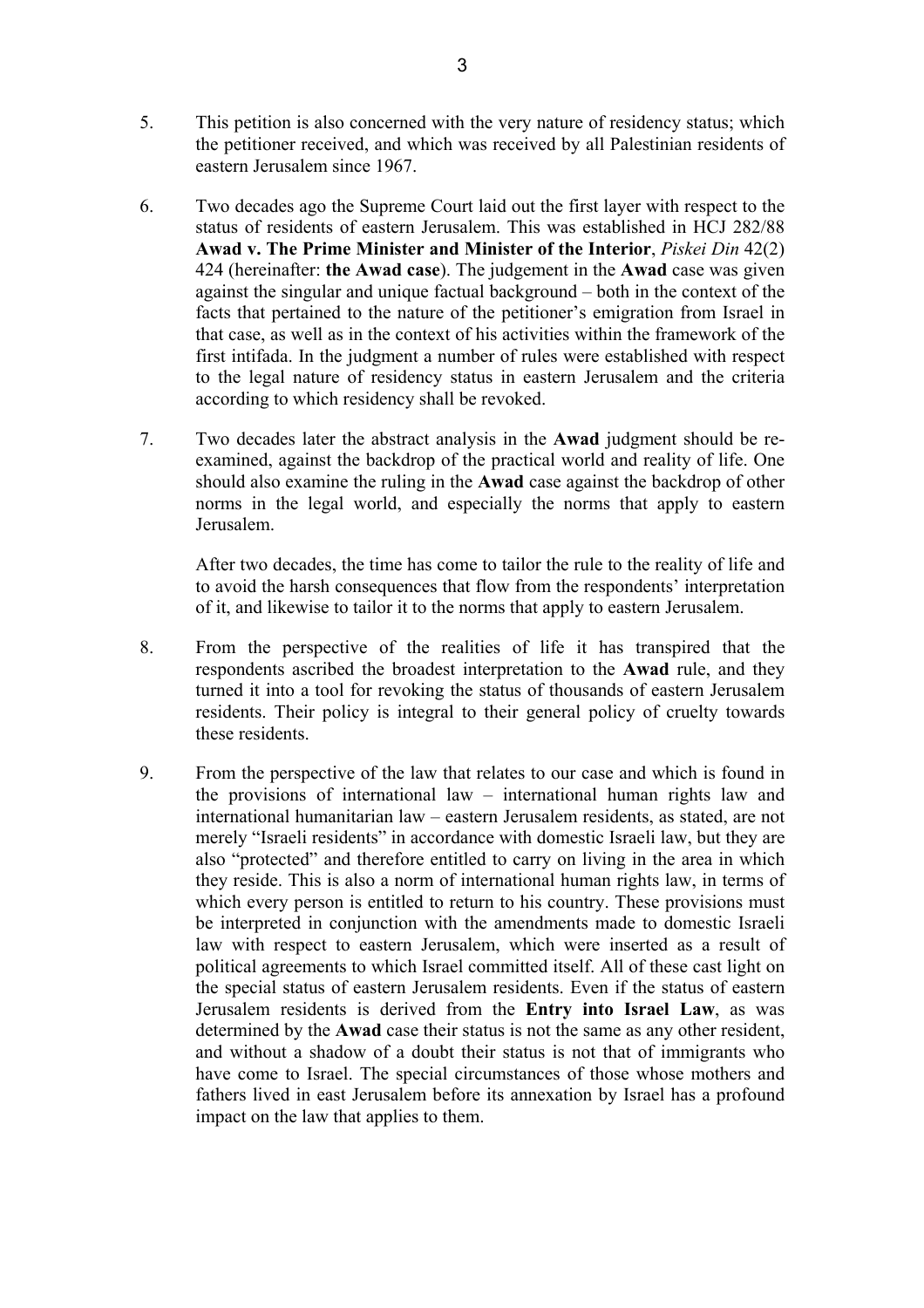# **The factual foundation**

- 10. Petitioner 1 (hereinafter: the "**petitioner**"), born in 1967, is a holder of an Israeli permanent residence permit that was given to her after the annexation of eastern Jerusalem and as a result thereof. The petitioner is married to a resident of Gaza City. The couple do not have any children. In November, 2006 the respondents decided to revoke her residency.
- 11. Petitioner 2 is a registered non-profit organization, whose aim it is to assist those who have fallen victim to the cruelty and discrimination of the State Authorities, and their work includes defending their rights in court, whether in its own name as a public petitioner or whether as a representative of persons, whose rights have been infringed.
- 12. Respondent 1 is the minister authorised by the Entry into Israel Law, 5712- 1952 to handle all matters that flow from this law. Respondent 1 is the one who instituted the Entry into Israel Regulations.
- 13. Respondent 2 is the director of the Israel Population Administration. Respondent 2 participates in the policy making decisions with respect to applications for receiving Israeli status under the Entry into Israel Law and under the regulations that were published by virtue thereof.
- 14. Respondent 3 (hereinafter: the "**respondent")** is the director of the eastern Jerusalem district office of the Population Administration. Respondent 3 is the person who revoked the petitioner's residency status.

# **The facts**

- 15. The petitioner was born in Jerusalem in 1967 and received a permanent residence permit and an Israeli identity document. The petitioner spent her entire childhood with her family in Jerusalem, at first in the Old City and later on in the area nearby Atarot airport.
- 16. In 1990 the petitioner married Mr. \_\_\_\_\_\_\_\_ Abu Ramadan, ID No. \_\_\_\_\_\_\_, and a resident of Gaza City. The couple does not have any children.

## **The petitioner's entry into the Gaza Strip**

17. At the time of the petitioner's marriage there was free movement between Israel and the Gaza Strip, and no permit was required whatsoever. Later on, when permits were required for entering the Gaza Strip, the petitioner entered the Gaza Strip and lived there by virtue of permits that had been issued to her in accordance with the "split families" procedure (hereinafter: the "**split families procedure"** or "**procedure**"). The "split families" procedure is a procedure that aims to resolve the living arrangements of those Israelis who have family in the Gaza Strip and who currently reside there. We shall expand further on the background to this issue.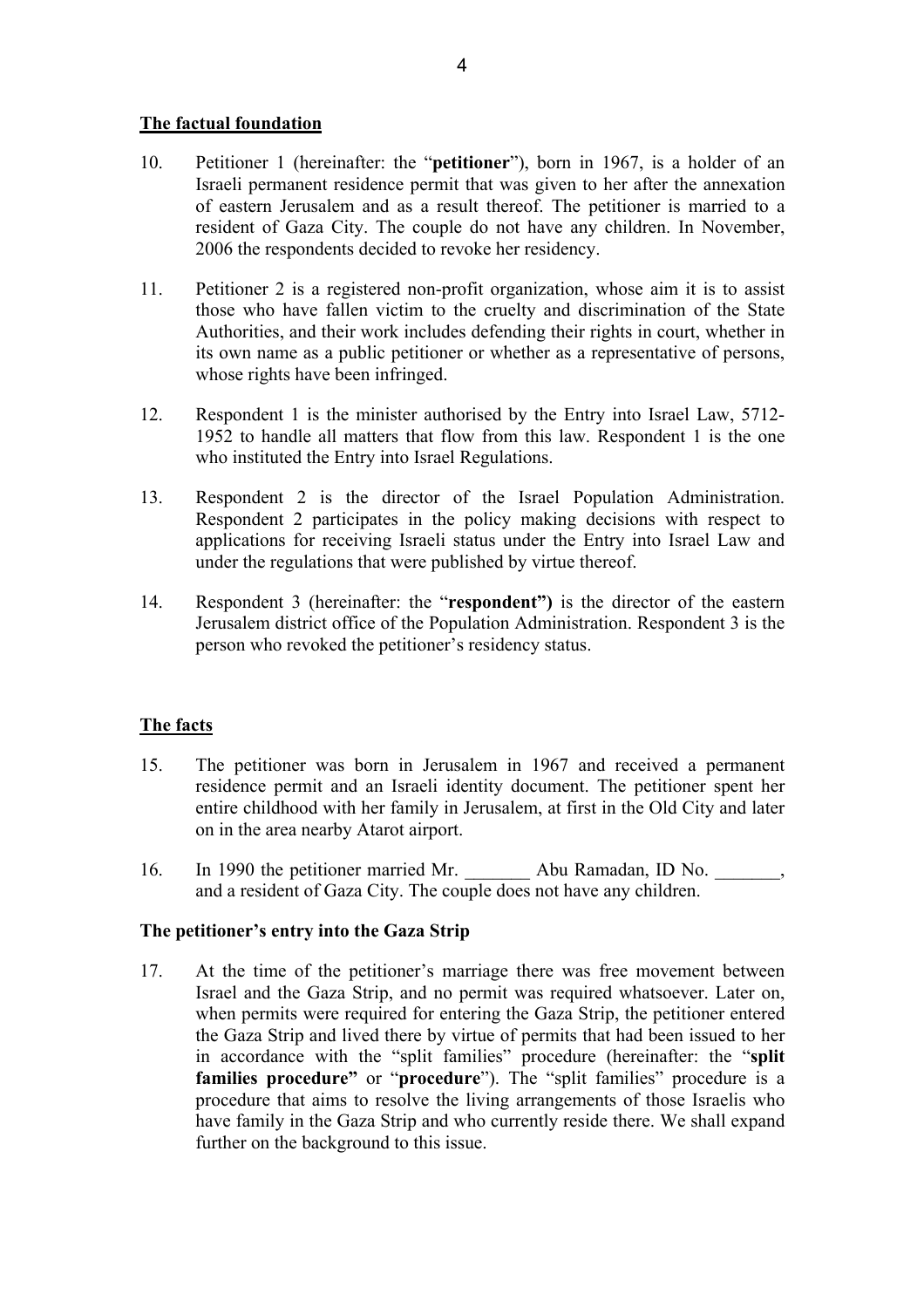18. At the end of the 1967 War, and until the signing of the Oslo Accords in 1994, there was no restriction on the entry of Israeli citizens and residents into the Gaza Strip. Israel thereby practically enabled the renewing of family, friendly, and commercial ties that had been severed in 1948. After the signing of the Oslo Accords in May 1994 general entry permits to the Gaza Strip were suspended and the entry of Israeli citizens and residents into the Gaza Strip was conditioned on the receipt of personal permits from the army commander.

The suspension provisions from 1994 are attached and marked as **p/1.**

19. Families in which one of the spouses was an Israeli and the other a Gazan (hereinafter: "**split families")** thus became dependent upon an army permit in order to reside in their home in Gaza. According to the procedure that was established, the Israeli spouses received residential permits in Gaza, which were valid for a number of months, and which validity could be extended by the Erez Civil Liaison Administration (CLA). This procedure expresses, on the one hand the state's responsibility to preserve the rights of those split families to maintain a family life, and on the other hand – the state's responsibility to enable its citizens and residents to enter it, a responsibility that is enshrined in the **Basic Law: Human Dignity and Liberty** and the **Entry Into Israel Law.**  Over the course of the years the state imposed many restrictions upon the implementation of this procedure, and there were even periods in which it was completely frozen. Nonetheless the State, on a number of occasions, reiterated these commitments.

For this purpose we have attached a letter sent to HaMoked on behalf of the Legal Advisor for the Gaza Strip dated 9 November, 2004 and marked **p/2.** In this regard see also the State's reply in HCJ 10043/03 **Abajian et al. v. Commander of IDF Forces in the Gaza Strip**. The reply (in Hebrew) may be viewed in full at the website of HaMoked, the Center for the Defence of the Individual, using this link: http://www.hamoked.org.il/items/5772.pdf

20. The petitioner has been scrupulous in acting in accordance with the procedure and renewing her permits to reside in Gaza that were given to her. This, of course, could only be done when her actions were not foiled by the IDF, for some or other reason (for example, the army's dividing up of the Gaza Strip for significant periods, an action that prevented Palestinian access to the Erez Crossing in order to extend their permit). Over the course of all those years the petitioner would regularly enter Israel and visit her home in eastern Jerusalem. There were periods in which the petitioner would enter Israel a number of times over the course of one year, and would stay in Jerusalem for a number of weeks at a time. Sometimes the petitioner would only enter Israel once a year, and then she would stay there for the entire month.

## **Revoking the petitioner's status**

21. In February 2007 the petitioner was informed that although over the course of all those years she had maintained close ties with her home and family in Jerusalem, and was even scrupulous in complying with the provisions of the procedure – the respondent had revoked her status. The petitioner was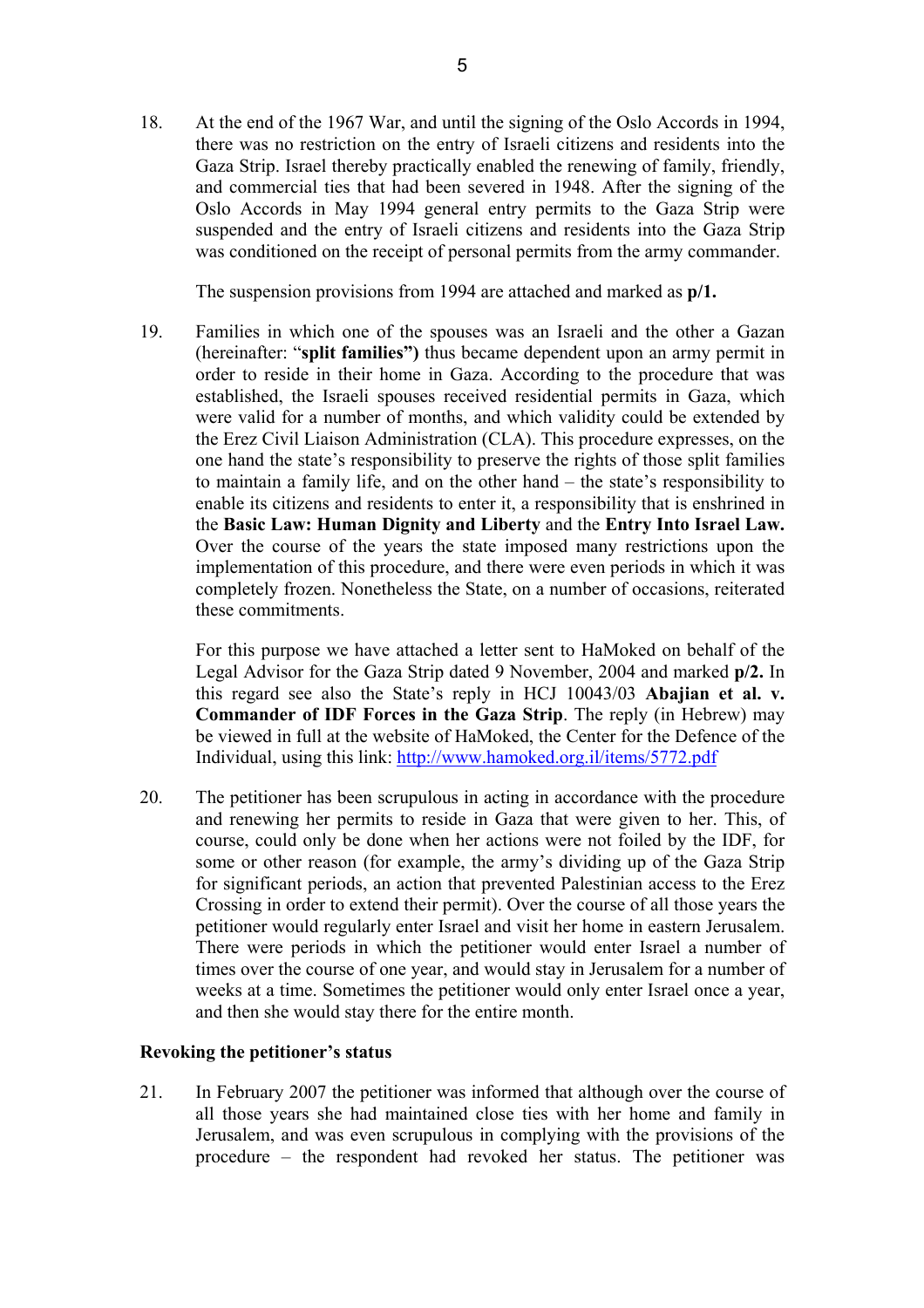informed, when she presented herself at the office of the respondent, that her residency had been revoked on 19 November, 2006.

An extract from the entry in the Populations Registry is attached and marked **p/3.** 

Nonetheless it should be noted that even though according to the respondent her status was revoked on 19 November, 2006, the petitioner continued to receive entry permits into Gaza, pursuant to the procedure, even after this date. On these very permits the petitioner's Israeli identity number is clearly displayed, and nowhere is it indicated that the petitioner ceased to be a resident.

Permits that were issued on 21 November, 2006 and on 24 December, 2006 are marked **p/4** and **p/5** respectively.

- 22. Since for her part she had been scrupulous in complying with the procedure, it never entered the petitioner's mind that there exited a possibility that her status would be revoked. Also from the procedure itself there was no indication that it contained the option of revoking Israeli status. Moreover, the petitioner continued to enter Israel at least once a year, and in many cases even more than that. No one disputes the fact that the petitioner continued, all those years to maintain close ties with her home in Jerusalem.
- 23. It should also be noted that when the petitioner requested entry into the Gaza Strip in March 2007, she was given a residence permit that was valid for a month, and later on an additional permit that was valid from 5 April, 2007 until 5 July, 2007. The petitioner was of the opinion that the very fact that she was given these permits meant that the state would continue to allow her to exit and enter Israel in accordance with the procedure, and past practice.

The permit dated 5 April, 2007 is attached and marked **p/6.** 

- 24. After the aforesaid permit expired, the petitioner arrived at the Erez checkpoint, with the aim of extending its validity. To her surprise she was informed at the checkpoint that it would not be possible to extend the validity of her permit, since she had ceased to be a resident of Israel.
- 25. On 5 March, 2008 the petitioner submitted an application to the respondent for the restoration of her residency status. In her letter the petitioner expanded upon her claims that throughout the years she had been scrupulous in complying with the procedure, and thus could not have anticipated that her status would be revoked. The petitioner also claimed that all those years she continued to maintain a connection with Israel and she was currently interested in returning to, and entering Jerusalem and having her status restored.

A copy of the petitioner's letter dated 3 March, 2008 is attached and marked **p/7.**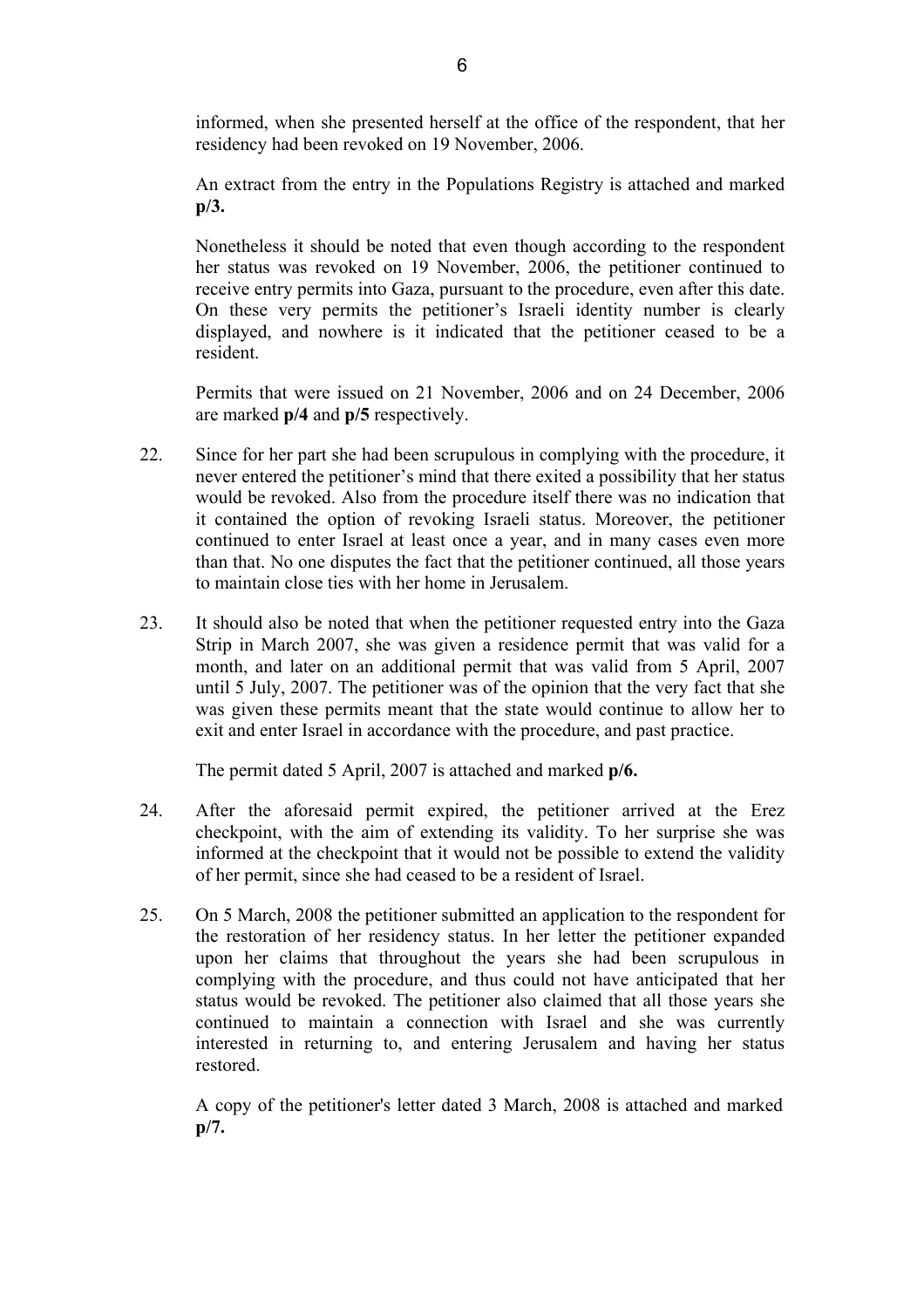26. On 8 April, 2008 a letter from the respondent was received at the office of petitioner 2, which stated the following:

> **I hereby confirm receipt of your letter, which is attached and I am honored to inform you that our decision with respect to the expiry of the residency of the aforesaid was made in accordance with the law.**

> **If you possess unequivocal substantiation and evidence that proves otherwise, you may file an application for a permanent resident permit.**

The respondent's letter is attached and marked **p/8.** 

- 27. The respondent has refused to provide details of the reasons underlying the decision to revoke the petitioner's residency. Nonetheless, being fairly familiar with the respondent's policy we are convinced that the reason for the revocation of residency is the petitioner's residence over the last few years in the Gaza Strip. The petitioner does not claim that she did not reside in the Gaza Strip from the time she was married, but avers that this fact does not evince a desire to completely sever her ties with her family and city – Jerusalem. This is also not sufficient to show that in practice the petitioner did not maintain contacts with her home town and with her relatives who live there.
- 28. The petitioner is interested in returning to, and entering Jerusalem. She is interested in having her status restored. However the respondent does not allow this, claiming that it was lawfully revoked. This as stated was done without offering any justified reason, and apparently by exclusive reliance on the fact that the petitioner's place of residence is in the Gaza Strip. In light of the respondent's inflexible position, any claim by the petitioner, which does not contradict the fact that she resides in the Gaza Strip is invariably rejected by the respondent. The petitioner therefore has no reason to file an application for a permanent residence permit. According to the respondents' criteria, an application of this kind filed by someone who also does not currently reside within the borders of the State of Israel will be summarily dismissed.
- 29. The petition therefore focuses on the respondent's decision to revoke the petitioner's residency. The petitioner will claim below that it comprises a decision that was unlawfully made and which was in contravention of the procedure to which the respondent committed itself a number of years before then, as a result of a petition that was filed with the HCJ. This petition will also deal with the legality of the decision in its broader sense. The petitioners' claims in this context are based on a reexamination of the laws related to the citizenship status of residents of eastern Jerusalem, the respondents' interpretation of these laws and the court's rulings thereon.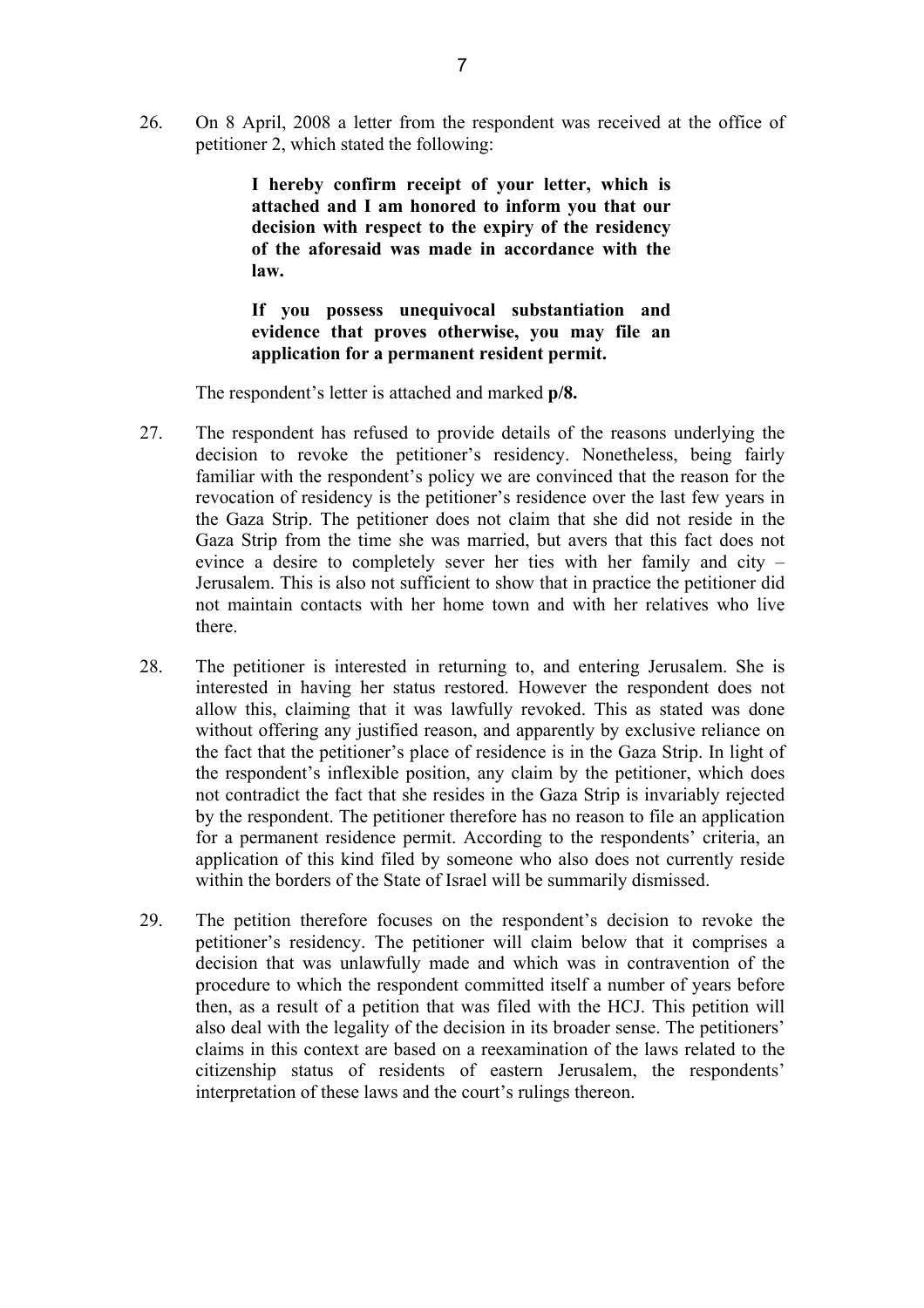#### **The legal argumentation**

- 30. Below the petitioners will argue the following:
	- A. The petitioner's position is covered by the provisions of the "Sharansky Declaration" – a document that outlines the commitments that the respondents took upon themselves in the wake of HCJ 2227/98 **HaMoked: The Center for the Defence of the Individual et al. v. Ministry of the Interior et al**. Throughout the years the petitioner maintained a connection with Israel. The petitioner was accustomed to visiting her home in Jerusalem at least once a year and in many instances – more than that. The petitioner resided in the Gaza Strip on the basis of permits, which were issued by Israel, permits which she scrupulously renewed. In light of this, the respondent should have applied the provisions of the "Sharansky Declaration" to the petitioner, and should not have revoked her residency.
	- B. Permits to reside in Gaza, which the petitioner received throughout the years and her frequent visits to Israel, created an impression with the petitioner that her residency would not be revoked. Even the provisions of the "split families" procedure contains no indication that latent within it is the possibility that even one who was scrupulous to comply with it may be at risk of having his status revoked. The respondent's decision – that contravenes the petitioner's reliance upon the fact that the respondent continued to view her throughout the years as a permanent resident in Israel – is therefore tainted with illegality, also in this context.
	- C. The petitioner's relocating to the Gaza Strip does not fall within the category of "settling in a country outside of Israel" as stated in the **Entry into Israel Regulations, 5734-1974** (hereinafter: "**Entry into Israel Regulations**") and therefore this relocation is not sufficient to cause the revocation of her status in Israel. It merely involved a move from one area, which according to domestic law, is under Israel's sovereignty, to another area which is held by Israel (certainly during the period in question) under belligerent occupation. These two regions (eastern Jerusalem and the Gaza Strip) are not only connected from the perspective of sovereignty over the area. Rather it involves two regions which from many perspectives (political, social, and cultural) constitute one framework.

In eastern Jerusalem a dichotomous situation prevails in which on the one hand it is a territory which is under Israeli sovereignty, according to domestic law, but on the other hand it is an inseparable part of the territories that were conquered in 1967. Moving from eastern Jerusalem to Gaza should thus not be considered a relocation of one's place of residence to another state, in precisely the same way as changing one's residential address from eastern Jerusalem to a town within the Green Line cannot be conceived likewise.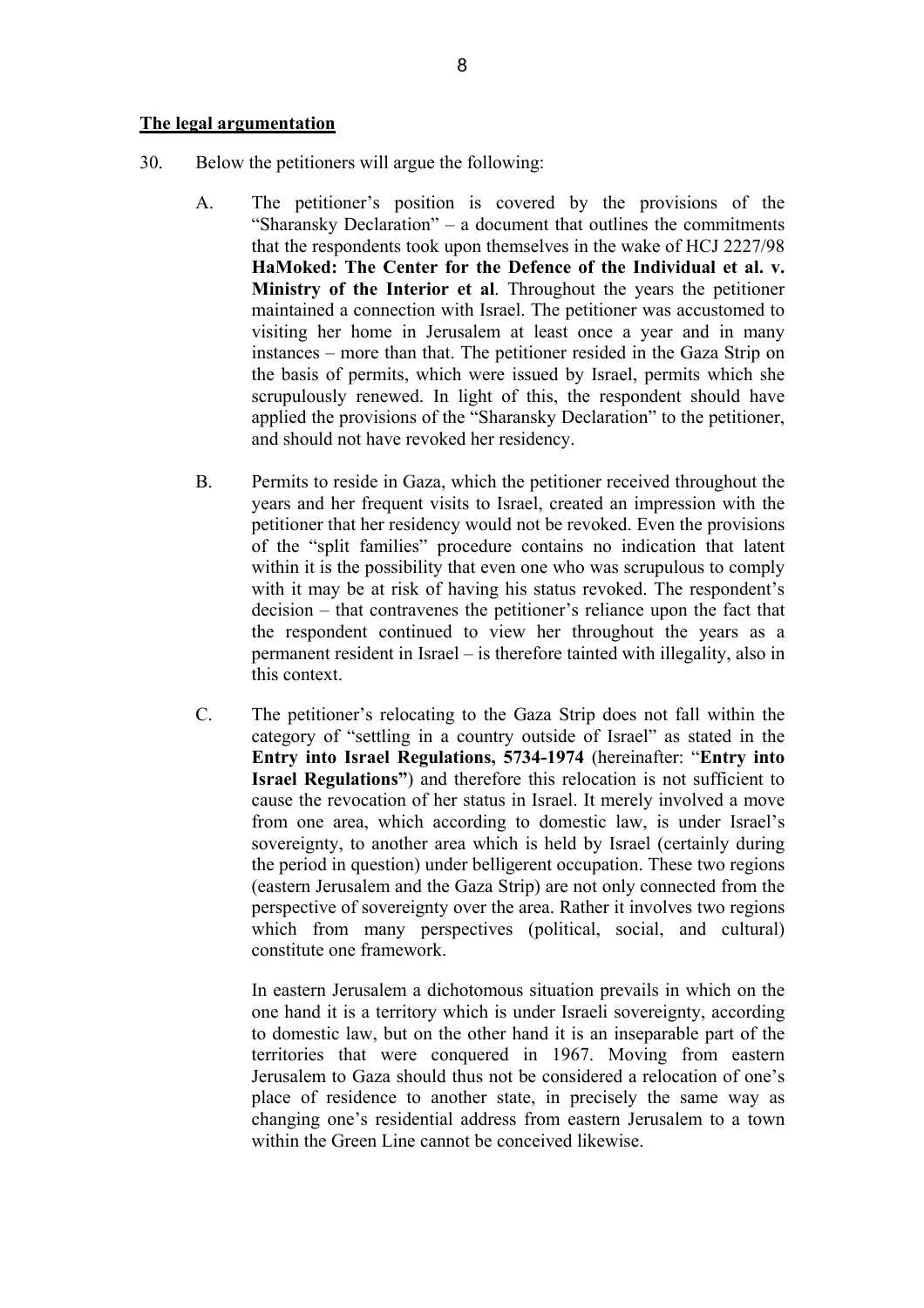D. Alternatively, the petitioners will argue that even if the respondents' position is that the petitioner "settled in another country", the respondents' decision to revoke the petitioner's status is nonetheless unlawful. This argument of the petitioner is based upon a reexamination of the laws relating to the citizenship status of residents of eastern Jerusalem, of the respondents' interpretation of these laws and of the court's ruling. This petition shall thus expand upon this matter in greater detail.

Below we shall relate to the matters in their proper order.

# **Revoking the petitioner's status – in contravention of the "Sharansky Declaration"**

- 31. As will be detailed below, as from the beginning of the second half of the 1990s the respondents introduced a new policy within the framework of which many permanent residents of eastern Jerusalem were stripped of their status. Opposing this policy, which came to be labeled "the silent deportation", petitioner 2, along with other human rights organizations as well as eastern Jerusalem residents who were harmed by this policy, filed a petition to the HCJ in 1998 (HCJ 2227/98). In the wake of this petition the then Minister of the Interior, Mr. Nathan Sharansky made a declaration to the HCJ. This declaration came to rectify, if only slightly, the injustice that was caused to those residents who were harmed from the sweeping policy of revoking residency.
- 32. Section 2(a) of the Declaration determines:

A detailed examination shall be undertaken with respect to anyone who applied to the Ministry of the Interior, and for whom the question of revocation of permanent residence has arisen for one reason or another.

Section 2(b) determines:

If it shall transpire from an examination that the aforesaid applicant, who is registered in the Populations Registry as a permanent resident, **continued to maintain a proper connection with Israel even in a period in which he lived outside of Israel, the Ministry of the Interior shall not** – subject to the absence of a criminal and/or security impediment – **adopt any steps to remove him from the registry**. (Emphasis added)

33. Further on the declaration determines executive provisions. In section 3(b) it is determined:

> **With respect to a person who has relocated the center of his life outside of Israel for a period exceeding 7 years, and therefore according to the**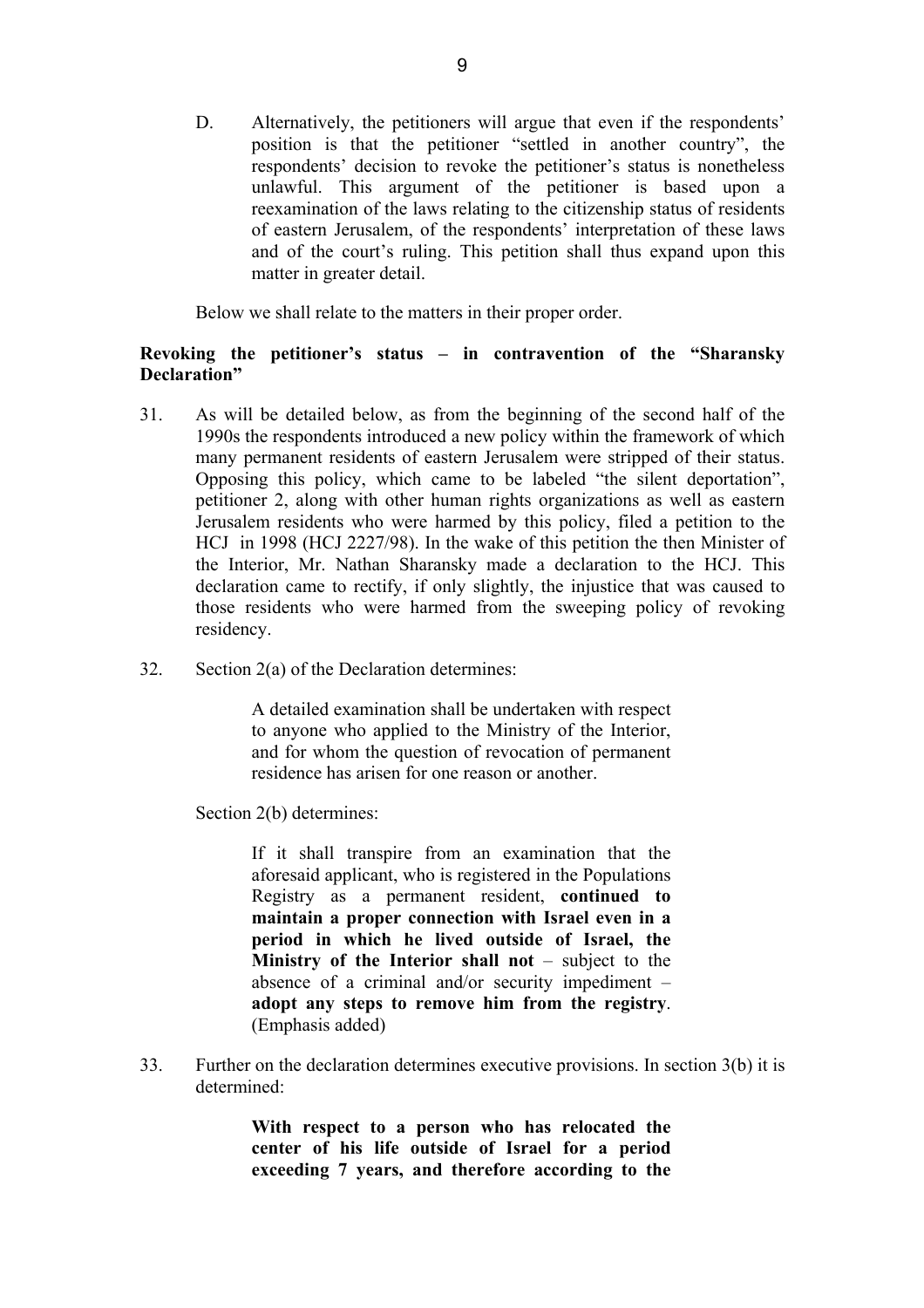**law, his Israeli permanent residence permit has expired, but for whatever reason he was not informed by the Ministry of the Interior and/or thus far he has not been removed from the Population Registry file, the Minister of the Interior shall consider him as the bearer of a valid Israeli permanent residence permit, provided that he visits Israel during the validity period that is stamped in the exit permit in his possession.** (Emphasis added)

Section 3(e) determines:

This procedure shall apply, mutatis mutandis, with respect to those who have relocated the center of their life as aforesaid, to the territories of the Judea, Samaria and Gaza regions.

The full text of the Sharansky Declaration may be viewed at the Center for the Defence of the Individual's website, at the following link:

http://www.hamoked.org.il/items/3055.pdf (Hebrew)

- 34. In March, 2000, when the "Sharansky Declaration" was made the petitioner had already lived in the Gaza Strip for a period exceeding 7 years. Since this is so, according to the respondents' interpretation of the law, her residency had apparently expired. Nonetheless, the respondent did not remove, as of that day, the name of the petitioner from the Populations Registry, and did not inform her that her status had been revoked. In addition, the petitioner continued to visit Israel, both before and after the declaration was made, and complied with the conditions of her residency permits determined by the "split family" procedure, (this corresponds to visiting Israel during the validity period of the exit card, "mutatis mutandis", as determined in the Declaration).
- 35. **Therefore, the petitioner complied with the conditions of section 3(b) of the Declaration, and thus the respondent must consider her as one who holds a valid permanent residence permit. The revocation of her status was therefore in contravention of the provisions of the "Sharansky Declaration".**

#### **The Revoking of the Status – Contrary to the Petitioner's Reliance Interest**

36. As stated, the petitioner has lived in the Gaza Strip since the beginning of the 1990s. Ever since, and for the next 16 years, the respondent allowed the petitioner to leave the Gaza Strip and return to her home in Jerusalem, without her Israeli status being harmed in any way. The respondent avoided revoking the petitioner's status even during the harshest years of the "silent deportation" (see below for more data on this matter). In addition, as has been detailed above, the petitioner complies with section 3(b) of the "Sharansky Declaration", and therefore it was incumbent upon the respondent, also in terms of this commitment made before the court, to avoid revoking the status of the petitioner.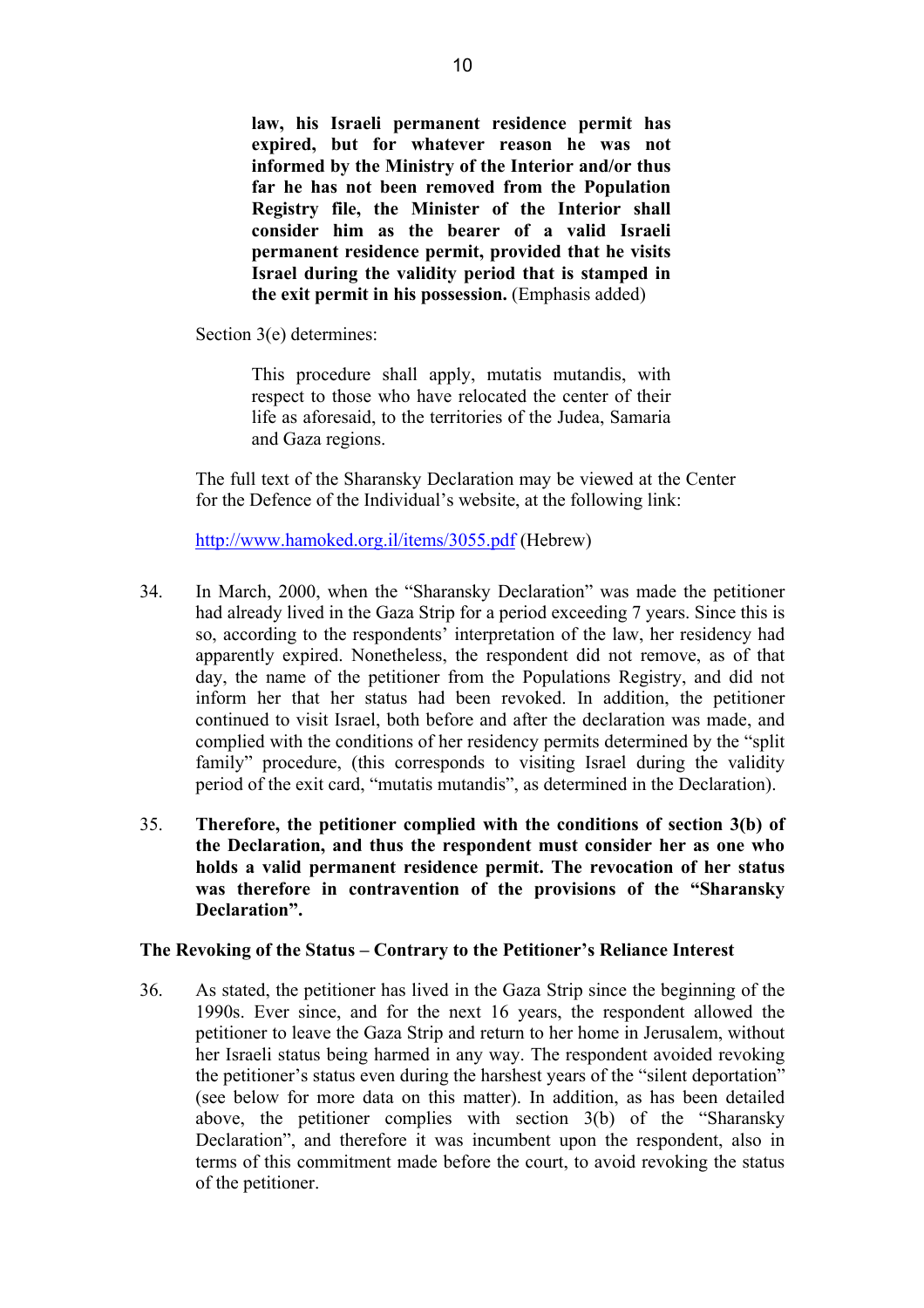- 37. And indeed that was the situation for at least the first six years after the filing of the "Sharansky Declaration" at the HCJ. The petitioner continued, for her part, to be scrupulous in meeting the terms of the "split families" procedure, and continued to maintain strong links with her home in Jerusalem. The respondent, for her part, continued to view her as an Israeli resident for all intents and purposes. The petitioner entered the Gaza Strip on permits issued by the State of Israel, **permits that were given only to those who were citizens of the State of Israel or its residents.** The petitioner returned at least once a year to Jerusalem, exiting the Gaza Strip in her capacity as an **Israeli resident.** This being the case, it never entered the petitioner's mind that there was any possibility of her status being revoked. Moreover, also from the "split families" procedure itself (see appendix **p/3** above) there is no indication that latent within it is the possibility of revoking Israeli status.
- 38. As shall be detailed below, the revocation of the petitioner's residency does not comply with the provisions of the Entry into Israel Regulations. However even if we were to examine the respondent's decision through the narrow prism of deviating from its commitments and its policies, as these are expressed in the "Sharansky Declaration" – it still involves an unlawful wrong against the petitioner. Indeed the administrative authority has the right to change its policies and guidelines in order to exercise the discretion that it has determined for itself, however this is only where there are reasons for such a change, and which pass the test of reasonableness, reasons that are devoid of any alien considerations.

A public authority that has assigned for itself operational guidelines or rules with respect to the way in which it exercises its authority cannot deviate from these guidelines and rules that it has consolidated and established for itself, unless there are logical reasons for this that pass the test of objective review, since this matter is also one of the expressions of equality before the law (HCJ 47/91 **Neiman v. The State Attorney**, Piskei Din 45(2), 872, 876)

Commenting on the same matter, Prof. Y. Zamir determined that:

The underlying assumption is that the Authority will operate in accordance with the guidelines, and this assumption creates the justified expectation that this is how the Authority will continue to operate. If, in contrast to this expectation, the Authority deviates from these guidelines, there is room to suspect that the deviation was the result of alien considerations or some other defect. This suspicion may be enough to undermine a presumption of legality (Y. Zamir, *Administrative Authority*, volume 2, p.787).

39. It should be noted that annulling an existing permit and altering a previous decision, upon which a person has relied, is one of the types of actions which increase the obligation upon the Administration to exercise its discretion fairly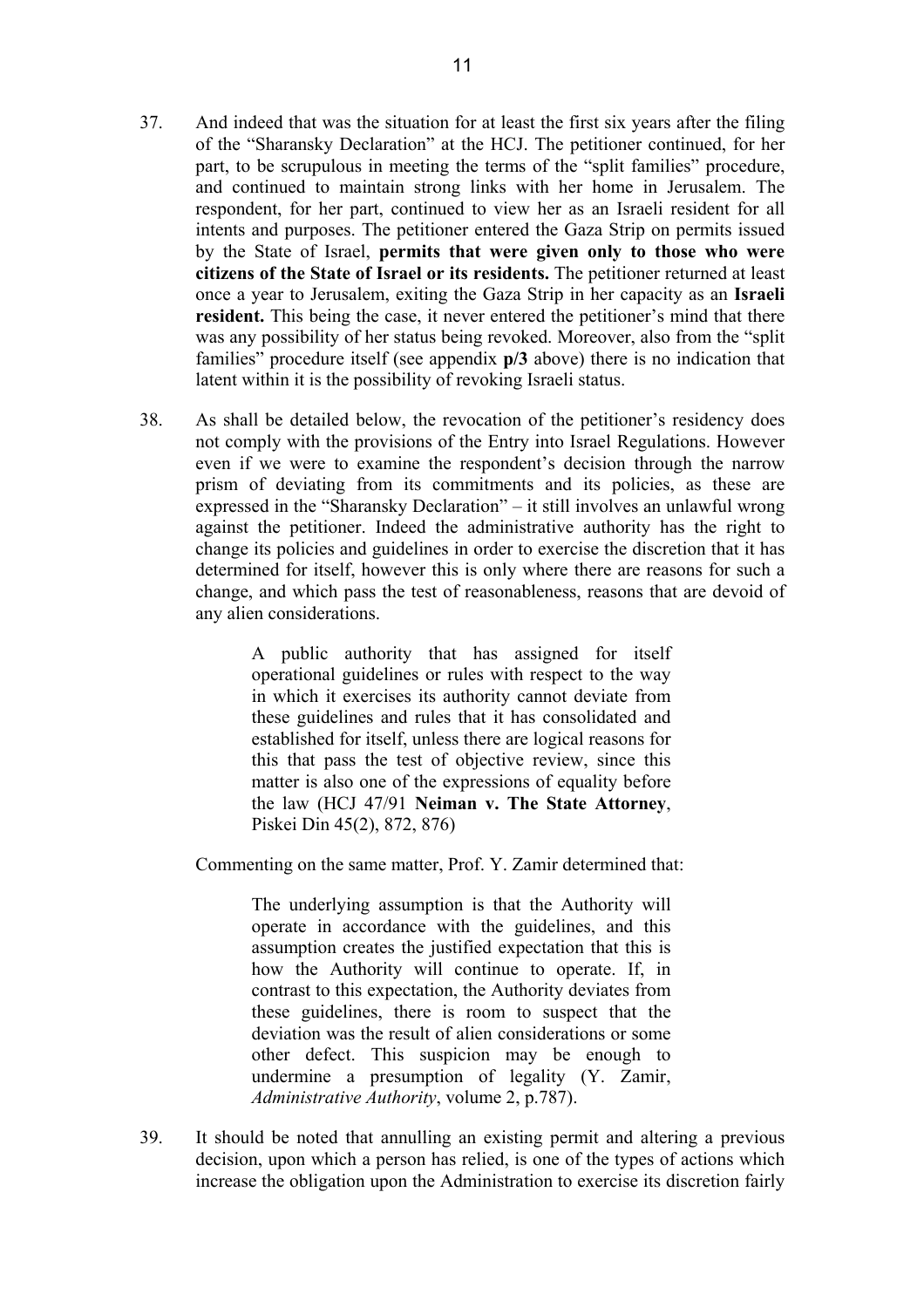and reasonably, while maintaining an appropriate balance between the interest of the individual and the needs of the public. The Authority must be convinced, on the basis of evidence that does not leave any room for reasonable doubt, that a "new event has occurred which affects the basic presumption that underlay the granting of the permit and which has thus created a substantial risk, which in turn creates a special public interest to annul the permit" (HCJ 799/80 **Shlalam v. Licensing Clerk. Pursuant to the Shooting Law**, *Piskei Din* 36(1), 317, 328).

When changing an administrative act, upon which an individual has relied, the Authority must be convinced that leaving the "matter intact, against the backdrop of the new circumstances, is no longer justified and does not accord with the fulfillment of its obligations towards the general public" (HCJ 4383/91 **Shpeckman Hayyim et al. v. Municipality of Herzliya**, *Piskei Din*  46(1) 447, 455).

- 40. The petitioner relied on the fact that the respondent continued to view her throughout the years as a permanent resident of Israel. If the petitioner had any suspicion that the respondent was liable to revoke her status, it is possible that she would have planned her steps in a different way. It appears that as far as the respondent is concerned there are no logical reasons for a deviation from its commitments as stated in the "Sharansky Declaration". (For example: public and state security, rule of law, etc.) It is certainly correct to say that for a period of more than six years after the declaration was made, the respondent continued to view the petitioner as an Israeli resident. This is pursuant to the provisions of the Declaration itself.
- 41. What therefore has happened recently: did the respondent decide to reconsider its commitments within the framework of the "Sharansky Declaration"? As far as the petitioners know, the answer is in the negative. Did the petitioner cease to preserve her links with Jerusalem? As has been detailed above, this must also be answered in the negative.

Since logical reasons for such a radical change in the respondent's position vis-à-vis the petitioner – cannot be found, the petitioners suspect that in making the decision to revoke the petitioner's status alien considerations were taken into account, that are based upon demographic and perhaps even economic reasons.

## **Revoking status – in contravention of the provisions of the Regulations**

42. Regulation 11(c) to the **Entry into Israel Regulations, 5734-1974,**  determines the following:

> The validity of a permanent residence permit shall expire if the circumstances stated in paragraphs (4) or (5) of sub-regulation (a) present themselves, and also where the permit holder **has left Israel and has settled in a country outside Israel**. (Emphasis added)

Regulation 11A of the same Regulations: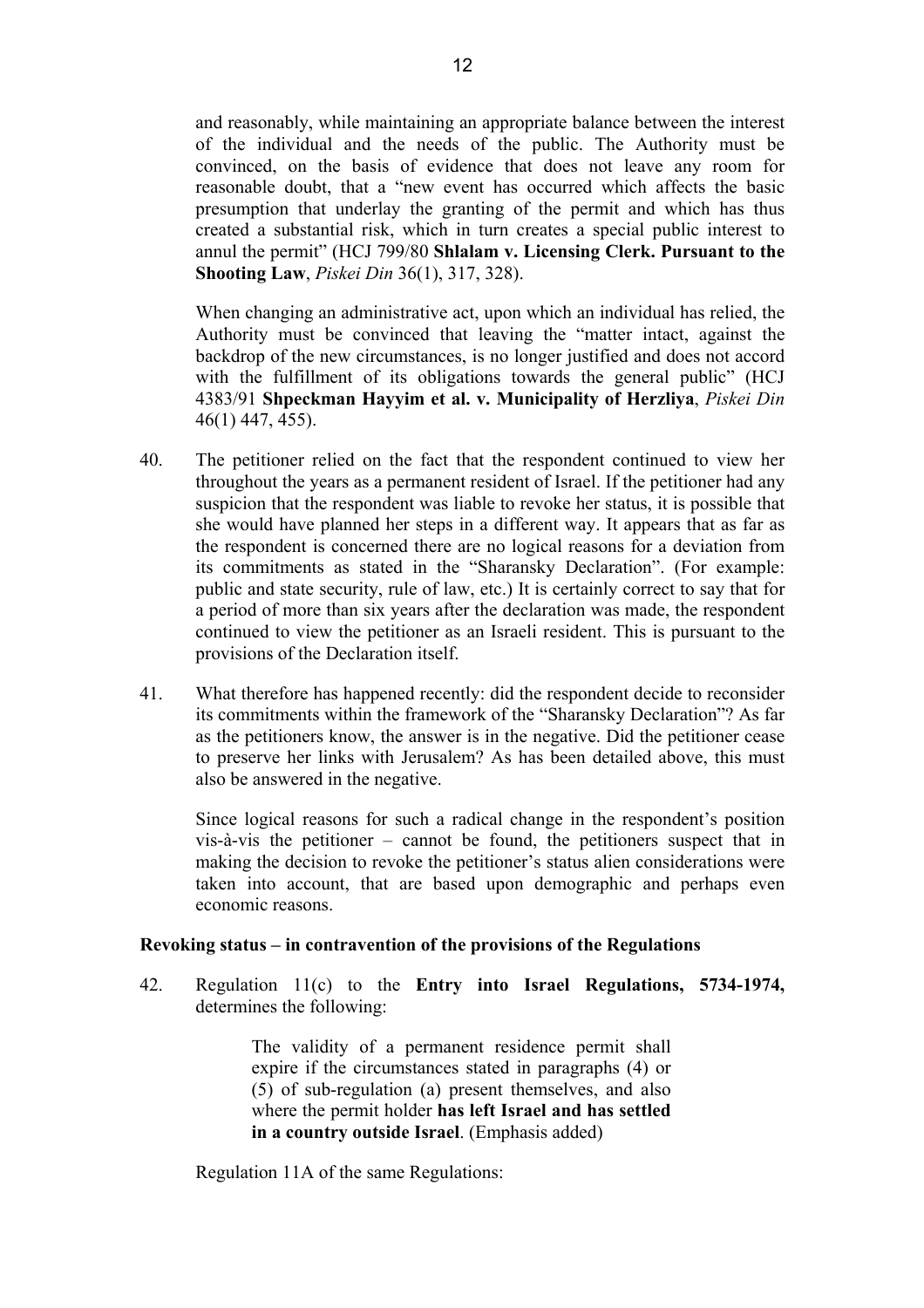For the purposes of regulations 10 and 11, a person will be considered as if he has settled in a country outside of Israel if one of these conditions is present:

- 1. He has lived outside of Israel for a period of at least seven years and on a visa and a class 1A temporary residence permit for at least 3 years;
- 2. He received a permanent residence permit in that country;
- 3. He received citizenship from that country through naturalization.
- 43. According to the Entry into Israel Regulations it is therefore possible to revoke the residency of a person, if it has been determined that he left Israel and settled in a country outside of it. For this purpose Regulation 11A outlines three "settlement presumptions", which even if one of them is present, the person shall be considered to have settled in a country outside of Israel. Take note: these are presumptions that may be rebutted by the resident whose permit has been revoked (see in this regard: HCJ 7023/94 **Shqaqi et al. v. Ministry of Interior**, *Takdin Elyon* 90(2), 1614).
- 44. It is clear that the two presumptions that appear in regulation 11A (2 and 3) are not present in our case: the petitioner did not receive status in another place, including not receiving it from the Palestinian Authority. However what we are to make of the presumption that appears in Regulation 11A (1): is it possible to determine that the petitioner's status expired since she lived in a country outside of Israel for more than seven years?

We shall now deal with this question.

45. In a case dealing with the legality of issuing an order that assigns the place of residence of a person who lives in an occupied area, the HCJ determined that the West Bank and the Gaza Strip are regions that constitute one territorial unit, which are subject to a common belligerent occupation:

> It has been argued before us that the Gaza Strip Region – to which the army commander of the Judea and Samaria Region wishes to transfer the petitioners – is located outside the region.

> This argument is interesting. According to it, Judea and Samaria were conquered from Jordan that annexed them — contrary to international law — to the Hashemite Kingdom, and ruled them until the Six Day War. By contrast, the Gaza Strip was conquered from Egypt, which held it until the Six Day War without annexing the territory to Egypt. We therefore have two separate areas subject to separate belligerent occupations by two different military commanders in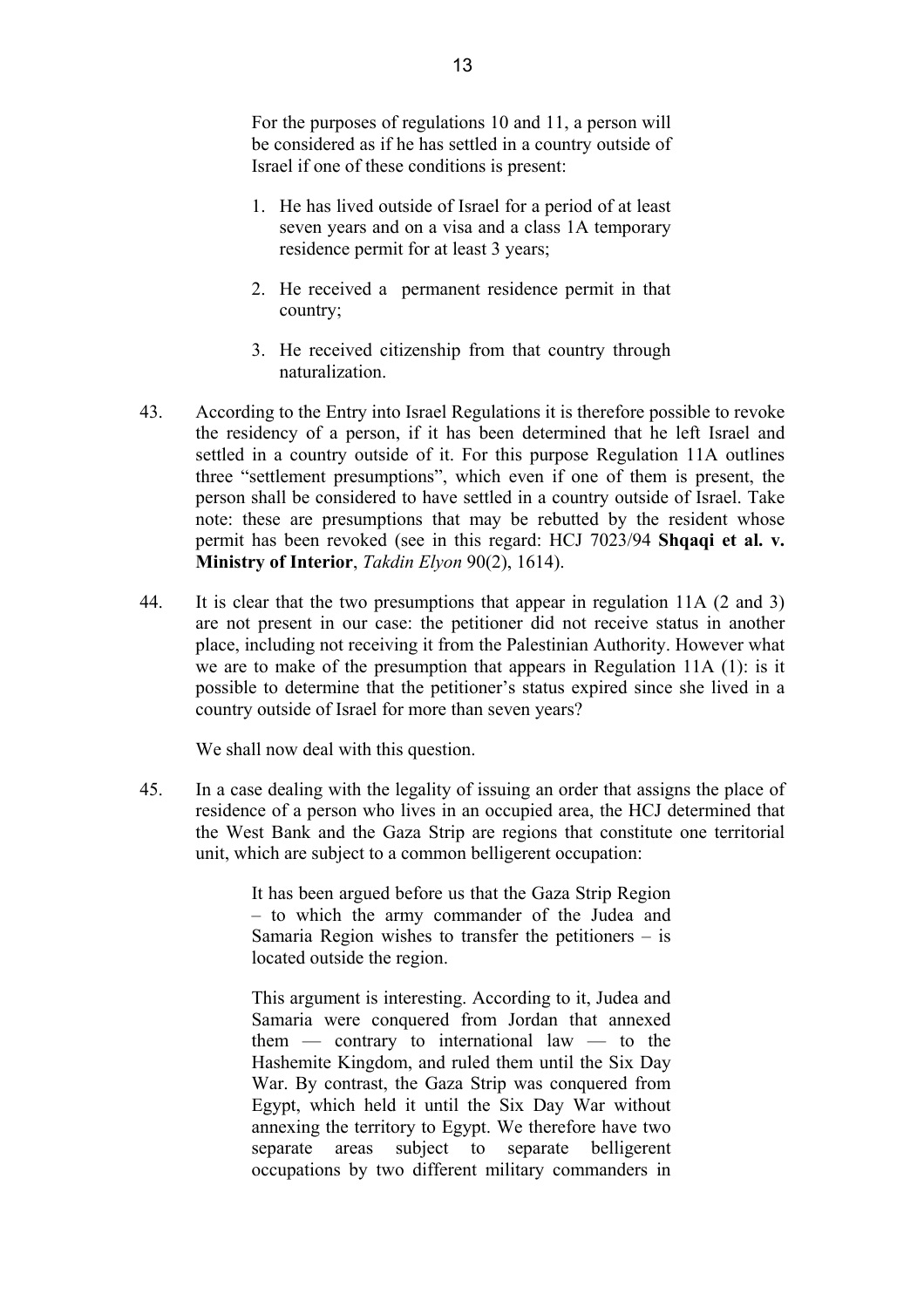such a way that neither can make an order with regard to the other territory. According to this argument, even though these two military commanders act on behalf of one occupying power, this does not make them into one territory.

This argument must be dismissed. **The two regions are part of Mandatory Palestine. They are held under belligerent occupation by the State of Israel. From a social and political viewpoint, the two areas are conceived by all concerned as one territorial unit**, and the legislation of the army commander in both of them is identical in content. Thus, for example, our attention was drawn by counsel for the respondent to the provisions of **article 11 of the Israeli-Palestinian Interim Agreement on the West Bank and the Gaza Strip**, which says:

"**The two sides view the West Bank and the Gaza Strip as a single territorial unit, the integrity and status of which shall be preserved during the interim agreement.**"

This provision is also repeated in article 31(8) of the agreement, according to which the 'safe passage' mechanisms between the region of Judea and Samaria and the region of the Gaza Strip were determined. Similarly, although this agreement is not decisive in our case, it does indicate that the two regions are considered as one territory held by the State of Israel under belligerent occupation. Moreover, counsel for the Respondent pointed out to us that 'not only does the State of Israel administer the two regions in a coordinated fashion, but the Palestinian side also regards the two regions as one entity, and the leadership of these two areas is one and the same'. Indeed, the purpose underlying the provisions of article 78 of the Fourth Geneva Convention and which restricts the validity of assigned residence to one territory lies in the **societal, linguistic, cultural, social and political unity of the territory**, out of a desire to limit the harm caused by assigning residence to a foreign place. **In view of this purpose, the Judea and Samaria region and the Gaza Strip region should not be regarded as territories foreign to one another, but they should be regarded as one territory**. (HJC 7015/02 **Ajuri et al. v. Commander of the IDF Forces in the West Bank et al.**, *Takdin Elyon* 2002(3), 1021, 1029). (Emphasis added)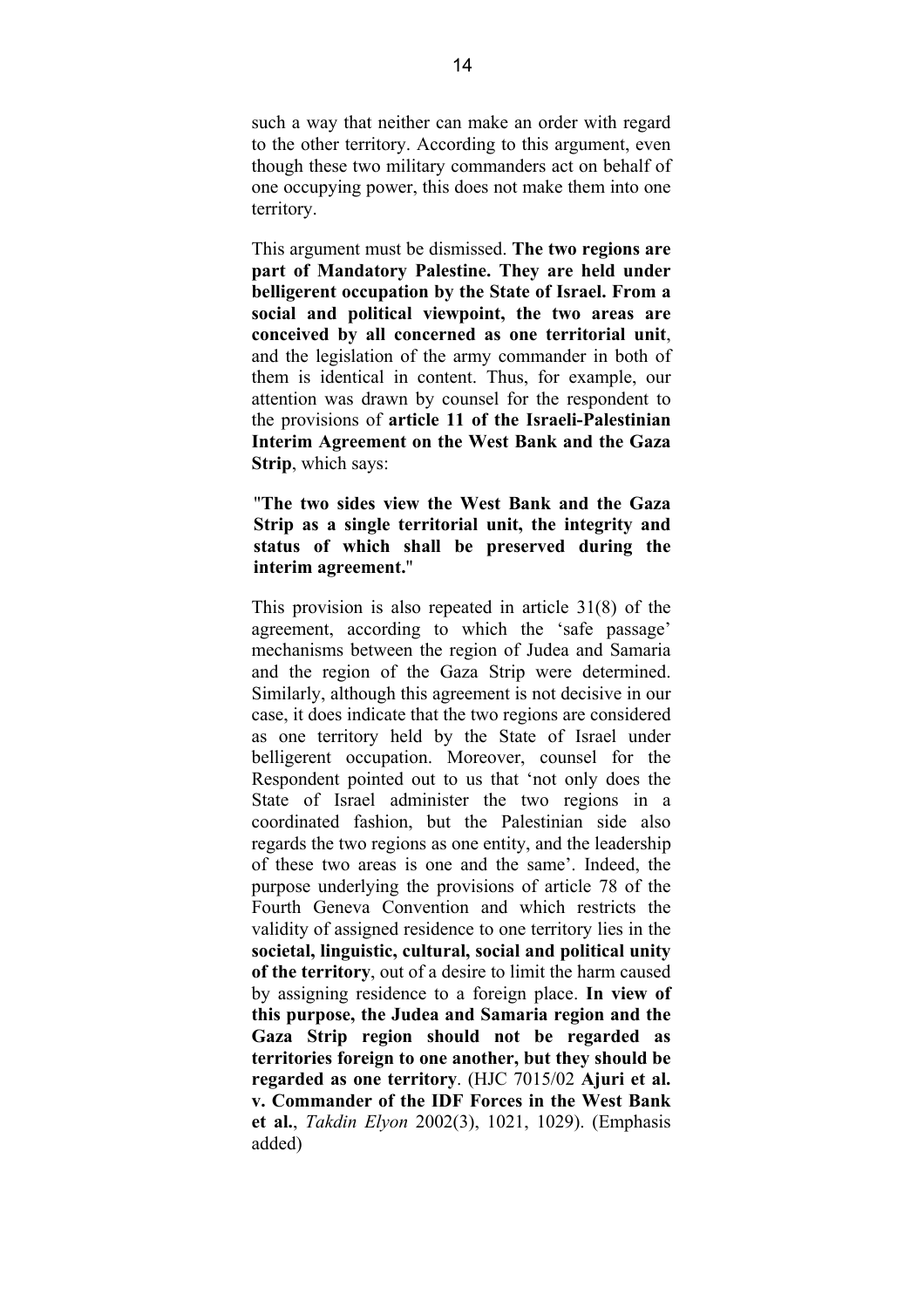46. Eastern Jerusalem forms an inseparable part of the West Bank, which was conquered in 1967. Both of these in turn form an inseparable part of Mandatory Palestine. So too in the case of the Gaza Strip. We are dealing with a parcel of land that is characterized, in the words of the court by its "social, linguistic, cultural, societal and political" unity. Can one therefore say concerning a person who has moved from eastern Jerusalem to the Gaza Strip that he "left Israel and settled in a country outside of Israel"?

The geopolitical reality in the region and the attitude of Israel towards the inhabitants of the territories that were conquered by it in 1967 (including eastern Jerusalem) demonstrate that that question must be answered in the negative. We shall elaborate further upon this.

## **Eastern Jerusalem residents like the rest of the residents of the territories:**

## **The open bridges policy, the link between Gaza, the West Bank and eastern Jerusalem and the "split families" procedure**.

- 47. The State's conduct throughout the years allowed contact to be maintained between the various parts of the occupied territories, and recognized the extant connection between eastern Jerusalem, the West Bank and the Gaza Strip.
- 48. Over the course of a number of decades after the annexation of eastern Jerusalem Israel was scrupulous in applying the same arrangements to residents of eastern Jerusalem as those which applied to the rest of the residents of the occupied territories as regards to leaving the country, returning to Israel and the West Bank, and the status upon return. Underlying these arrangements was the **"open bridges policy"** which the State of Israel instituted as from 1967. "The open bridges policy" was designed to encourage the free passage of residents of eastern Jerusalem and residents of the territories via the Jordan bridges, subject to security considerations. This policy recognized the needs of the residents of eastern Jerusalem and the residents of the territories to live in Jordan and in other Arab countries, and not only for temporary needs and for short periods, such as visits and commerce, but also for needs that entailed extended periods of stay abroad, including for the purposes of study, work, and family ties.
- 49. The residents' departure was contingent on obtaining an exit permit. Every resident who upheld the conditions of the exit permit (an exit card which also served as a return visa) was allowed to return, and immediately upon his return his rights as a resident would be restored to him. When a resident returned to eastern Jerusalem (or to the territories, as the case may be) he was allowed to once again go abroad, equipped with a new exit card. The exit card was not a travel document like a passport or laissez-passer, and its whole purpose was to provide written proof that he could leave via the Jordanian bridges and was granted the possibility of returning via the same route so long as it was still valid. This was a unique document that served residents of the territories, which were conquered in 1967 (including eastern Jerusalem) within the framework of the open bridges policy.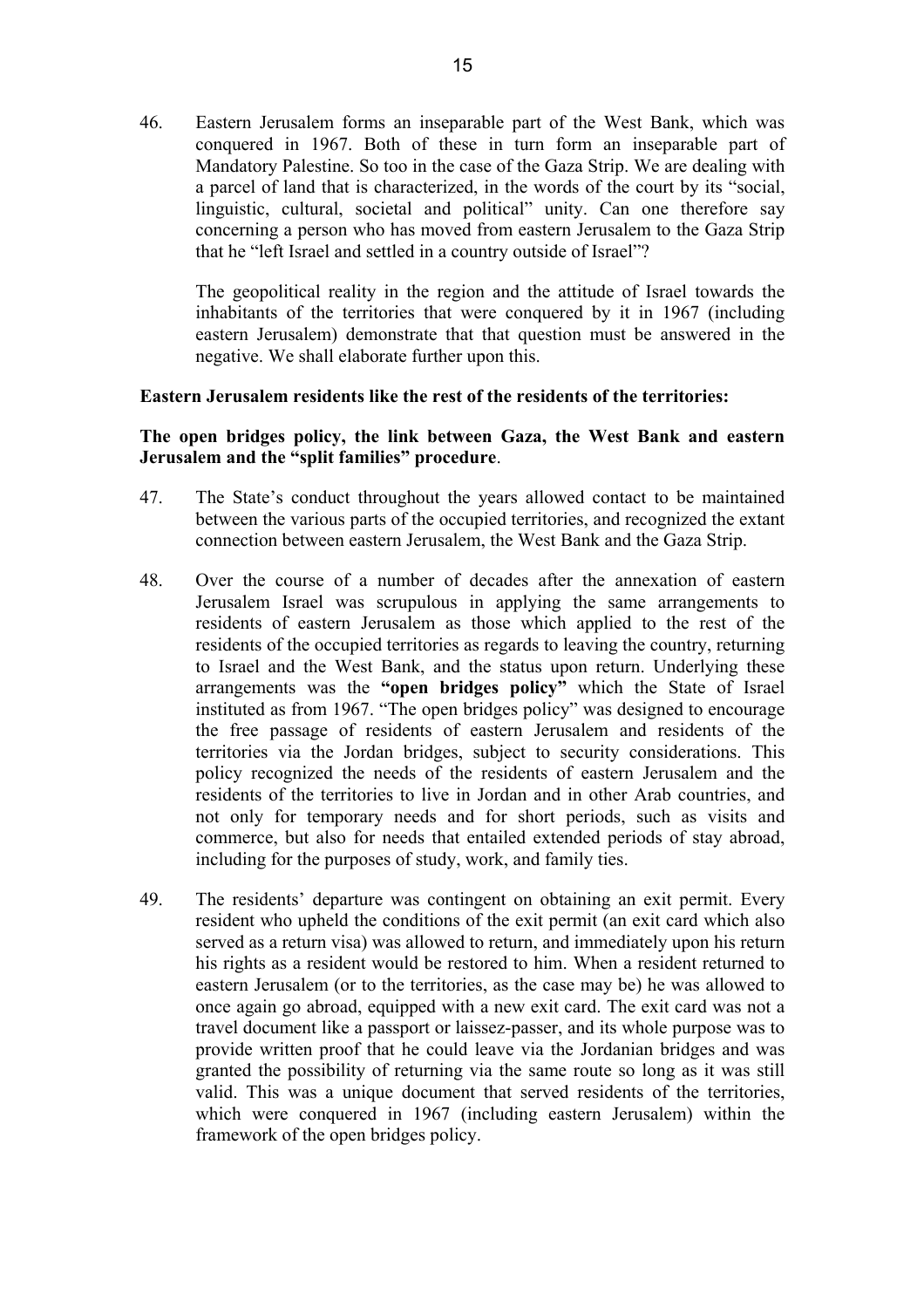50. This policy allowed thousands of Palestinians – residents of eastern Jerusalem and of the territories – who worked in the Gulf States and in Saudi Arabia, who studied in Arab countries and who conducted their family life there, to leave and to return without prejudicing their rights. The Israeli authorities recognized, as stated, the many constraints that caused the residents of eastern Jerusalem to seek a livelihood in the Arab countries, to complete their education there and even to conduct their family life over there.

In this regard, see for example the speech of the then Minister of Defense, Mr. Moshe Dayan to the Knesset (*Knesset Debates*, volume 12, 5730-1970, 697- 699).

A copy of the speech is attached to this petition and is marked **p/9.** 

- 51. The application of the open bridges policy to the residents of eastern Jerusalem, without distinguishing them from the residents of the other occupied territories, reflects an Israeli recognition of the dual nature of their status: on the one hand they were permanent residents of Israel, so that Israeli law applied to their place of residence, but on the other hand they were the protected persons of a territory in which sovereignty had been transferred to Israel after 1967 (more details about this matter will be furnished further on).
- 52. This policy did not only take into account the needs and affiliations of the residents. It also served Israeli interests, because it compensated for the lack of infrastructure in eastern Jerusalem and the limitations with respect to construction and family unification within the city. The respondents' policy which allowed residents to preserve their status in the city, if they lived in the territories and even if they went abroad, so long as they extended the validity of their exit card in their possession, made this trend easier and even encouraged it.
- 53. An inseparable part of this policy of removing barriers between the territories, in the various regions, and between Israel was the encouragement of forging ties between the Gaza Strip, the West Bank and eastern Jerusalem. Beginning from July 1967 residents of the Gaza Strip who so desired could travel from the Gaza Strip to eastern Jerusalem via Israel (see in this regard: the study by the then coordinator of activities, Shlomo Gazit, *The Stick and the Carrot – The Israeli Administration in Judea and Samaria* (1985) 210-217. The relevant ages are attached and marked **p/10.)**
- 54. This policy also operated in the opposite direction. At the end of the 1967 war, and at least until the beginning of the first Intifada residents of the West Bank and of eastern Jerusalem could move fairly freely between the two parts of the occupied territories via Israel, by virtue of the general permits that were issued by the army. Later on Israel began imposing restrictions on this passage, which became stricter and stricter until a "general curfew" was imposed upon the territories in 1993. Throughout those years, in which the residents of the West Bank and of eastern Jerusalem enjoyed unrestricted entry to the Gaza Strip, the residents of those regions were allowed to renew their family, social and commercial ties that had been severed in 1948, and of course to forge new ties. And it bears re-emphasizing: this involved a parcel of land which even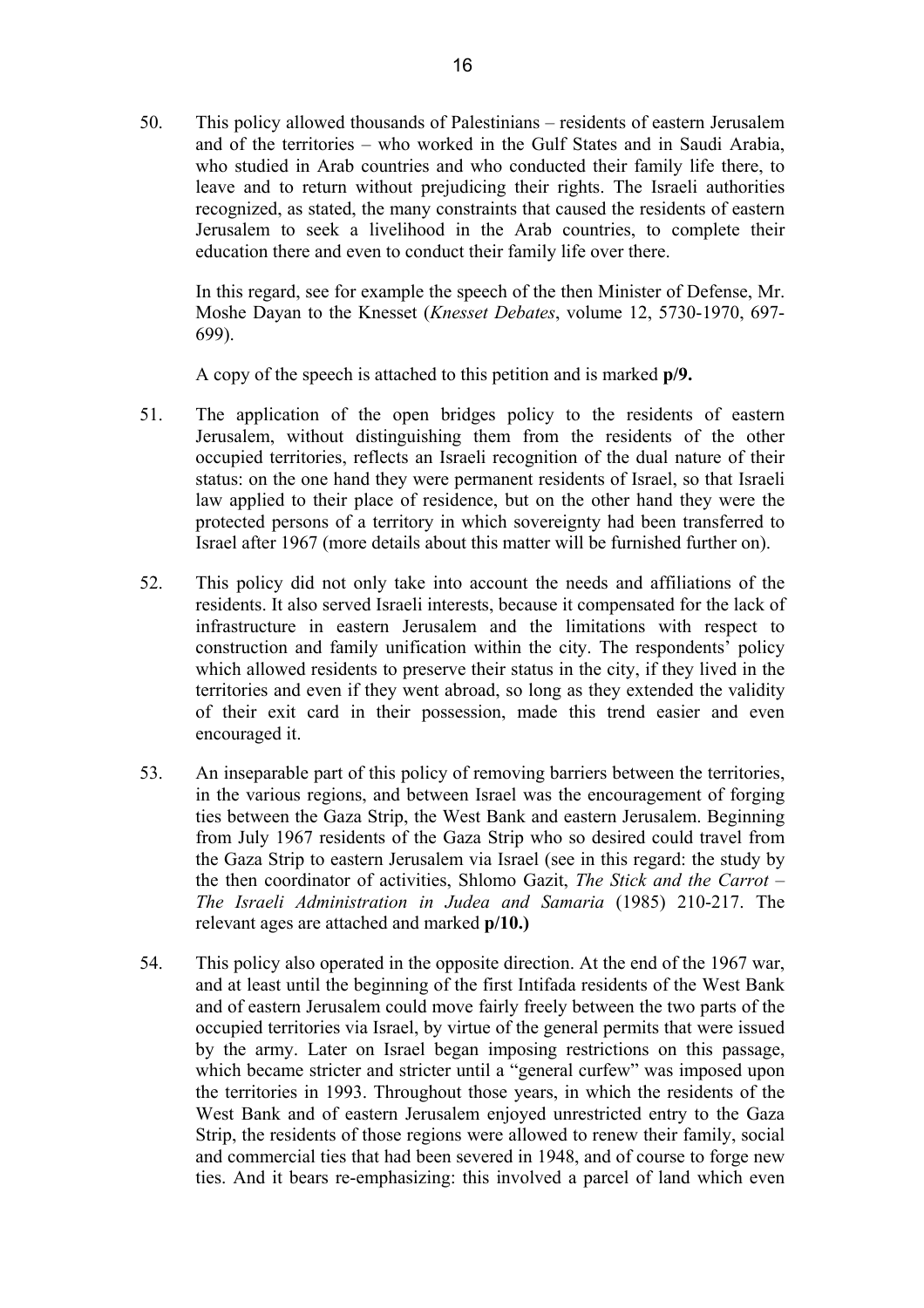before then was characterized, in words of the Supreme Court in the **Ajuri** case, by its "social, linguistic, cultural, societal and political" unity.

- 55. The restrictions that Israel imposed upon entry to the Gaza Strip pierced the fabric of life that had come into being over the course of the years in which the Gaza Strip was open to those who entered and left it. Nonetheless, and as detailed above, Israel continued to provide special permits to families in which one of the spouses was Israeli (or an east Jerusalemite) and the other was Gazan (split families). These permits – permits to reside in Gaza – which the Israeli spouse receives pursuant to the **"split families" procedure** allows those families to continue their normal routine, within the framework of which the Israeli spouse is allowed to enter Gaza and leave it. This procedure expresses, on the one hand, the State's commitment to preserve the rights of those split families to maintain a family life, and on the other hand – the State's commitment to allow its citizens and residents to enter it.
- 56. The "split families" procedure also shows therefore that even according to the State's perception one cannot create an unsurpassable barrier between residents of the territories (in this case the Gaza Strip) and between residents of eastern Jerusalem. Eastern Jerusalem residents, who as a result of the annexation received Israeli status, continue to maintain ongoing contact with the territories. This contact, of a personal, social, cultural or commercial nature shows more than anything else that moving between one part of the occupied territories to the other cannot be regarded as going to a foreign country.
- 57. **From the aforesaid it is clear that one cannot say about the petitioner that she "left Israel and settled in a country outside of Israel" as stated in the Regulations. As we have seen we are dealing with a passageway between two regions that constitute, from many perspectives, one unit. We are also dealing with a passageway between territories that are both controlled by Israel: eastern Jerusalem**, **where according to domestic law Israeli sovereignty applies**, **and the Gaza Strip, which was held by Israel (certainly during the relevant period) under belligerent occupation.**
- 58. **One cannot therefore say about someone who moves from eastern Jerusalem to the Gaza Strip that he is in the same position as one who has left his country and has gone to settle in another country. Certainly one cannot still say this about the petitioner, who scrupulously maintained intimate contact with her home town, who scrupulously maintained her Israeli status and did not seek for herself any other status – permanent or temporary – in another place.**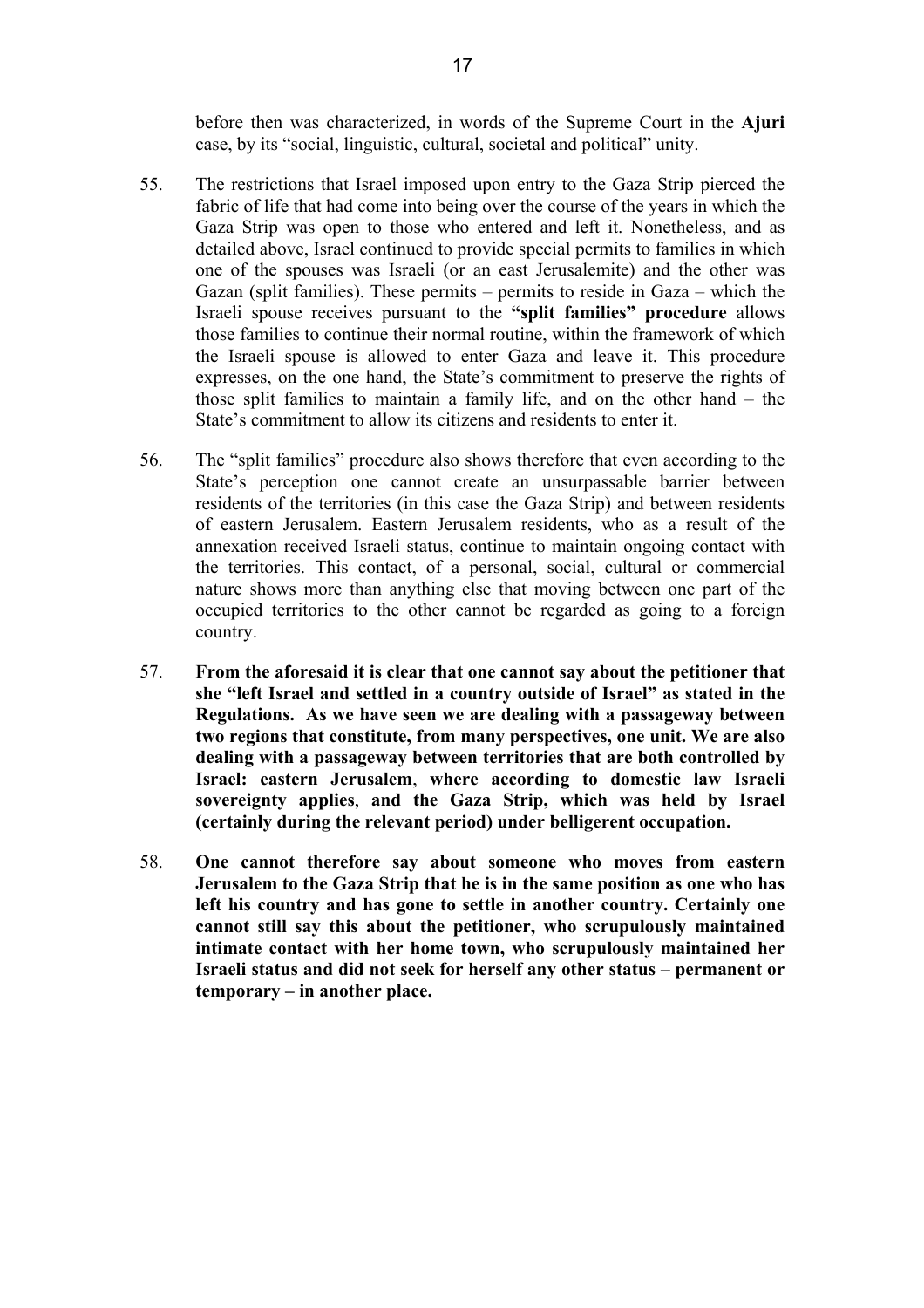#### **The judgment in the Awad case and its consequences**

- 59. The petitioner will argue that even if it is the position of the respondents that the petitioner "left Israel and settled in another country" and even if it is the position of the respondents that the provisions of the "Sharansky Declaration" should not be applied to the petitioner – the respondent's decision to revoke the status of the petitioner is unlawful
- 60. This argument of the petitioner is based on a crucial reexamination of the laws related to the citizenship status of residents of eastern Jerusalem, of the respondents' interpretation of these laws and of the court's ruling. Within the framework of this reexamination, we shall first review the Supreme Court's ruling in the **Awad** case including the special circumstances of the judgment. Further on we shall note the way in which the respondent interpreted the judgment, and the harsh ramifications of this interpretation upon eastern Jerusalem residents. After that we shall offer a way in which the ruling can be tailored to fit the current realities of life and the norms that apply to eastern Jerusalem so that the harsh consequences flowing from the respondents' interpretation may be avoided. At the end we shall suggest how to test the case of the petitioner in light of the **Awad** case.

We shall proceed to deal with these matters in order.

#### **Judgment in the Awad case**

- 61. The background to the petition and judgment in the Awad case was the decision of the Prime Minister and the Minister of the Interior in May 1988 to deport the petitioner, Mubarak Awad from Israel.
- 62. Awad was a resident of eastern Jerusalem. After the occupation of the West Bank and the annexation of eastern Jerusalem, Awad was counted in the population census and received an Israeli identity document. In 1970 he travelled to the USA. He studied in the USA, where he acquired citizenship. Awad returned to Israel on a number of occasions over the course of the years. Ever since acquiring American citizenship he entered Israel on his American passport. In 1987 when he applied to the Ministry of the Interior with an application to change his identity document that was in his possession he was informed that his residency had expired. His residential permit was not extended. In May 1988, and during the initial days of the first Intifada a deportation order was issued against him. The reason for the deportation order is detailed in the judgment, and it would therefore not be superfluous to cite from it:

…During the petitioner's period of stay in Israel, and especially in the most recent period, in which, in the opinion of the Minister of the Interior, he resided unlawfully in Israel, the petitioner openly and intensively worked against Israeli rule over the regions of Judea and Samaria and the Gaza Strip… in 1983 the petitioner published a book in Arabic and in English titled *Non-Violent Resistance: A Strategy for the*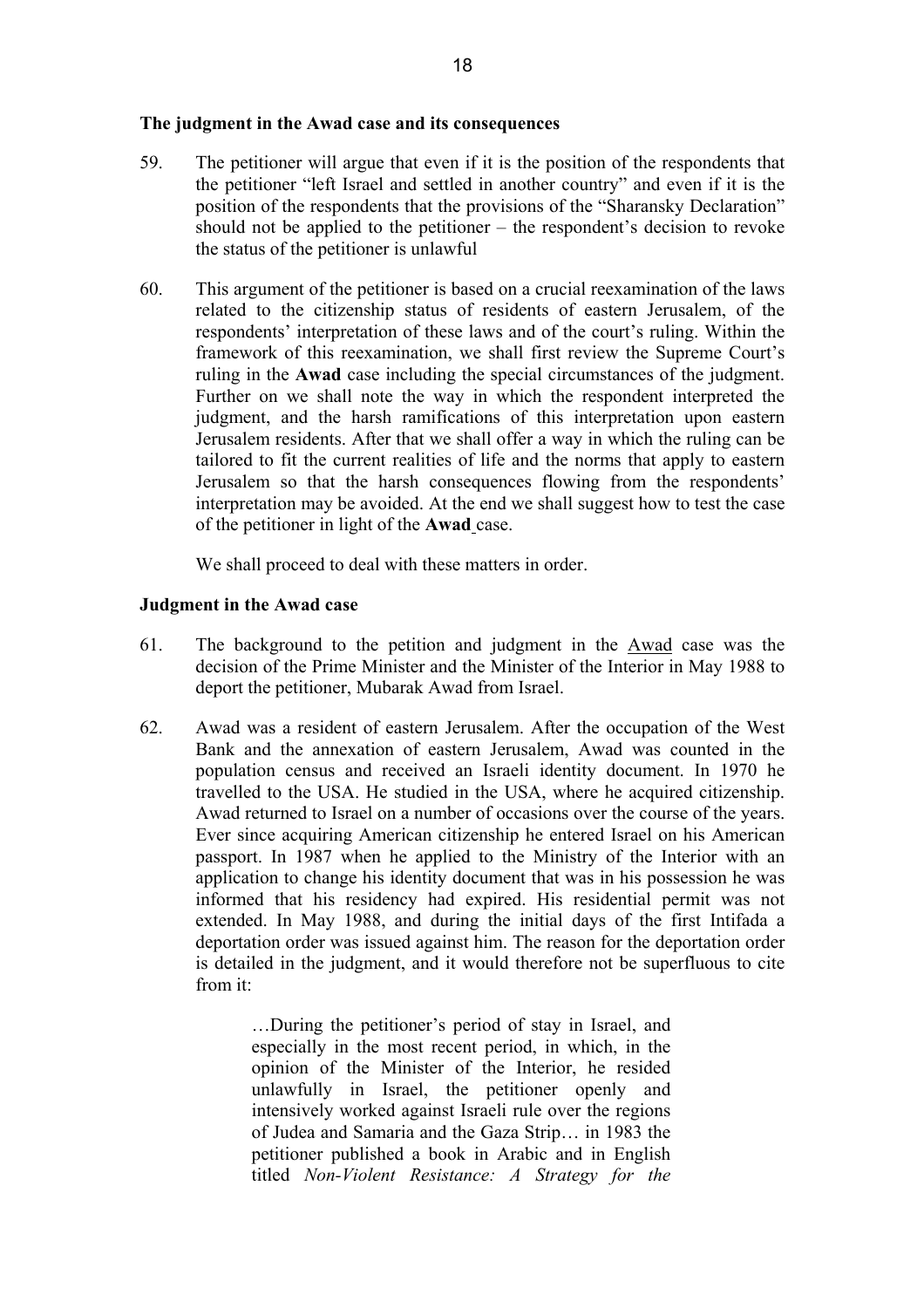*Occupied Territories.* In January 1985 the petitioner established an institute in Jerusalem which he heads, and which is called the 'Center for the Study of Non-Violence'. There are differing reports as to the nature and outlook of this Center. The petitioner argues that he is opposed to Israeli rule in the occupied "territories" but that his calls for actions against it are only through nonviolent means. Inter alia the petitioner pointed to various nonviolent resistance methods, such as boycotting goods, refusal to work within Israeli frameworks, refusal to pay taxes or to fill in forms, however all the aforesaid measures of resistance should be done, according to the petitioner's outlook, on one condition: no physically violent action should be carried out. The petitioner supports the sovereign existence of the State of Israel alongside the existence of a sovereign Palestinian political entity. And these two states, according to his teachings and his opinions, are liable in the future to exist side by side in peace and harmony. The petitioner even went as far as to suggest on Israeli television (at the beginning of April) that "we should strive for full reconciliation including negotiations with the Palestinians with regard to granting compensation for their abandoned property and opening a new page in relations between the Jewish and Palestinian peoples."

The petitioner considers himself one of the most moderate thinkers among the Palestinian leadership. According to his principles "one must condemn the violent response – even the throwing of stones and Molotov cocktails – which is happening right now in the 'held territories', and even more so actions that are more violent than these. In contrast to these statements, it has been noted by 'Yossi' – who serves in the Israeli Security Agency in the Division for Countering Sabotage and Hostile Terror Activities in the Jerusalem and Judea and Samaria regions, and whose affidavit is attached to the respondent's reply **–** that the "apparently moderate image that the petitioner has attempted to project for himself is merely a ruse that is incompatible with his true goals". The petitioner's political aims, according to 'Yossi' are the "liberation of the territories from Israeli rule and after that the establishment of a binational Israeli-Palestinian State which is liable to bear Palestinian features". According to 'Yossi's account, the petitioner is advocating civilian rebellion, and is calling for and advocating, among other things, the boycotting of Israeli goods and services, refusal to pay taxes, organized desertion of Israeli workplaces, and the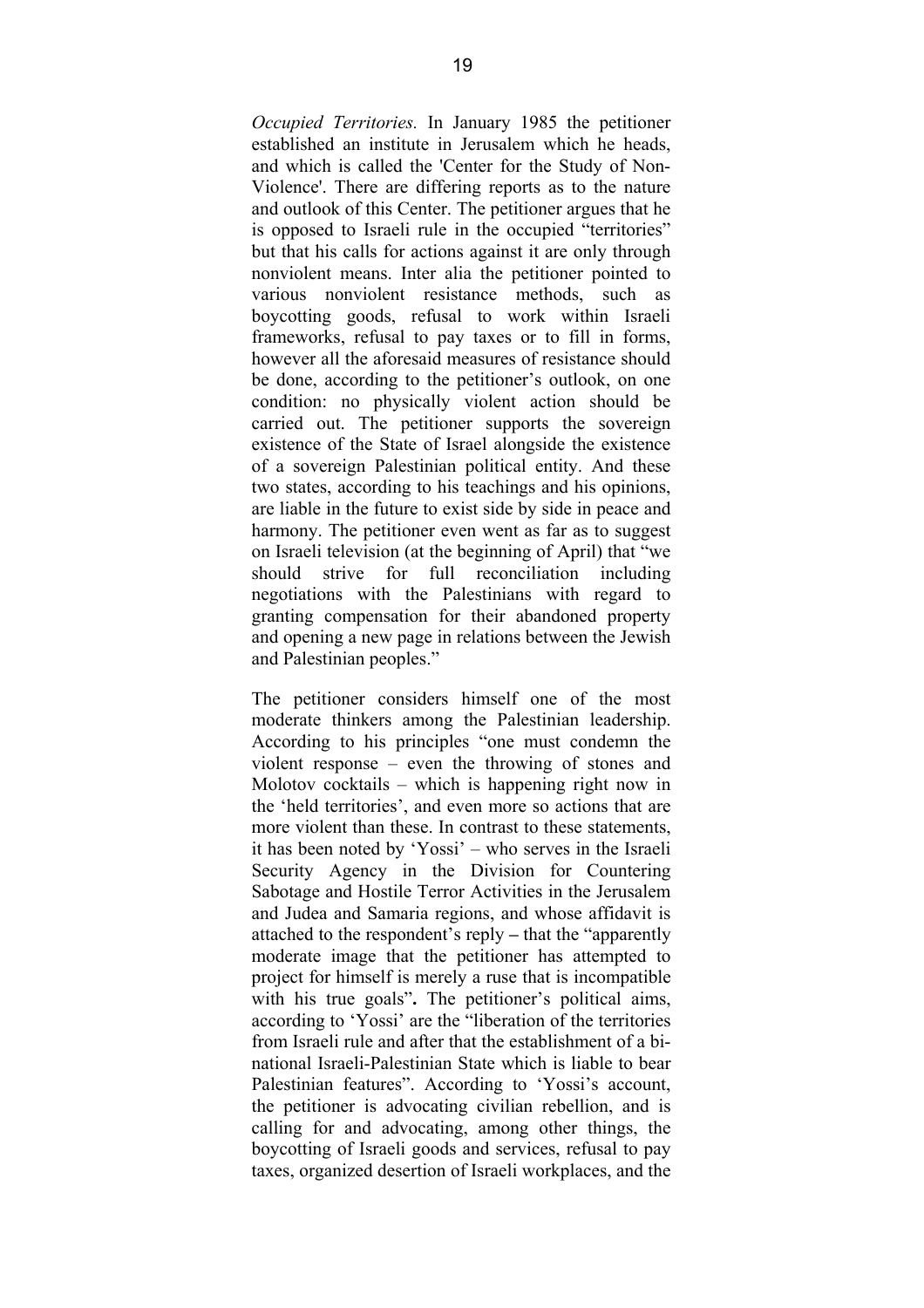failure to carry an identity certificate, the excommunication of collaborators, and similar forms of action. At first the petitioner's activities failed to gain a following in the Arab street. But as soon as the uprising began in the territories, in December 1987, his ideas began to be given tangible expression in proclamations that were issued by the uprising's headquarters, and which resulted in practical activity, which was carried out on the ground by the residents of the territories. These activities included, amongst others, workers from the territories abstaining from going out to work in Israel, non-payment of taxes, resignations of policemen, injuring collaborators, calls to mayors to resign, etc. 'Yossi' points out that the "petitioner himself took part in the publishing of the proclamations which contained, among other things, a call to take up violent and hostile action against the State on the part of residents of the territories". In 'Yossi's opinion "the petitioner's activities at the height of that period are sufficient to cause real harm to security and public order, and his ideas and goals have immediate consequences for what is happening in the territories. The petitioner's continued residence in Israel constitutes real harm to security and public order". 'Yossi' s expert opinion was before the respondent, when it ordered the deportation of the petitioner from Israel (**Awad** case, 427-428).

- 63. We need to repeat this once more: this was back in the days of the first Intifada, a time that predated the Oslo accords and predated the establishment of the Palestinian Authority. This was a time when Israel had yet to recognize the right of the Palestinian People in the West Bank and the Gaza Strip to govern itself (as stated in Oslo Accords A and B). Against the background of this reality we shall examine the decision by the Minister of the Interior in the Awad case.
- 64. In its judgment the court dealt with three questions:

First, does the Entry into Israel Law apply to the petitioner's permanent residence in Israel; secondly, is the Minister of the Interior authorized to deport the petitioner according to the Entry into Israel Law, if this Law is applicable; thirdly, was the authority to deport lawfully exercised (*ibid*. 429).

65. As to the first question the court responded that the annexation of eastern Jerusalem "created synchronization between the State's law, jurisdiction and administration and between East Jerusalem and those located in it". (*Ibid*. 429). In order to give "validity to this trend" and to anchor it "as much as possible" in the language of the Law (*Ibid*. 430), the court accepted the State's claim that eastern Jerusalem falls under the provisions of section 1(b) of the Entry into Israel that states: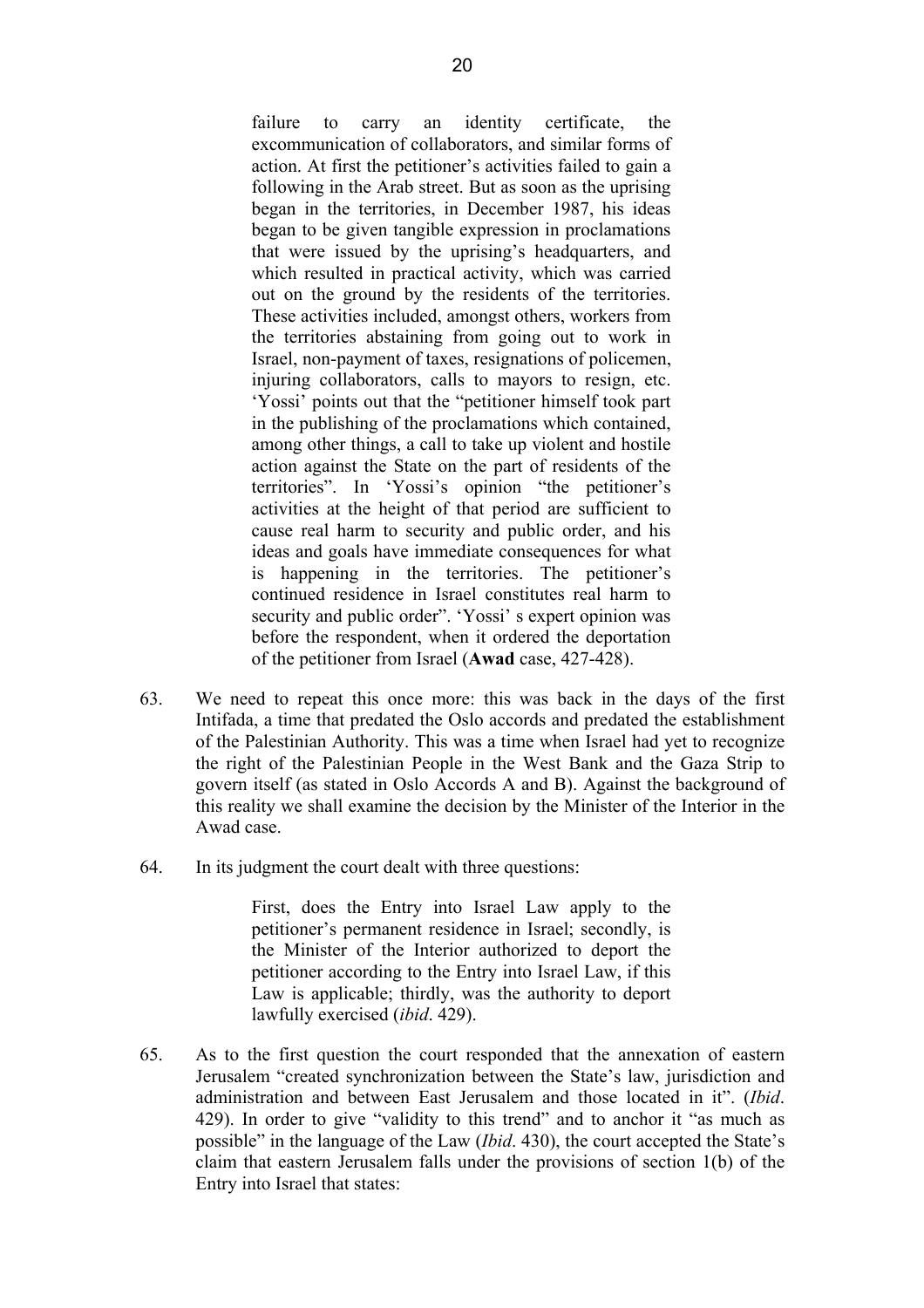The residence of a person, other than an Israeli national or the holder of an *oleh* visa or of an *oleh* certificate, in Israel shall be by permit of residence, under this Law.

In this context the court held:

This enshrinement does not arouse any difficulty, since one may view residents of east Jerusalem as those who have received a permanent residence permit. True, generally speaking a formal permit document is provided, but this is not essential. The permit may be given without any formal document, and the granting of a permit may be deuced from the circumstances of the case. Indeed by virtue of the recognition of East Jerusalem residents, who were counted in the population census that was carried out in 1967, as lawfully and permanently residing there, they were registered in the Population Registry, and they were provided with identity documents. (Ibid. 430)

66. The court dismissed the petitioner's claim that his status in Jerusalem was a "quasi citizenship", when it noted that:

> As is well known, for reasons related to the interests of east Jerusalem residents, Israeli citizenship was not granted to them without their consent, but each one of them was granted the opportunity of applying for and receiving Israeli citizenship, if he so desired. There were those who applied for and received Israeli citizenship. The petitioner, and many like him, did not do so. Since they declined to accept Israeli citizenship, it is difficult to accept their claim with respect to "quasi citizenship", which entails only rights, but no duties… In this respect counsel for the petitioner has claimed that applying the Entry into Israel Law to the permanent residence of east Jerusalem residents is unreasonable, since it implies that the Minister of the Interior can, by mere words, deport all of the east Jerusalem residents through the invalidation of their permanent residence permits. This claim has no merit. The authority to invalidate that is vested with the Minster of the Interior does not turn permanent residence into custodian residence. Permanent residence is provided under the law, and the minister may only exercise this authority for practical considerations. It goes without say that the exercise of this authority is in practice subject to judicial review. (Ibid. 430-431).

67. After declaring the above the court went on to determine whether the Minister of the Interior was authorized to deport Awad from Israel. The court ruled that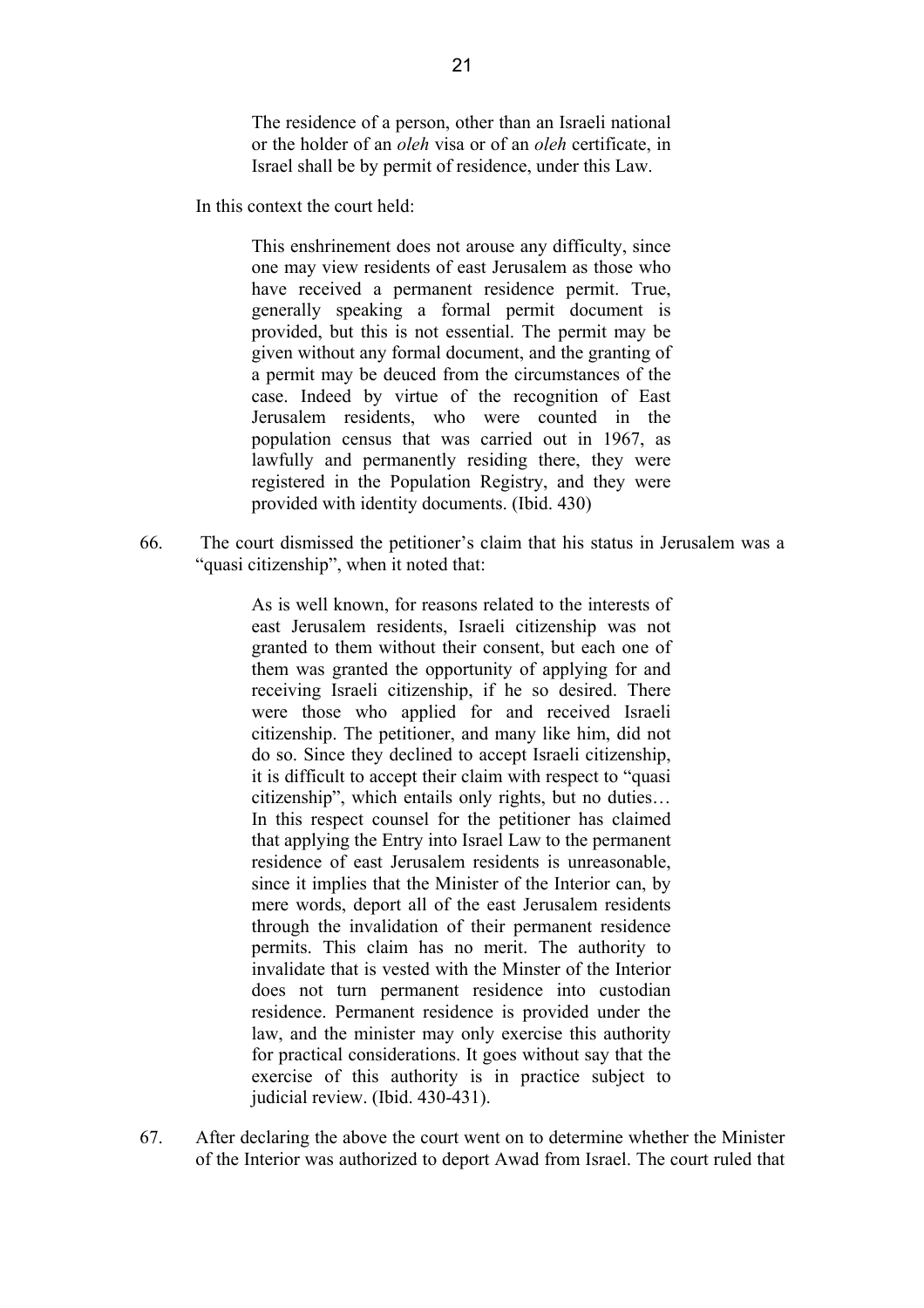the minister was authorized to deport Awad because his permanent residence permit had expired:

The Entry into Israel Law does not contain within it any explicit provision that says that a permanent residence permit shall expire if the permit holder leaves Israel and settles in a country outside of Israel. Provisions in this matter may be found in the Entry into Israel Regulations (hereinafter "Entry Regulations"), which were instituted by virtue of the Entry into Israel Law. Regulation 11(c) of the Entry Regulations states that "the validity of a permanent residence permit shall expire… if the permit holder leaves Israel and settles in a country outside of Israel".

Regulation 11A determines:

"… a person shall be considered as one who has left Israel and has settled in a country outside of Israel if one of the following pertains to him:

(1)He resided outside of Israel for a period of at least seven years...;

(2)He has received a permanent residence permit of that country;

(3)He received citizenship of that country through naturalization".

There can be no doubt that the appellant falls within the framework of regulation 11A of the Entry Regulations, since he has satisfied each one of the three prescribed conditions; each one of which on their own is sufficient to ensure the expropriation of his permanent residence permit…

The Entry into Israel law explicitly authorizes the Minister of the Interior to "prescribe in the visa or in the residence permit conditions the fulfillment of which shall be the condition for the validity of the visa or of the residence permit" (section  $6(2)$ ). These "terminating" conditions may be of an individual nature, but may also be of a more general nature. Regulations 11(c) and 11A may be viewed as prescribing suspensive conditions of a general nature…

In my opinion it is possible to arrive at this conclusion with respect to the expiry of the validity of the permanent residence permit even without the Regulations and by virtue of an interpretation of the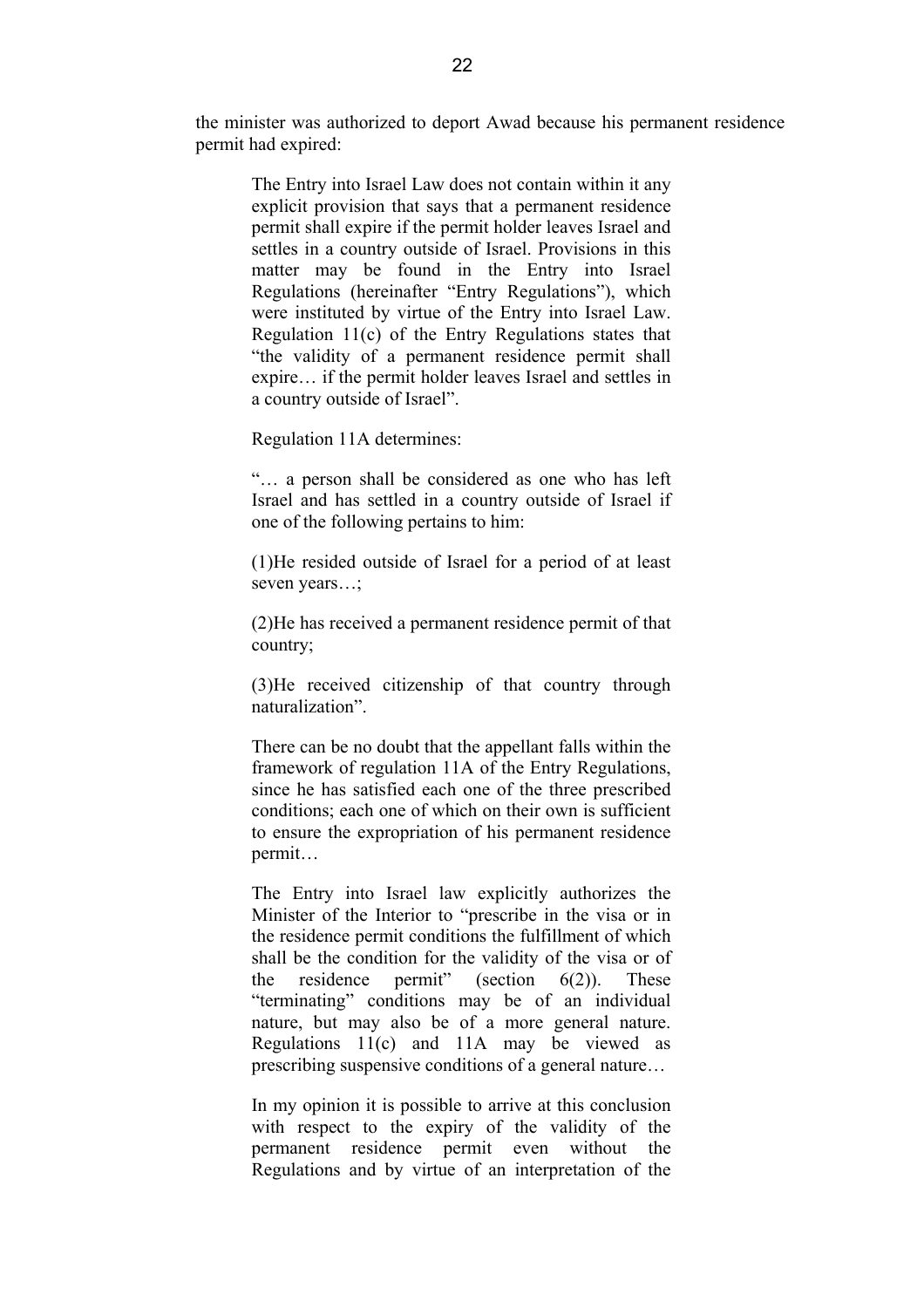Entry into Israel Law. As stated, the Entry into Israel Law authorizes the Minister of the Interior to grant a resident's permit. This permit may be valid for the period prescribed in it (up to a period of five days, three months, three years) and may be for permanent residence.

Obviously, a permit for a fixed period contains its own expiry date upon reaching the period's termination, and there is no need for an external "cancellation". Can a permanent residence permit expire "of its own accord", without any act of annulment by the Minister of the Interior? In my opinion, the answer to this is in the affirmative. A permit for permanent residence, given [sic], is based on a reality of permanent residence. Once this reality no longer exists, the permit spontaneously expires. Indeed, a permanent residence permit – as distinguished from an act of naturalization – is a hybrid creature. On the one hand it has a constitutive element, which grants the right of permanent residence; on the other hand it has a declarative nature, which articulates the reality of permanent residence. When this reality disappears the permit has nothing to which to attach itself and is therefore *ipso facto* cancelled, without any necessity for any formal act of annulment (compare HCJ 81/62 **Golan v. The Minister of the Interior et al.**, *Piskei Din* 16, 1969). Indeed, "permanent residence", by its very nature implies a reality of life. However, when this reality disappears, the permit no longer has any meaning, and it is *ipso facto* annulled. (*Ibid.* 431-433).

#### 68. How did Awad's residence permit expire? The court answers:

A person who has left the country for a very long period of time (in our case since 1970) and has acquired for himself the status of permanent residence in another country… and has even, willingly, acquired for himself citizenship, undergoing all the steps that are required in the United States for receiving American citizenship – cannot be said to permanently reside in this country. This new reality shows that the petitioner has uprooted himself from the country and has replanted himself in the United States. The center of his life is no longer this country but is the United Sates. It goes without say that it is oftentimes difficult to point to the exact moment when a person ceases to permanently reside in a country, and there is certainly a period of time when the center of a person's life hovers between his previous abode and his new one. This is not the situation before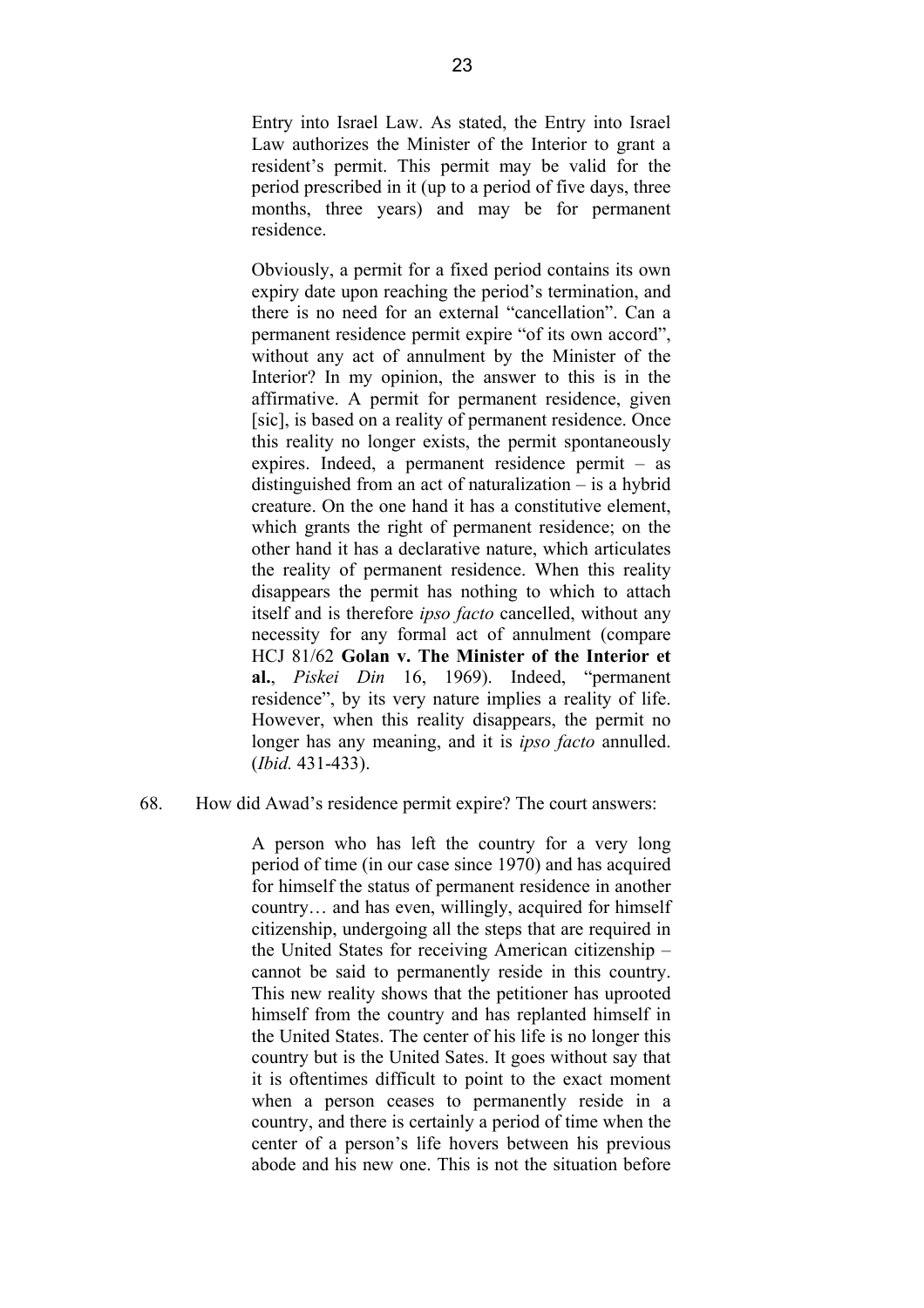us. Through his conduct the petitioner has demonstrated a willingness to sever his bond of permanent residence with the state and has a created a new and bold link – permanent residence at first, and then eventually citizenship – with the United States. It may very well be true that the motive for wanting this has to do with the gaining some or other relief from the United States. It is possible that deep in his heart he has always aspired to return to this country. But the decisive test is the reality of life, as it happens in practice. According to this test at some stage the petitioner relocated the center of his life to the United States, and one can no longer view him as someone who permanently resides in Israel (*Ibid*. 433).

69. On the basis of these findings the court ruled that the authority to deport was lawfully exercised:

> As we have seen, underlying the respondent's discretion was the recognition that the activities of the petitioner harms the security and public order, for indeed he acts openly and intensively against Israeli rule over Judea, Samaria and the Gaza Strip. We have no need to decide the factual dispute that sets the two sides apart in this case, for even according to the appellant's own version, he is acting against Israeli rule over Judea, Samaria and the Gaza Strip. We see no unlawfulness in the position of the Minister of the Interior, in terms of which anyone who is not an Israeli citizen and who is unlawfully found to be living in it, and is acting against a state interest – it is befitting that he be deported from Israel (Ibid. 434).

#### **The Authorities' alienation of eastern Jerusalem Residents**

70. The law that the respondents deduced from the **Awad** case resulted in consequences that are too harsh to bear. The implementation of the **Awad** case showed yet another facet of a transparent policy by the governments of Israel throughout the years, which primarily is concerned with attaining a Jewish majority in Jerusalem and pushing the Palestinian residents of the city outwards. In order to attain this goal, Israel has, over the years, adopted both in its policy of denying citizenship rights to residents of eastern Jerusalem (for example by imposing many restrictions on the family unification process and on registering the children, and also  $-$  as in the issue dealt with in this petition – denying the status of residency to residents of the city) and in its deliberate discriminatory policy in various areas. Thus, the residents of the eastern part of the city are discriminated against in anything related to building and planning policy, land expropriation policy, investment in physical infrastructure and in government and municipal services that are provided to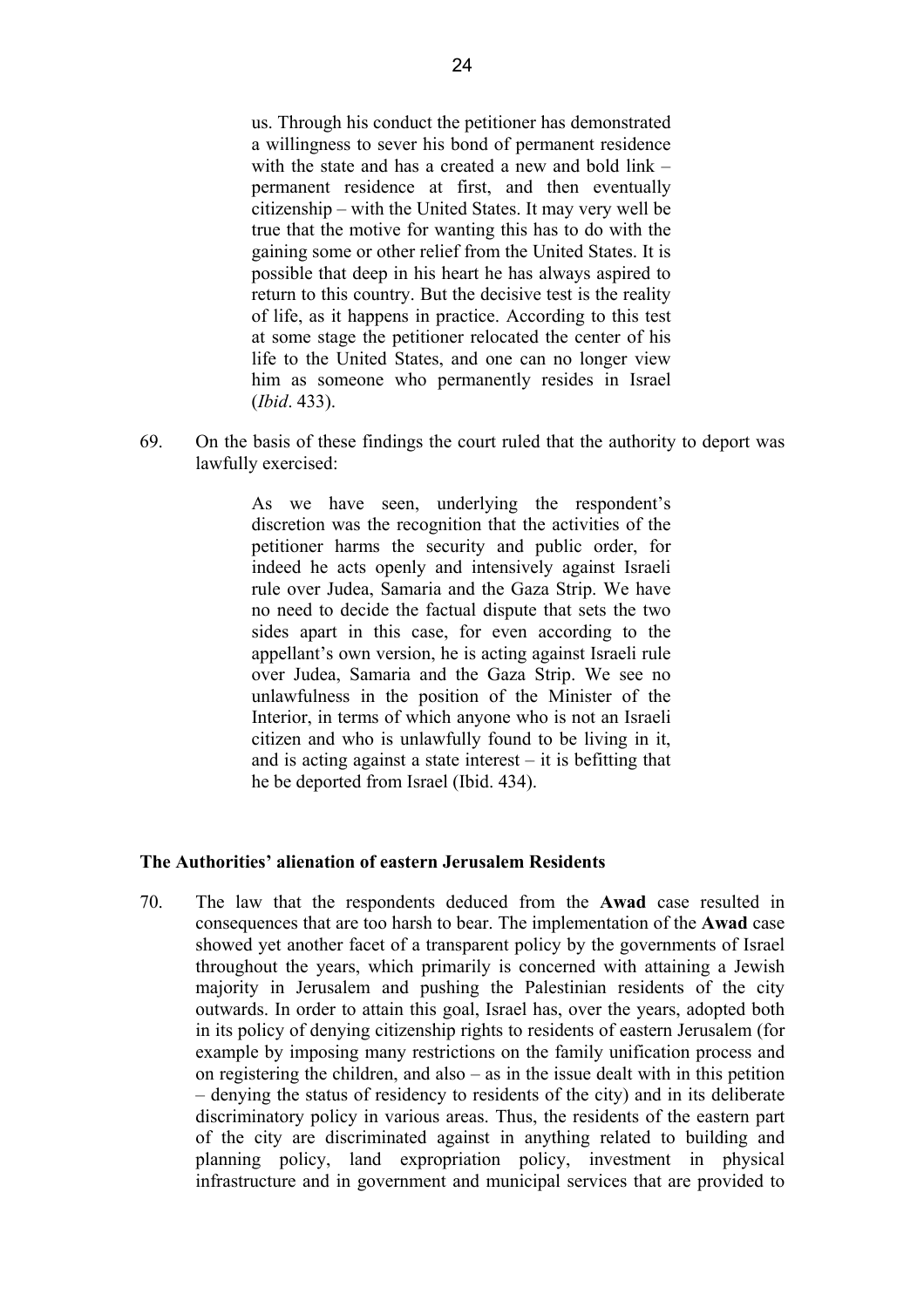them. Before turning to the consequences of the implementation of the **Awad** rule, as the respondents interpret it, we request that we may preface our presentation by painting a picture of the reality in which these things take place – a reality that has turned the lives of eastern Jerusalem residents into an intolerable existence and has pushed them outside of Jerusalem.

- 71. According to the law in Israel, permanent residents are eligible to enjoy almost every right that is provided to citizens. The formal system of rights of permanent residents is similar to that of citizens, and their rights are only different in a limited number of fields. Thus, for example, permanent residents cannot elect or be elected to the Knesset (sections 5 and 6 of the **Basic Law: The Knesset**). And they are not eligible to receive an Israeli passport (section 2 of the **Passports law** 5712-1952). However**,** aside from this the formal rights system of these residents is similar to that of citizens. Resident permits that are given to Palestinian residents have formalized (at least by law) their eligibility to work in Israel, to receive emergency services and socio-economic resources. They have granted these residents identifying documents (section 24 of the **Population Registry Law,** 5725-1965), social rights (National Insurance pensions are paid according to the **National Insurance Law**  [amended version] 5755-1995, to someone who is a resident of Israel. The **State Health Insurance Law,** 5754-1994 applies to anyone who is regarded a resident of Israel in accordance with the **National Insurance Law**), etc.
- 72. Despite the provisions of Israeli law, which in many spheres and for all practical purposes equates the system of rights of eastern Jerusalem residents with that of Israeli citizens, there is a gaping chasm between the Jewish neighborhoods and the Palestinian neighborhoods of eastern Jerusalem, and in practice government policy is biased against eastern Jerusalem and against its Palestinian residents using deliberate and systematic discrimination. This is the case when it comes to planning and construction; to the shameful standard of government services and of municipal services, to which they are entitled, and so too in the matter of the status of residents and the protection thereof.
- 73. It is no secret that eastern Jerusalem is one of the poorest and most neglected places, amongst the places in which Israeli law applies. Throughout the many years the State Authorities have avoided investing in, and developing eastern Jerusalem. As a result thereof, the population has suffered from poverty and dire need, from serious deficiencies in the provision of public services, from an inferiorly placed infrastructure and from harsh living conditions. The Jerusalem municipality has consistently avoided massive and serious investment in the infrastructure and services provided to the Palestinian neighborhoods in Jerusalem, including roads, pedestrian sidewalks, and water and sewage systems. Ever since the annexation of eastern Jerusalem, the municipality has built almost no new schools, public buildings or clinics, and most of the investment has been in the Jewish areas of the city. Below we shall cite a number of data, which demonstrate the gravity of the situation.
- 74. **The poverty rate in eastern Jerusalem** is at a rate of two and half times that of the poverty rate in the rest of Jerusalem. According to data published by the Central Bureau of Statistics in 2003, **64% of the Arab Palestinian families in Jerusalem lived below the poverty line,** as opposed to 24% of Jewish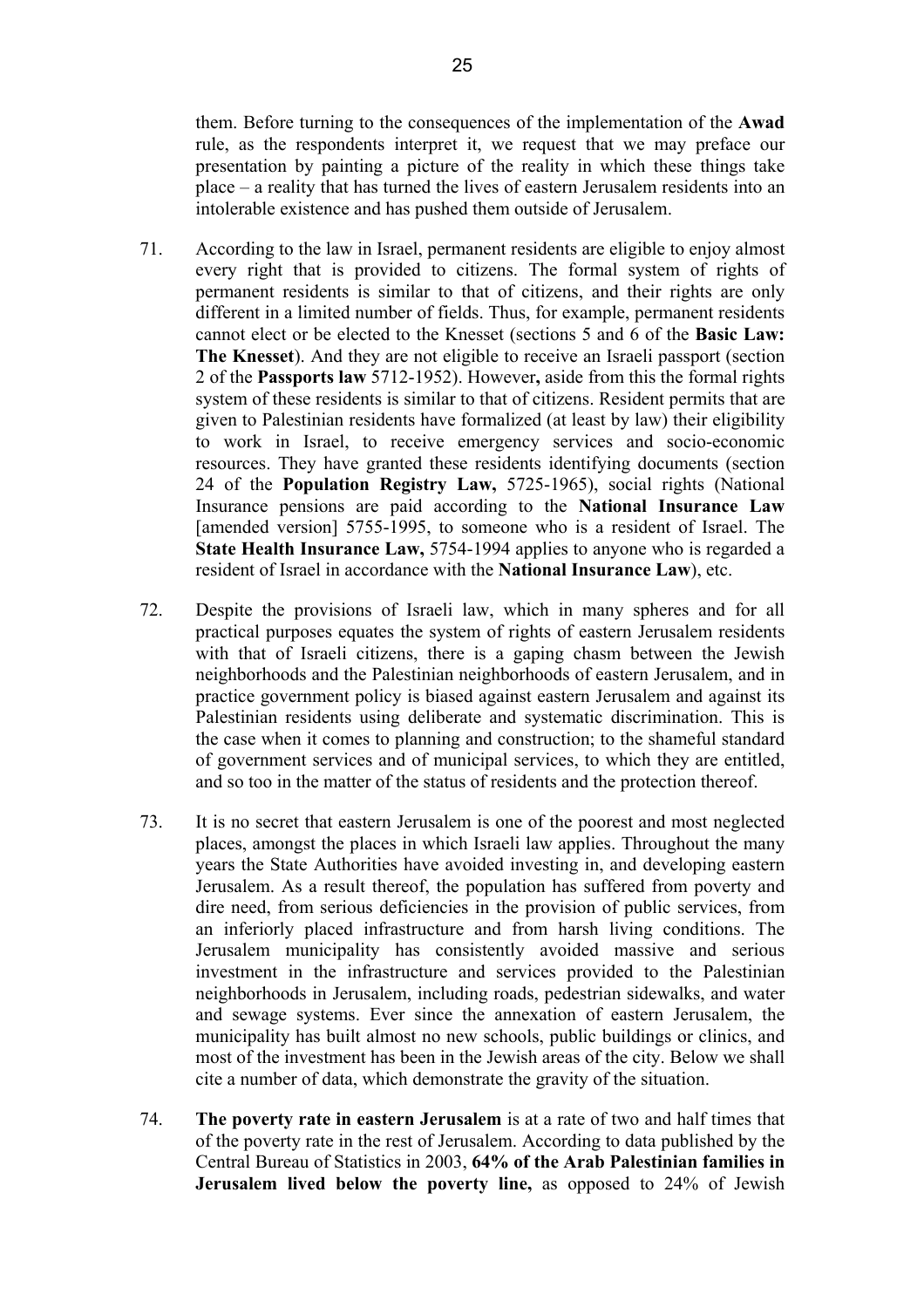families from Jerusalem. The incidence of poverty amongst the Arab population in Jerusalem is also noticeably higher than the incidence of poverty amongst the general Arab population in Israel, in which the poverty index stands at 48% of all families.

- 75. **Eastern Jerusalem experiences overcrowded and harsh living conditions.**  Thus, for example in 2003 the population density in the Arab neighborhoods was almost double that of Jewish neighborhoods: 1.8 persons per room as opposed to one person per room amongst the Jewish population. 11.9 square meters per person in the Arab neighborhoods as opposed to 23.8 square meters per person in the Jewish neighborhoods. Ever since 1967, in the context of wide range construction and huge investment in Jewish neighborhoods, there has been a stifling of construction that was meant for the Arab population in Jerusalem. The Jerusalem municipality has refused for years to prepare future zoning plans for the Palestinian neighborhoods in East Jerusalem. Currently, despite the fact that most of these plans have been completed, few are in the stages of preparation and approval. Even amongst the plans that were approved up until the beginning of 2000, only 11% of the eastern Jerusalem area is in fact available for construction. Wide swathes of land have been designated as "open village landscape territory", where building is prohibited. On the other hand, the scope of house demolitions in eastern Jerusalem is unprecedented. According to data gathered by the "Israeli Committee against House Demolitions" (http://icahd.org/eng/) the total number of administrative and judicial house demolitions that were issued by the Jerusalem Municipality and the Ministry of the Interior in 2005, reached approximately 1,000. The consequences of these actions have been given expression to in the living conditions in the Palestinian neighborhoods.
- 76. The discrimination in **the field of welfare** is expressed, among other things in the human resources service standards that were drafted for handling residents of the eastern side of the city. Despite the fact that we are dealing with a third of the Jerusalem population, only 15% of all services are allocated to this population. In addition the number of offices in the eastern part of the city is half the number of offices in the other areas (3 as opposed to 6). This fact makes it even harder to have an adequate distribution of welfare services and reduces access to them, so that many of those who need the services are not at all eligible for them. As a result thereof, the burden imposed upon the social workers is unbearable. Currently, in eastern Jerusalem there is one social worker in charge of approximately 360 households, while the social workers in west Jerusalem handle on average only 165 households.
- 77. Another example is the discrimination and neglect in the **field of education.**  Because of a serious shortage of classrooms, there are some schools in which teaching takes place in shifts. Other schools are run in overcrowded residential buildings. In some of the schools there are no computers, no library, no laboratories, no exercise hall, and even no teachers' staff room. Approximately ninety percent of the 15,000 children aged 3 and 4 are not integrated into kindergarten (in practice, only 55 children are integrated into the municipal kindergartens, about 1900 are integrated into private frameworks, and the remainder are not integrated into any framework).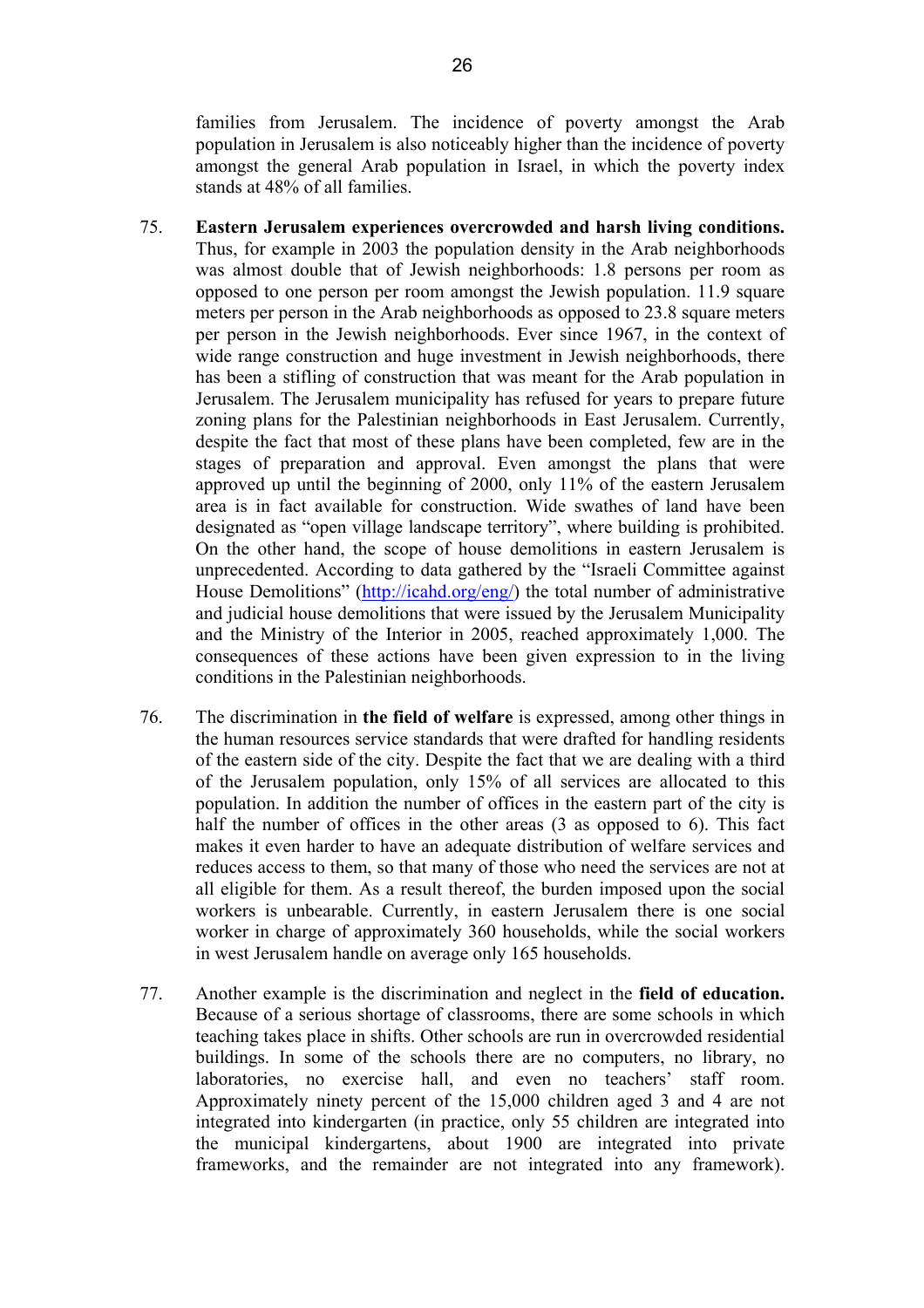According to the data released by the office of the Central Bureau of Statistics, 79,000 children in eastern Jerusalem are of school age. According to data released by the municipal education administration and the Ministry of Education only 64,536 of them are enrolled in a public or private educational institute. This means that more than 14,000 children, almost 20% of school age children are not studying. From data released by the Ministry of Education in 2006 it transpires that only 13.7% of Palestinian school pupils in eastern Jerusalem received a matriculation certificate, and they are placed at the lower end of the national list.

The **Compulsory Education Law 5709-1949** applies to every school age child who lives in Israel, without any regard to his status in the Populations registry of the Ministry of the Interior (Ministry of Education, **Circular of Director General 5760/10 (a): The Application of the Education Law on Children of Foreign Workers,** dated 1 June, 2000). In other words, the Law does not distinguish between the status of citizens and that of children with a permanent resident status or any other status, and states that compulsory free education applies to every child or youth aged 5-16. Despite this, and despite a HCJ ruling, that held that children of compulsory school age in eastern Jerusalem should be allowed to be registered for compulsory studies, as stated in the **Compulsory Education Law** (HCJ 3834/01 **Hamdan v. Jerusalem Municipality and HCJ 5185/01 Baria v. Jerusalem Municipality** (partial judgment dated 29 August, 2001)) the right of thousands of Palestinian children in eastern Jerusalem to education has currently been implemented only partially, and the education system in the eastern part of the city suffers from grave problems, which require immediate and special handling. At the center of the current problems in this field is the problem of a **serious shortage of classrooms.** In the 5766 academic year the shortage of classrooms in eastern Jerusalem stood at 1,354 and in 2010 it is anticipated that the shortage of classrooms will rise to 1,883 classrooms. Despite a ruling by the HCJ in 2001 that required the Ministry of Education and the Jerusalem Municipality to build within four years 245 new classrooms, as of today only about 40 new classrooms were built. The result has been that every year more and more children seeking to study in a school in eastern Jerusalem have been rejected and the **dropout rate in the eastern Jerusalem secondary education system stands at around 50% of all pupils.**

78. **Much of the infrastructure in eastern Jerusalem is in a very bad state and it suffers from many deficiencies** for example **the water and sewage infrastructure as well as the road infrastructure**. The eastern part of the city also suffers from **serious sanitation problems**. The **planning and building division** suffers from constant budgetary constraints, which has created a huge gap between the needs of the population and the solution provided therefore. In an inspection carried out by the *Btselem* organization it was found that in the 1999 Jerusalem Municipality's Development Budget less than 10% was earmarked for the Palestinian neighborhoods, despite the fact that the residents of those neighborhoods constitute approximately a third of the residents of the city. As a result of this lack of investment, the situation of the infrastructures in eastern Jerusalem is grave: entire Palestinian neighborhoods are not connected to the sewage system, and they contain no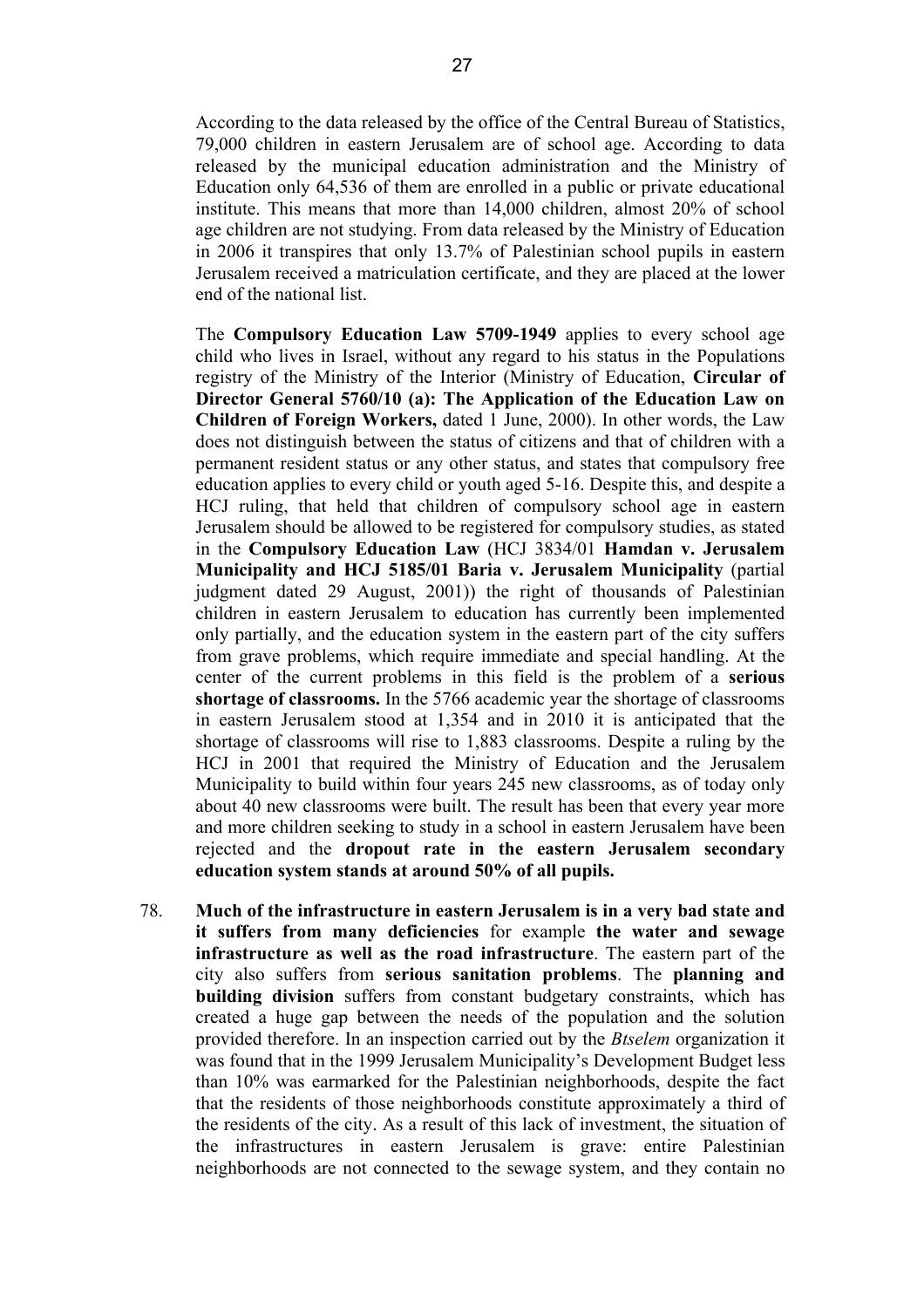paved roads or sidewalks. This callous discrimination cries out: almost 90% of the sewage pipes, roads and sidewalks in Jerusalem are found in the western part of the city, the west of the city contains 1,000 public parks whereas eastern Jerusalem contains only 45; in the western part of the city there are 34 swimming pools, whereas eastern Jerusalem has three swimming pools, in western Jerusalem there are 26 libraries, while eastern Jerusalem contains two; in the western part of the city there are 531 sporting facilities, eastern Jerusalem has 33 facilities.(for further data on this matter, see also the *Btselem* organization's website: http://www.btselem.org/english/jerusalem/index.asp)

- 79. There are also **serious deficiencies in the provision of a wide range of public services,** for example **employment services and postal services.**  Thus, for example the 75,000 residents of the north eastern neighborhoods of Jerusalem is served by only one postal officer, and because of this many of them do not receive their mail.
- 80. The continued neglect and discrimination in budgets and services on the part of the authorities has brought about a situation of deep poverty and systemic problems in many fields. The ramifications of this situation may be seen both in the long **list of harsh social phenomena** which include: harm to the family system; a rise in the level of family violence; a decline in the functioning of the children in the family that has been given expression in the 50% dropout rate from high schools and their subsequent entry into the "black" market at a young age; a slide into criminality and drugs; health and nutritional problems, and more.
- 81. In all of these instances the state did not merely violate its basic commitments towards its residents. It marked the residents of Jerusalem as unwanted in their own country. Behind the establishment's neglect of east Jerusalem is an aspiration that the residents of the city will seek their future outside the city, which in turn will serve the official goal of maintaining demographic balance in the city. Indeed many found accommodation solutions in the outskirts of the city, instead of the overcrowded and crime-hit neighborhoods that are situated within the boundaries in which Israeli law applies, or have left to seek their livelihood and higher education abroad.

#### **The alienation in the field of the Population Administration services**

82. To all the above must be added the attitude that views residents of east Jerusalem as aliens, whose status may be routinely revoked. The State of Israel established a special office for the Population Administration to handle eastern Jerusalem residents. This is the only city in the country in which there are two population administration offices. "Eastern Jerusalem" includes neighborhoods that are in the northern parts of the city, the eastern parts as well as the southern parts. Jewish residents who live in the area that was annexed receive their services from the population administration office in central Jerusalem. Only Palestinian residents of eastern Jerusalem – from the north, east and south – are referred to the east Jerusalem office. This inaccessible office has become notorious for its inferior and insufferable service, that flouts the basic ideas of sound administration (see HCJ 278/03 **Jabra v. Minister of the Interior**, *Piskei Din* 58(2) 437; Adm. Pet.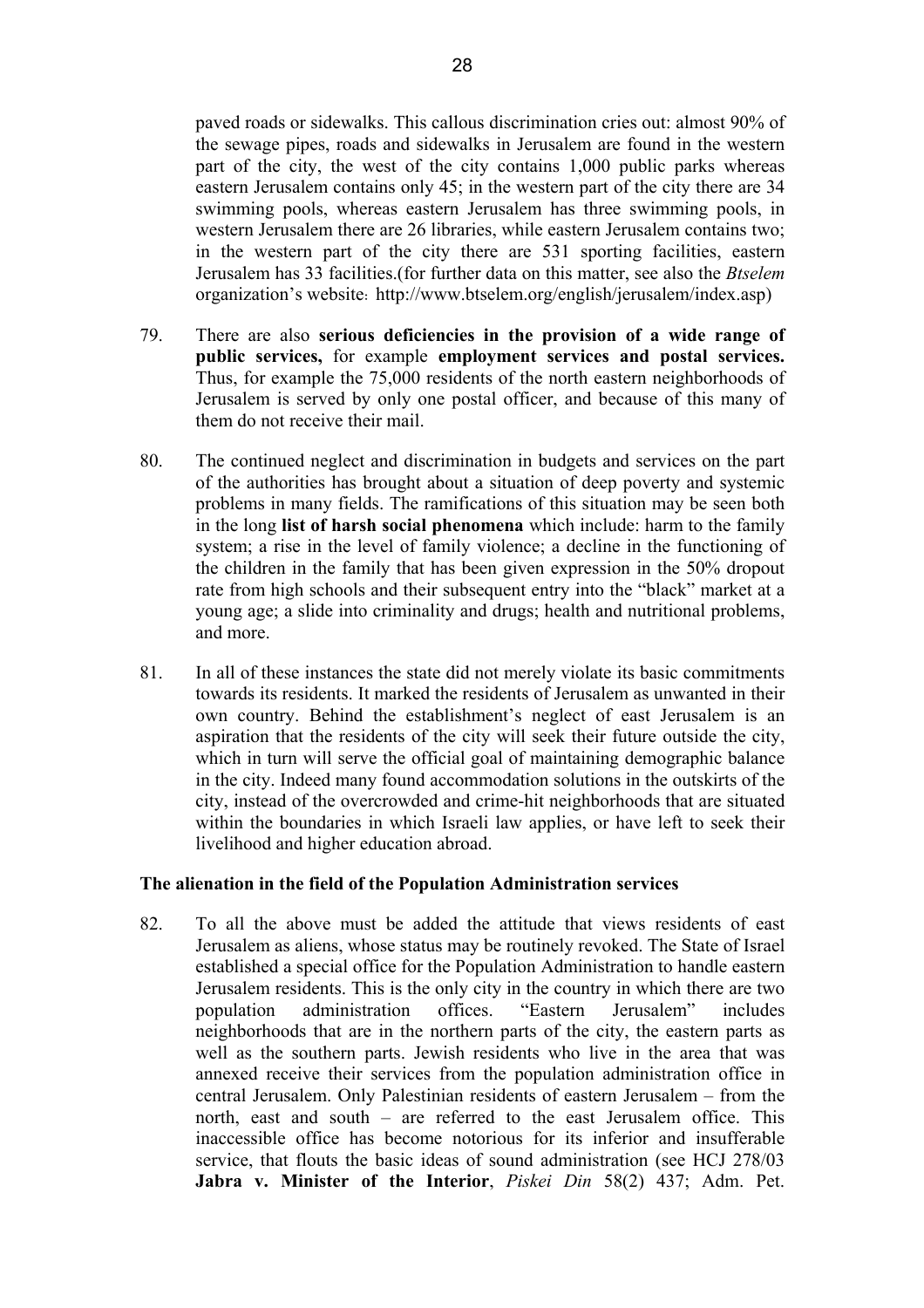(Jerusalem) 754/04 **Bedewi v. Director of the District Office of the Population Administration**, (Judgment dated 10 October, 2004)).

- 83. The workload at the eastern Jerusalem Population Administration Office is enormous, and handling applications takes many months and in many cases, many years. More than once, the residents have been forced to wait in a long queue (despite the office having been transferred to a new residence) and sometimes even those who are able to enter the office are sent home without receiving any service. For basic services such as arranging status for the children fees amounting to hundreds of shekels are collected, and the applicants are required to produce countless documentation. Many of those applying for service are forced to seek the assistance of an attorney, and many are involuntarily forced to turn to the courts in order to receive their requests.
- 84. The residents of eastern Jerusalem are forced to once more prove their residency in the city before the Ministry of the Interior and before the National Health Institute, who conduct investigations and inspections, whose whole purpose is to revoke their residency because they live outside the demarcated areas in which "the law, jurisdiction, and administration of the state" apply, and to take away their status. The revocation of status takes place, not infrequently, in an arbitrary fashion, without granting the right of a hearing, and only comes about *ex post facto*, through the filing of an application to receive services.

All of this is a direct result of the respondents' interpretation of the judgment in the **Awad** case. Below we will expand upon this issue.

# **The implementation of the Awad rule began in the middle 1990s; the wholesale revocation of residency.**

- 85. As stated, in sections 47-52 above, over the course of a few decades, after the annexation of eastern Jerusalem, Israel allowed the permanent residents of eastern Jerusalem to go to other countries, at times even for extended periods, without their statuses being revoked. This remained the case provided that the residents were scrupulous in returning within the validity period stamped in their exit cards, and they were scrupulous in renewing the validity from time to time. However, from the beginning of the second half of the 1990s, the respondents began implementing a much more arduous policy, which meant sealing the entryways to residents of eastern Jerusalem wishing to return to the city, and deporting them from their homes, even if they managed to return to them in the interim. This policy is based on a broad interpretation of the **Awad** rule - an interpretation that takes the dicta that were held in the **Awad** to an absurd conclusion.
- 86. Beginning from the second half of the 1990s, many of the residents of eastern Jerusalem, who applied to the Ministry of the Interior with various requests were met with refusals to provide the requested service, and were handed a brief standard letter, informing them that their permanent residence licenses had expired, and this, so claimed Ministry of the Interior, was because they had relocated the center of their lives outside of Israel. This "expiry of residency" included, for the most part, the residency of the resident's children.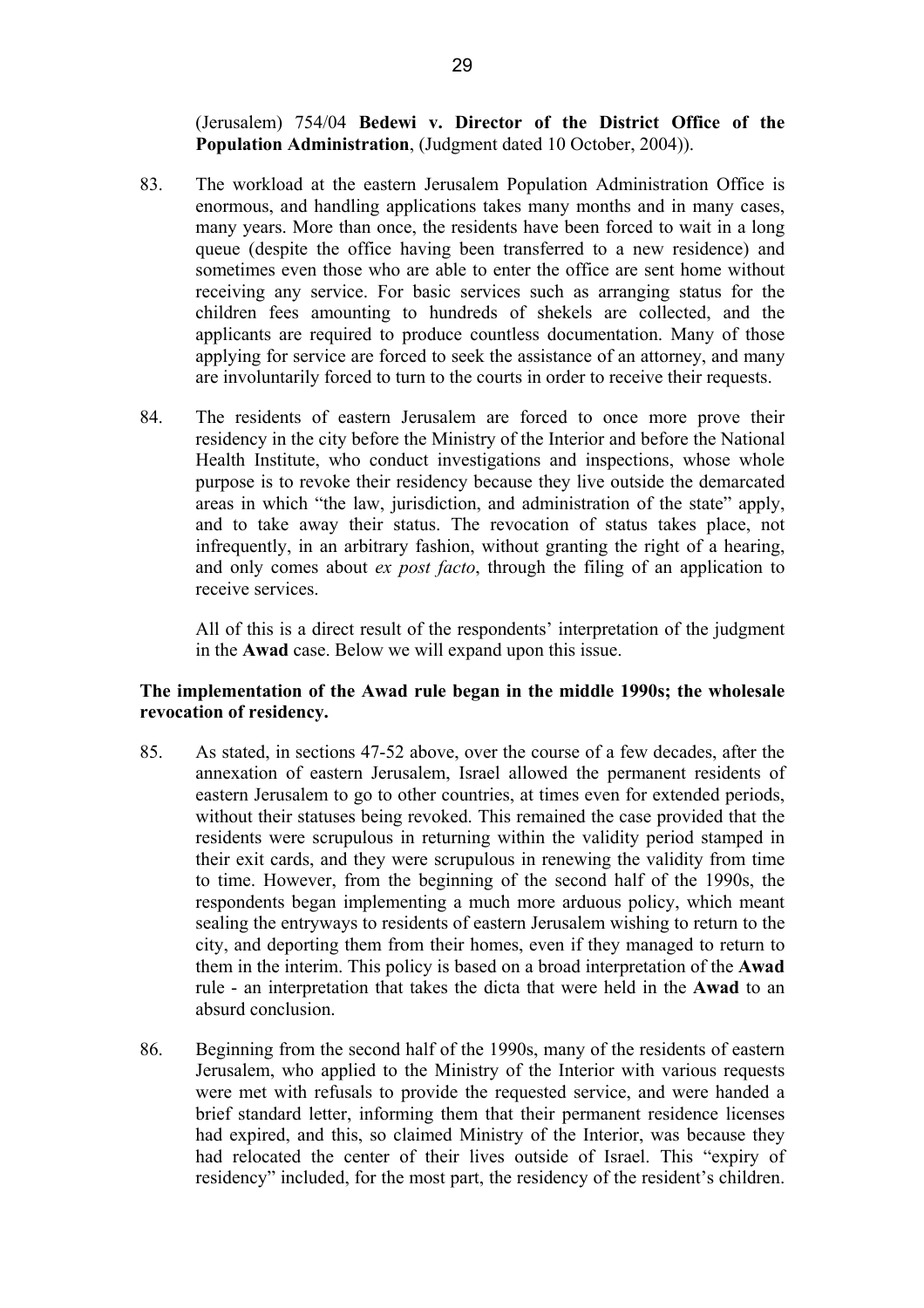The notice ended by instructing the resident and his family members to return their identity document and to leave the country, generally speaking within 15 days.

- 87. This policy which eventually became known as the "silent deportation" was also used against those who during that period resided in Jerusalem, but who, the Ministry of the Interior determined had relocated the center of their life outside of Israel, as well those who at that time were residing abroad, but who were completely unaware that their residency had "expired". The West Bank and the Gaza Strip were also considered for this purpose to be "abroad", in contradistinction to the policy that was practiced beforehand, in terms of which someone who had moved to the territories in order to live there had not forfeited his status. It shall be noted that according to the previous policy so long as eastern Jerusalem residents, residing abroad, were scrupulous to come to Jerusalem and renew their exit permits before the period had expired, they were guaranteed that their residency would not be revoked. Moreover, those residents who lived abroad were able, according to this policy, to obtain an extension for their exit card through family relatives who were living in eastern Jerusalem.
- 88. Despite the fact that this involved a radical change in policy and a wideranging interference in a lifestyle that the residents had maintained for many years pursuant to the older familiar policy, the Ministry of the Interior did not consider it appropriate to publicize this new policy. Additionally, the policy applied retroactively, and this despite the fact that many of those who had lived abroad did so on the basis of the old policy, according to which their status would not be revoked as a result thereof. Retroactive application of this policy took on an especially radical guise, in light of the fact that the status was revoked also from those residents whose center of life during that period was in eastern Jerusalem. The Ministry of the Interior was well aware of the fact that the center of their life was in eastern Jerusalem – amongst other things by relying on determinations made by the National Health Institute – and nonetheless it revoked their residency.
- 89. The Ministry of the Interior argued that this policy is an extension of the **Awad** rule. According to the approach adopted by the Ministry of the Interior, the only logical conclusion to be drawn from the **Awad** rule is that the residency of all these persons expired *ipso facto*, and in fact the Ministry of the Interior has no discretion in the matter of expiries. According to this claim, the Ministry of the Interior has merely accepted upon itself the binding case law, and is acting accordingly. The residency expired "without any human interference" and the Ministry of the Interior had no alternative but to relate to that person as someone had no status in eastern Jerusalem. As a result thereof, the Ministry is obliged – barred as it is from exercising its own discretion – to confiscate that person's identity document and to remove him outside the borders of the state.

So for example in the State's reply to a petition by a resident of Jerusalem who lived with her husband in Jordan over the course of many years, and then returned to live in Jerusalem in 1995, it was stated: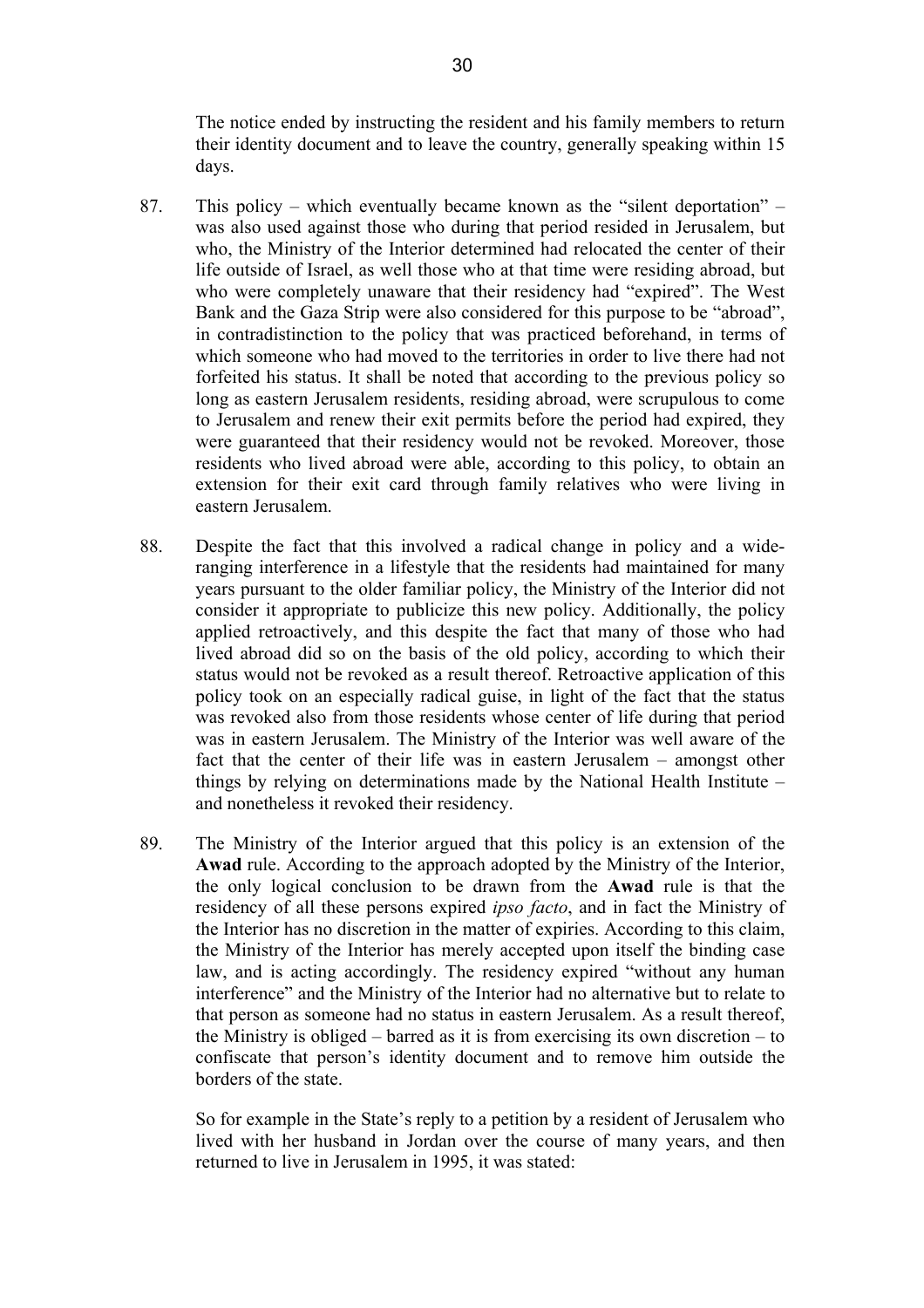In accordance with the aforesaid and likewise in our case, the reality of life has taught that the petitioner's permanent residence in Israel for all practical purposes terminated at the end of the 1970s… and the residence permit that she had for Israel, and which relied on the reality of her being a permanent resident in Israel, had lost all meaning and as such had expired and had become nullified of its own accord (State's Reply in HCJ 9499/96 **Najuva Atarash v. Minister of the Interior**). The relevant pages from the State's Reply are attached and are marked **p/11**.)

90. Furthermore, according to the Ministry of the Interior's logic, if it is not obligated to exercise its discretion, but must conduct itself solely upon legal principles, that in its opinion were determined in the **Awad** case, there is no place for conducting a hearing for residents whose residency status "expired". In a parliamentary question that was filed in 1997 by then Member of Knesset Professor Amnon Rubenstein and addressed to the Minister of the Interior, the Minister was asked to reply to the question how could one be assured that "such an invalidation of an identity document was lawfully carried out after a hearing in which the principles of natural justice were maintained". The Minister of the Interior replied:

> As to the matter of a hearing, since the Law states and the HCJ has held that the residency has *ipso facto* been nullified, I do not think that from a legal perspective this is also the place to conduct a hearing…(Knesset Speeches, 21 Shvat, 5757 (29 January, 1997)).

- 91. A reading of the judgment in the **Awad** case as if it was some theoretical mathematical formula could indeed support this absurd line of thinking. However already during that period the respondent revised his position, apparently in light of an understanding that such a reading of the judgment does not conform with the general principles of justice, and therefore a judicial hearing was ordered (see in this matter, for example: The State's Reply in HCJ 3122/97 **Darwish v. Minister of the Interior**. The reply is attached and marked **p/12;** HCJ judgment 3120/97 **Maqari Oliver v. Minister of the Interior**, *Takdin Elyon* 97(2), 262). It should be noted that in reality there are many occasions when the respondent revokes a residence license without conducting a hearing.
- 92. In opposition to the "silent deportation" policy, petitioner 2, along with other human rights organizations and with eastern Jerusalem residents that were harmed by that policy, filed a petition to the HCJ in 1998 (HCJ 2227/98). Within the framework of this petition the then Minister of the Interior, Natan Sharansky made his declaration with the aim of rectifying, if only in a small way, the injustice that was caused to those residents who were harmed by the policy of a comprehensive revocation of residency. Pursuant to what is stated in the declaration, some of those whose residency was revoked would be able to reacquire their residency if they satisfied certain conditions. The Ministry of the Interior undertook not to revoke the status of those who maintained proper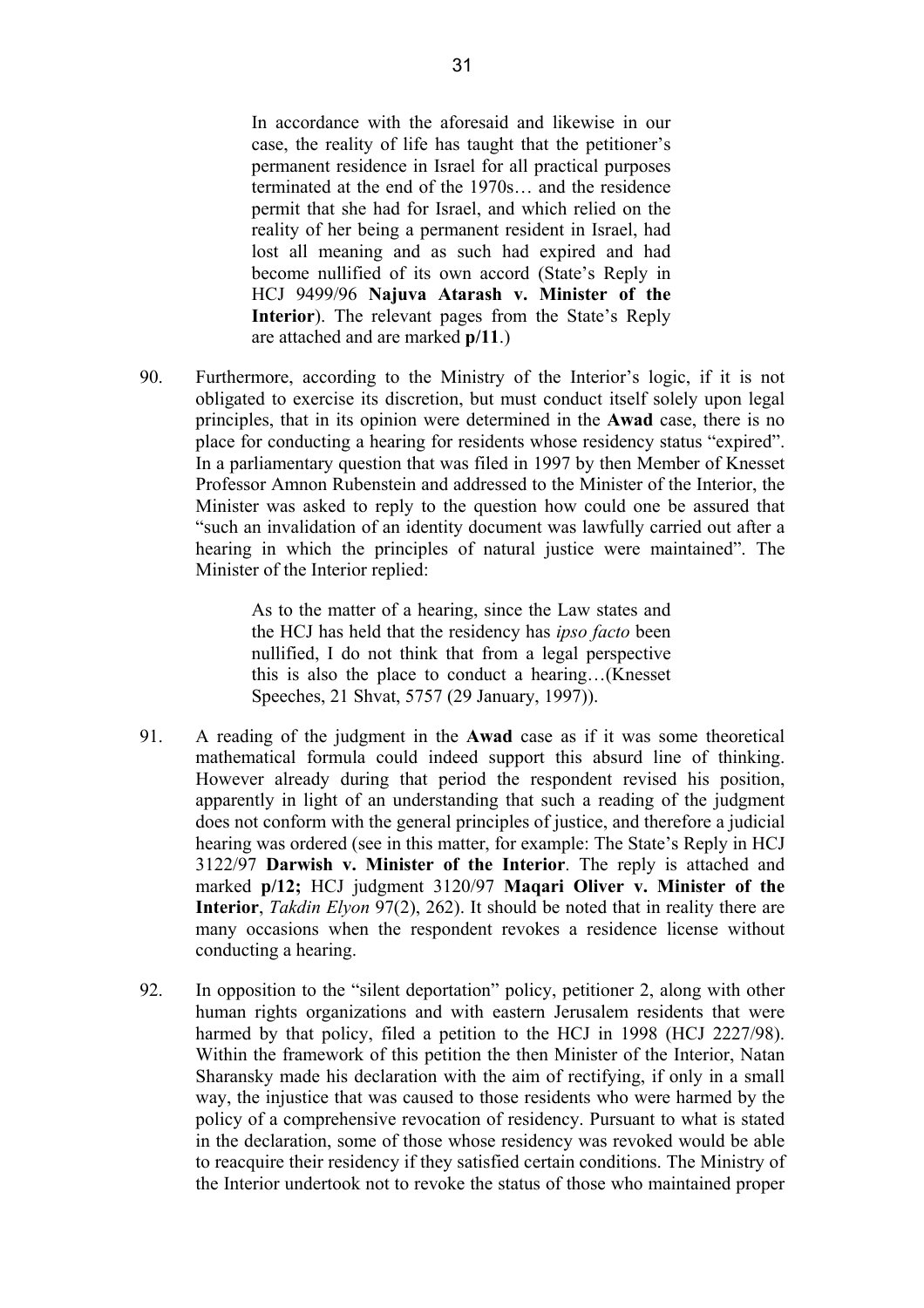contact with Israel in those years in which they resided outside of it (see in this connection – the case of our petitioner in paragraphs 31-35 above).

- 93. The "Sharansky Declaration" softens, then, the harsh consequences of the **Awad** rule. The absurd outcome in which residency was revoked from thousands of people who acted in accordance with the procedures laid out by the Ministry of the Interior and who maintained a connection with Israel was overturned by the fact that the Minister of the Interior now viewed them as persons who maintained their status.
- 94. The need to reverse this policy of revoking residency, and the way in which it was done by the Declaration issued by minister Sharansky, indicates a need to insert essential modifications to the **Awad** rule in order to avoid the absurd reading that underlay the "silent deportation' policy.
- 95. In the wake of the petition and in the wake of the "Sharansky Declaration", which was given within the framework of this hearing, there was a "relaxation" for a certain period of the mass revocation of residency. Nonetheless, the arrangement prescribed by the declaration did not solve the problem of those, whose residency was already revoked during that period. Only those whose residency was revoked after 1995 and visited Israel within the period of validity that was stamped on their exit card and who lived in Israel for at least two years benefited from the new arrangement. In other words, a person whose residency was revoked for even a few days before 1995 would not find relief in the provisions of the procedure. This is true likewise to a person whose residency was revoked prior to the publication of this declaration, while residing abroad, and the Ministry of the Interior does not allow his return to Israel. It should also be noted that this procedure applies only to those whose status was revoked because they had allegedly resided for a period of more than seven years outside of Israel. The possibility of regaining one's status, according to the procedure, would not apply to those who acquired permanent residence in another country or received foreign citizenship.
- 96. Moreover the revocation of the status of residency of eastern Jerusalem residents has not ceased even for moment, even if a "certain" relaxation has taken place as from the year 2000. It appears that we are dealing with a temporary abatement only. According to data that originates from the Ministry of the Interior, but which was gathered and compiled by the *Btselem* organization, in 2006, the year in which the petitioner's status was revoked, the Ministry of the Interior revoked the residency of **1,363 persons,** in other words – almost three hundred more people than 1997, the harshest year of the "silent deportation".

| Year | Number of              |
|------|------------------------|
|      | Palestinian            |
|      | <b>Residents whose</b> |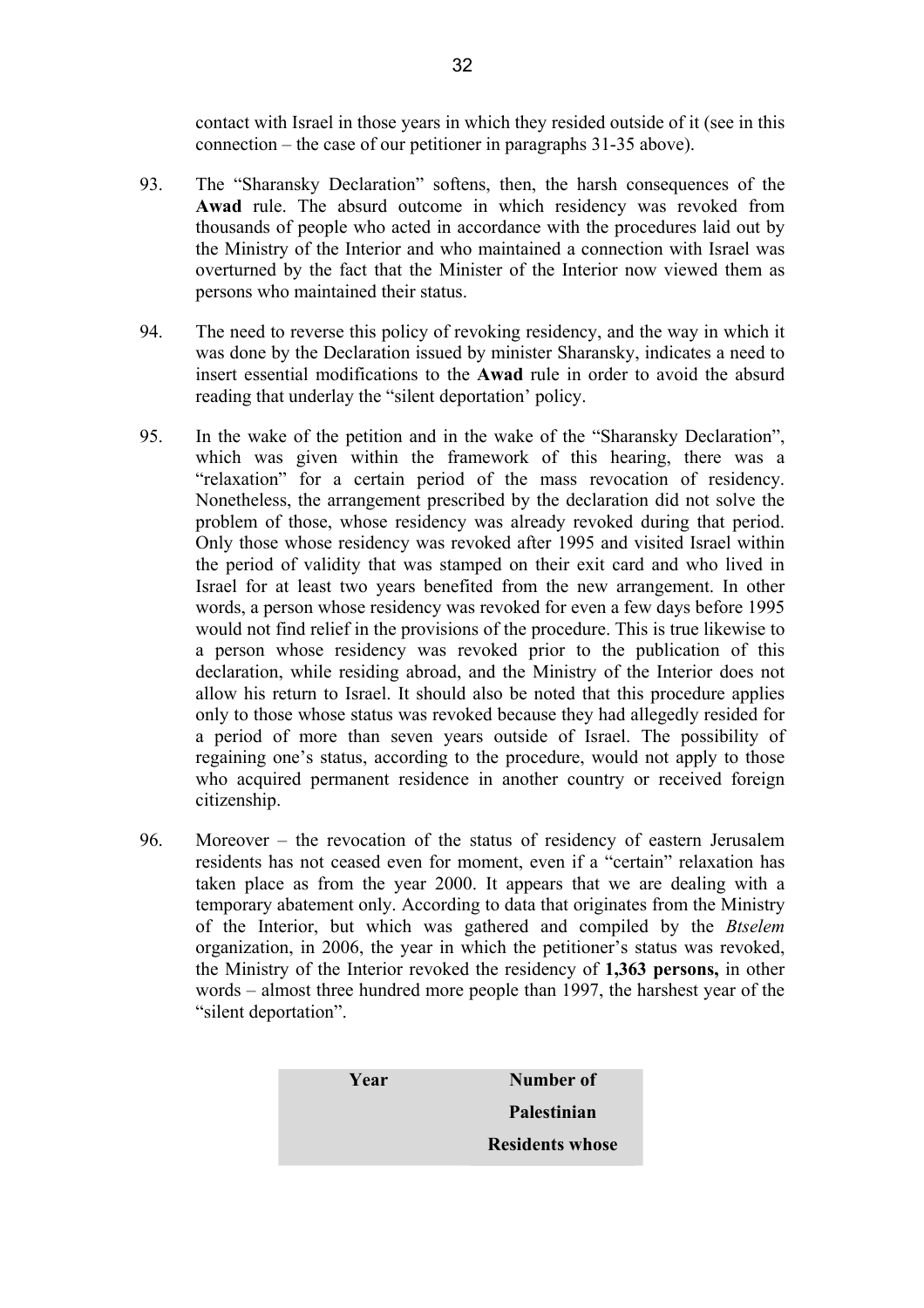|      | residencies was |
|------|-----------------|
|      | revoked         |
| 1967 | 105             |
| 1968 | 395             |
| 1969 | 178             |
| 1970 | 327             |
| 1971 | 126             |
| 1972 | 93              |
| 1973 | 77              |
| 1974 | 45              |
| 1975 | 54              |
| 1976 | 42              |
| 1977 | 35              |
| 1978 | 36              |
| 1979 | 91              |
| 1980 | 158             |
| 1981 | 51              |
| 1982 | 74              |
| 1983 | 616             |
| 1984 | 161             |
| 1985 | 99              |
| 1986 | 84              |
| 1987 | 23              |
| 1988 | $\overline{2}$  |
| 1989 | 32              |
| 1990 | 36              |
| 1991 | 20              |
| 1992 | 41              |
| 1993 | 32              |
| 1994 | 45              |
| 1995 | 91              |
| 1996 | 739             |
| 1997 | 1,067           |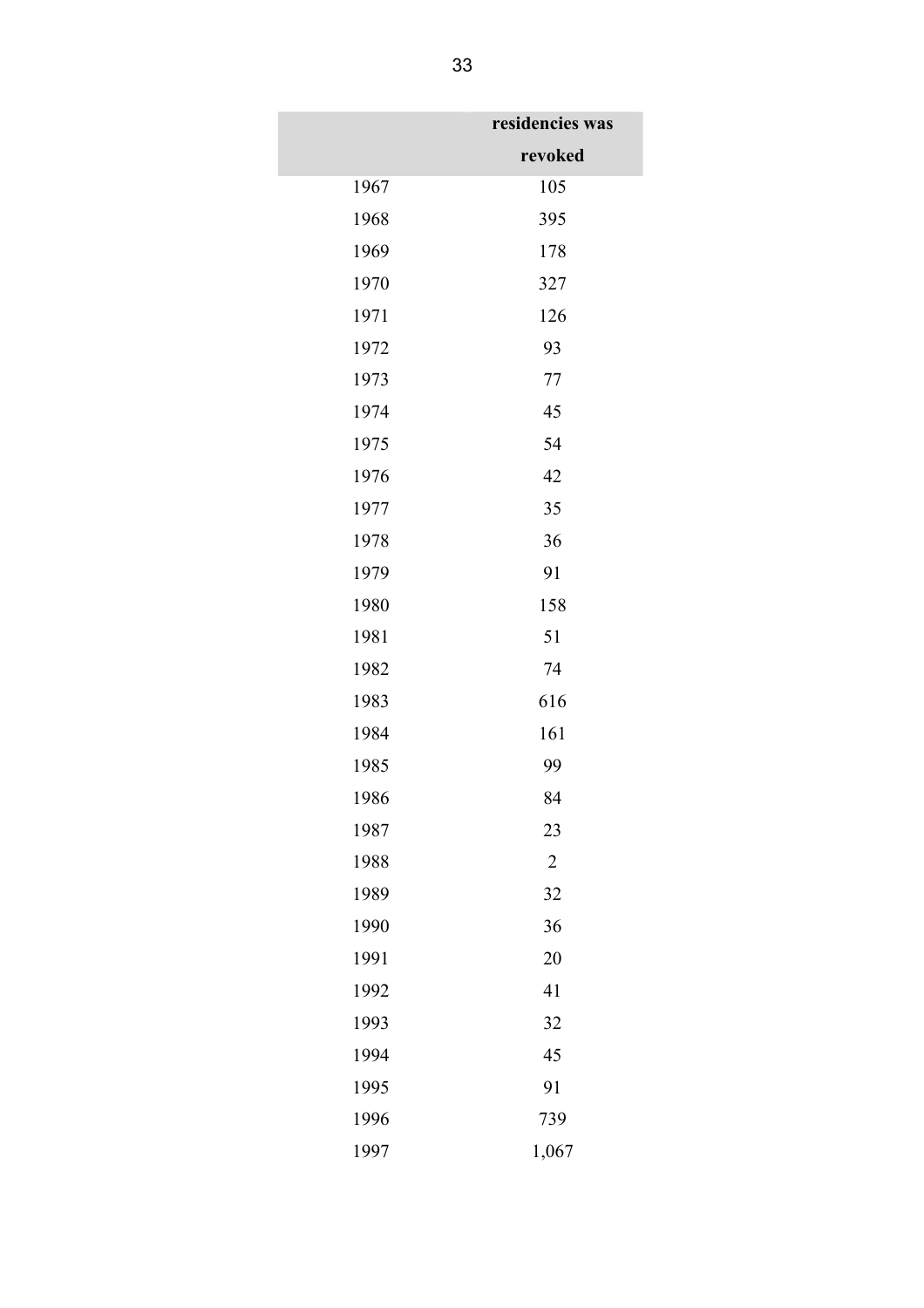| 1998         | 788     |
|--------------|---------|
| 1999         | 411     |
| 2000         | 207     |
| 2001         | 15      |
| 2002         | No data |
| 2003         | 272     |
| 2004         | 16      |
| 2005         | 222     |
| 2006         | 1,363   |
| <b>Total</b> | 8,269   |
|              |         |

See :http://www.btselem.org/english/jerusalem/revocation\_statistics.asp

97. When the *Btselem* organization applied to the person in charge of freedom of information at the Ministry of the Interior in order to investigate the reason behind the extremely steep rise in the scope of residency revocations (6x the amount of 2005), it received the following answer:

> …the rise in the latest number of cancellations of residencies in the register, **flows from an improvement in the work and control procedures of the Ministry**, including Israel's border crossings. (Emphasis added)

A copy of the letter by the person in charge of freedom of information at the Ministry of the Interior dated 17 April, 2007 is attached and marked **p/13.** 

- 98. If any further proof was necessary of the Ministry of the Interior' relating to the permanent residents of eastern Jerusalem as foreigners - the above quote is once again a prime example. In a government ministry that is charged with the provision of services to the citizens and residents of the country, an "improvement in the work and control procedures", or "streamlining" is normally directed at the welfare of the applicants and at providing better service. According to the Ministry of Interior's understanding, when the beneficiaries of the service are residents of eastern Jerusalem, "streamlining" means trapping as many people as possible and placing them within the network of its policy of residency revocation.
- 99. We shall note, that on 4 February, 2008 petitioner 2 applied to the respondents with a request to receive the data on residency revocation in 2007. The respondents' reply never came, and on 12 June, 2008 petitioner 2 filed a petition on this issue with the honorable court. (Adm. Pet. 8476/08 **HaMoked: The Center for the Defence of the Individual v. Minister of the Interior et al.**)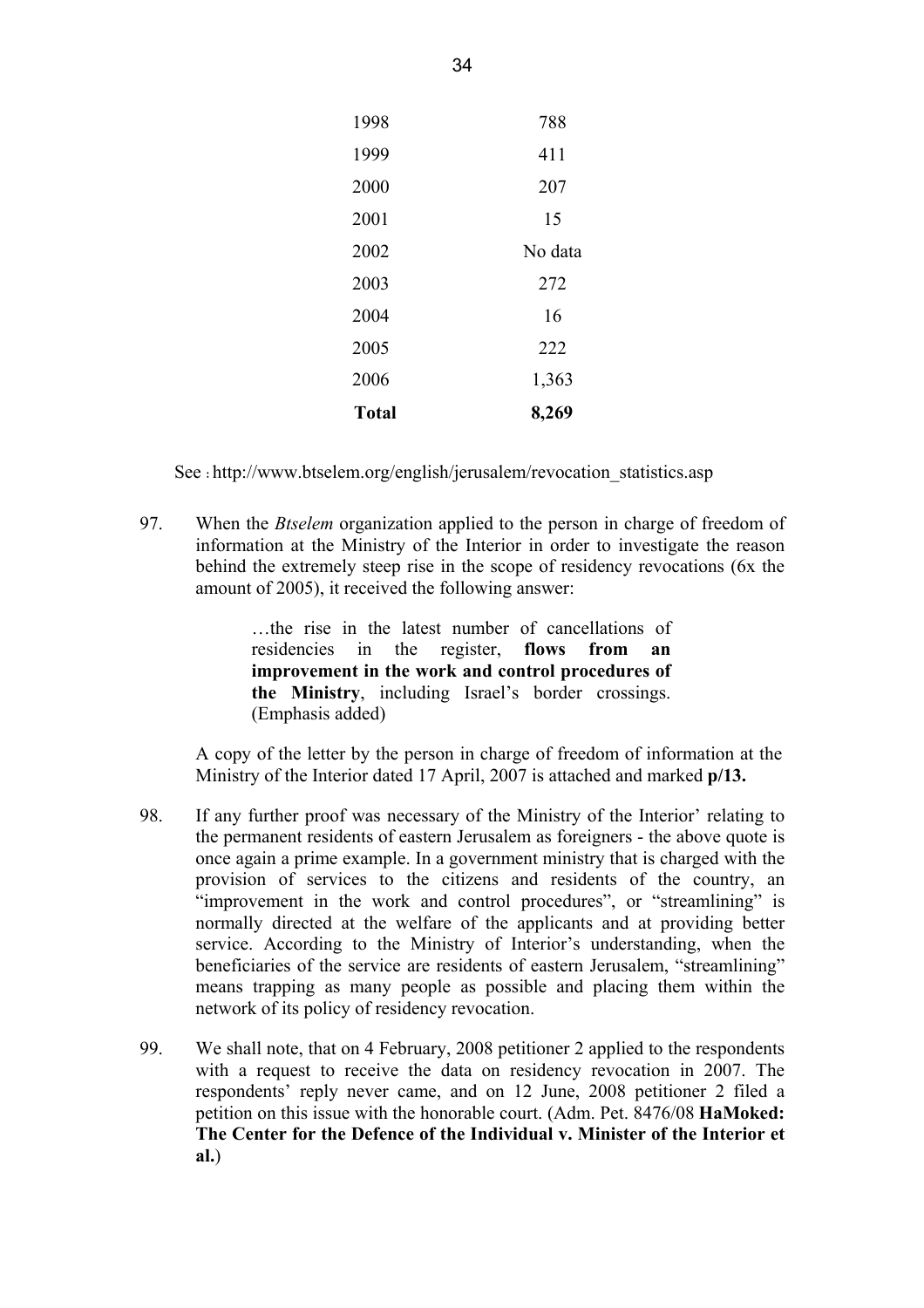- 100. The policy of revocation of residency, which was reintroduced in all its glory in 2006, succeeded in also trapping the petitioner into its lair. When the petitioner married a resident of the Gaza Strip, at the beginning of the 1990s, it was during a period in which free movement between the Gaza Strip and eastern Jerusalem was still possible. During that time the petitioner would go to Jerusalem a number of times during the year and would stay for a number of weeks with her family in the city. Even after she was required to arrange for her entry to and residence in the Gaza Strip through permits, which were issued pursuant to the "split families" procedure, the petitioner continued to return frequently to Jerusalem. The petitioner acted throughout the years in accordance with this procedure and was scrupulous in renewing her resident permits that were provided to her. This, as stated above, remained the case so long as she was not prevented from doing so by the army, for one or other reason.
- 101. Since the petitioner for her part was scrupulous in complying with the procedure, it never occurred to her that there was any possibility that her status would be revoked. Even from the procedure itself, there is no indication that latent within it is the possibility of revoking status in Israel. Neither is there any dispute that the petitioner continued, throughout the years, to maintain an intimate connection with her home in Jerusalem.

## **Summary up until this point and the Petitioner's Position**

- 102. The judgment in the **Awad** case was handed down two decades ago. The judgment was given against the backdrop of the outbreak of the first intifada, and related to a decision of the Minister of the Interior to deport from Israel a resident of eastern Jerusalem, who over the course of the years lived in the USA where he acquired status, and where he organized political activities aimed at ending Israeli occupation of the territories. The court held that the annexation of eastern Jerusalem to Israel turned the residents of eastern Jerusalem into permanent residents of Israel. This residency, according to the judgment, expires upon the relocation of the center of one's life. Because of this, it was ruled that the Minister of the Interior was permitted to deport Awad, who was residing in Israel without a permit and was "acting against the interests of the state".
- 103. The respondent who, over the course of the years, allowed eastern Jerusalem residents to leave the city and to return to it, for the purposes of work, studies and family, changed its policies in the wake of the judgment and began its policy of massive confiscations of residence permits in eastern Jerusalem. This policy blends in with the State Authorities' deliberate alienation of eastern Jerusalem residents. The respondent expropriates the statuses of eastern Jerusalem residents as a matter of "efficiency".
- 104. Two decades after the judgment in the **Awad** case, there is a need to reexamine the judgment in the context of its consequences. It must also be examined against the backdrop of other norms in the world of law, especially the norms which apply to eastern Jerusalem.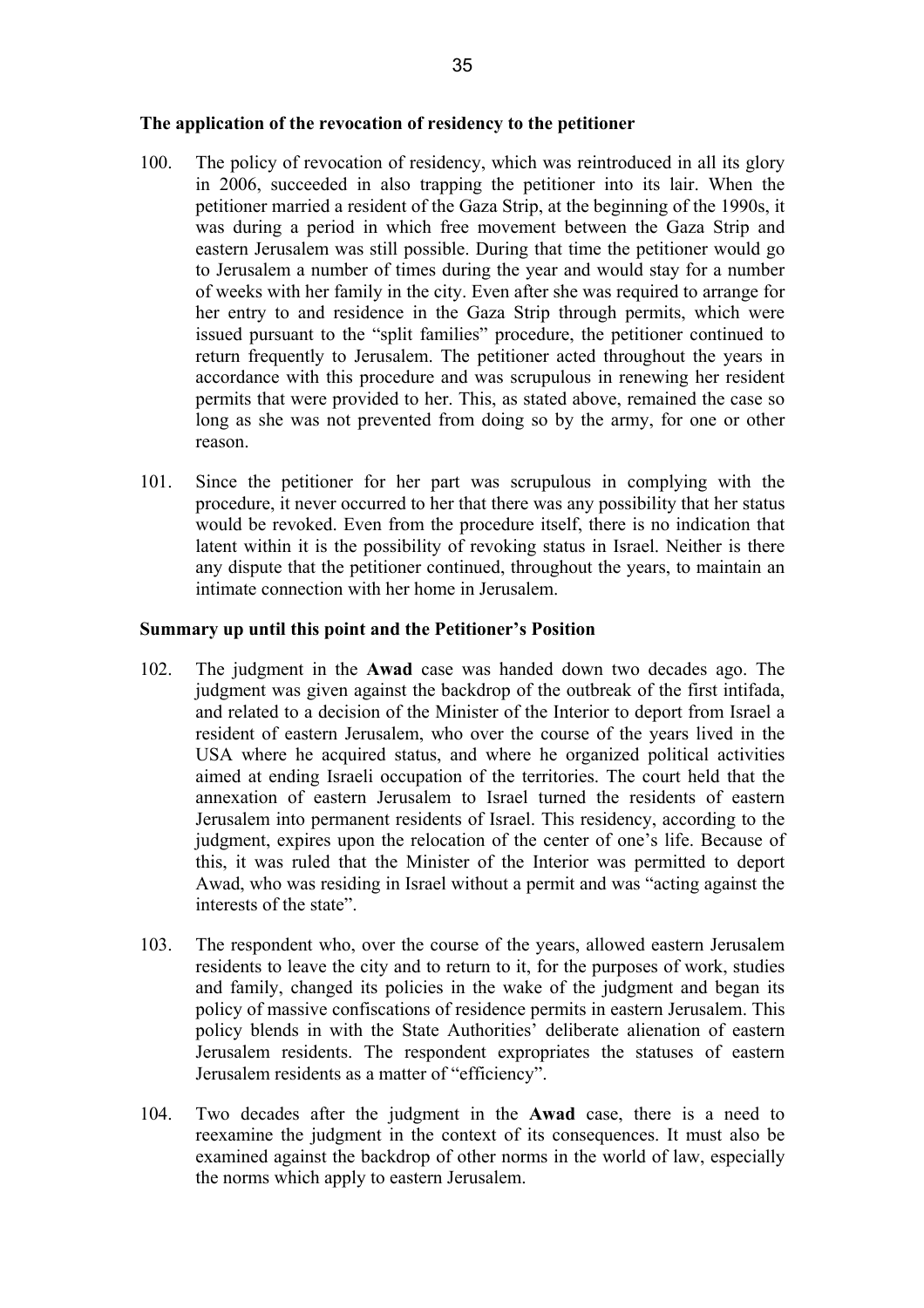- 105. The "synchronization" which the court has sought to create between the law that applies to Israel and that which applies to eastern Jerusalem has shut its eyes to the other normative standards which apply to eastern Jerusalem. Moreover, over the course of the past years since the judgment was given other standards were added, which we cannot continue to ignore. Eastern Jerusalem is no longer a region of Israel and its residents are not the same as all other residents in Israel.
- 106. The petitioners seek to redefine the dispute and to clarify their position with relation to the judgment in the **Awad** case and to the general status of eastern Jerusalem residents:

The petitioners are willing to assume that ever since the annexation of eastern Jerusalem, the status of the residents of eastern Jerusalem, according to Israeli law is that of a permanent resident who holds a permanent resident permit which was given to them according to a law that was duly legislated by the Knesset. Indeed, as was held in the **Awad** case their status is one that is grounded by law and not by grace. However, the status of eastern Jerusalem residents is a special status that includes by its very nature the condition that the permits never expire.

The petitioners concede that the tests with respect to the expiry of residency that were established in the **Awad** case, and the provisions of the Entry into Israel Regulations with regard to the expiry of residency could possibly apply to **immigrants** who entered Israel of their own free will and who acquired a permanent resident permit upon their request, and for these purposes: **upon anyone who acquired a permanent residence permit that was not through the annexation of their places of residence to Israel as a result of the military occupation.** 

The application of identical rules with regard to the expropriation of residencies to immigrants who acquired their status of their own free will, and to eastern Jerusalem residents, who received their status as a result of the annexation of eastern Jerusalem after its occupation, unlawfully ignores the special status of eastern Jerusalem residents. It forces upon the residents of eastern Jerusalem the life of a ghetto from which one is forbidden to leave, in order that they do not lose their status, or alternately unlawfully pressurizes them to become naturalized Israeli citizens. There is good reason for eastern Jerusalem residents not becoming Israeli citizens whose status would be protected from arbitrary expropriation. The State of Israel is not permitted to force citizenship upon them, and is not permitted to accelerate their naturalization and to make them loyal to it.

We must read into the act of granting permanent residency to eastern Jerusalem residents the condition that residency does not expire upon the person leaving the country or upon him relocating the center of his life.

The aforesaid does not involve changing the **Awad** rule but rather its crucial development. The **Awad** rule itself recognized the possibility that Israeli residence permits shall include general conditions, and that these conditions like the permits themselves would not be explicitly written into the permits but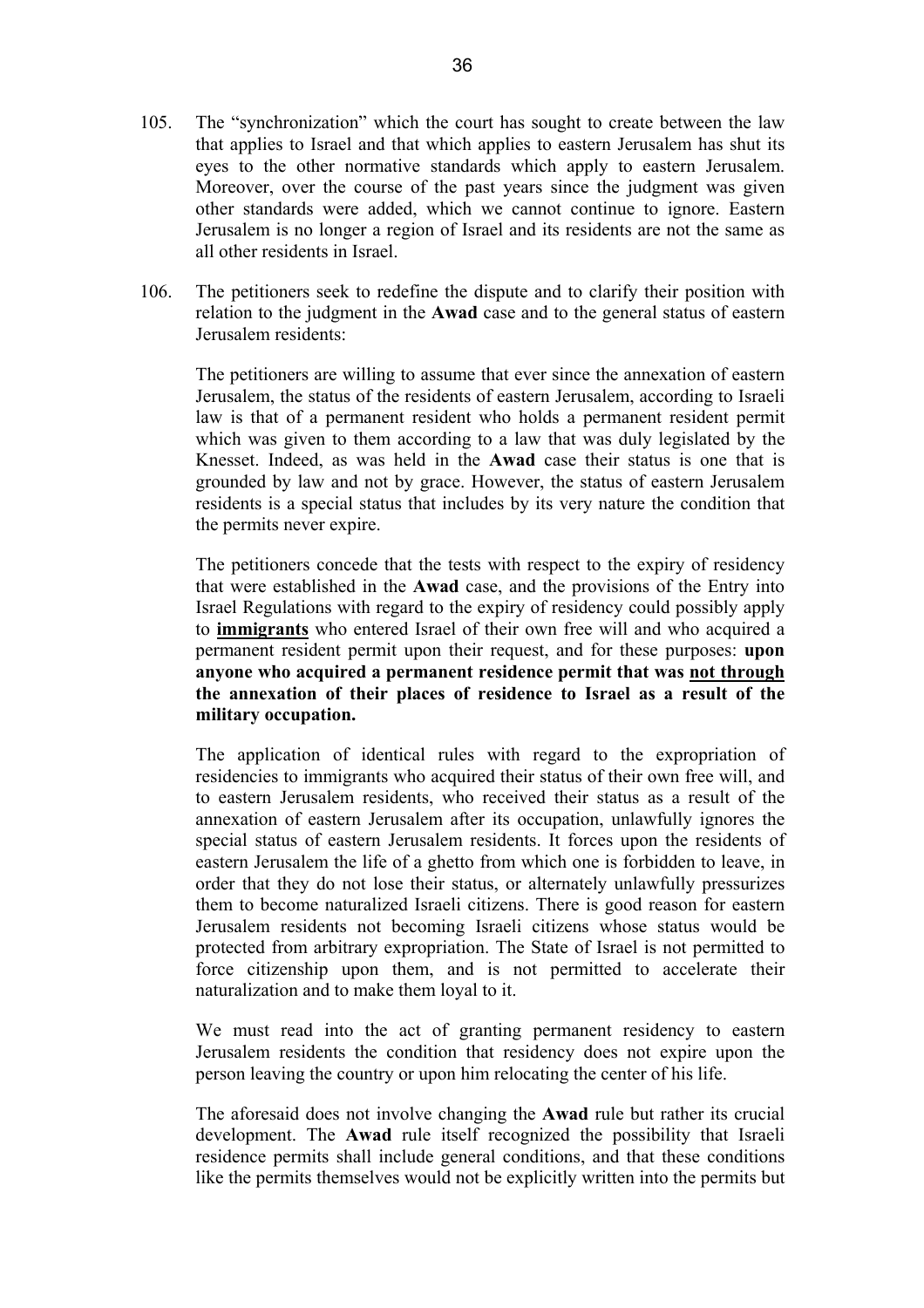would be inferred from the general rules. The **Awad** rule itself sought to see to it that the attributes of an Israeli residence permit would correspond to the realities of life and would not clash with them.

107. We shall seek at this stage to relate to the legal norms which apply to the permanent residents of eastern Jerusalem and which lie at the foundations of the claims that have been enumerated above. Below we shall elaborate the norms of Israeli law which apply to these residents, as well as the norms of international humanitarian law, which apply to them in their capacity as protected persons. Further on, we will seek to relate to additional normative standards that apply to eastern Jerusalem, and which also contribute to the special status of the residents of this region. We shall discuss the norms of international human rights law, and we shall claim that every resident of eastern Jerusalem has the right to return to the city of his birth, and we shall end the discussion by dealing with the attitude of the State of Israel towards eastern Jerusalem residents in recent years, from the time of the Oslo Accords until today.

# **The special status of eastern Jerusalem residents and the prohibition against expropriating their status**

108. International law, which is one of the strata of Israeli law, views eastern Jerusalem as occupied territory, which is held under belligerent occupation. From the point of view of this legal stratum, the Palestinian residents of eastern Jerusalem are protected persons who are entitled to protection by virtue of international humanitarian law. Alongside this legal stratum (and without denying its applicability) Israel unilaterally applied the "law, jurisdiction and administration of the State" to eastern Jerusalem, and established in its domestic law that that region is part of the city of Jerusalem. Palestinian residents were given Israeli permanent residence permits.

**In this context the petitioners will argue that the application of Israeli law upon eastern Jerusalem is not sufficient to negate the special of rights its residents have in their capacity as protected persons. The petitioner, like all eastern Jerusalem residents, is also a "protected person". As such, among other things, she is entitled under international law not to be forcibly expelled from eastern Jerusalem**.

Below we shall expand further on this issue

## **Background**

109. In June 1967 the State of Israel conquered the West Bank. Immediately after the war the Government of Israel decided to annex to Israel about 70,500 dunam from the occupied territory north, east and south of Jerusalem ("**eastern Jerusalem**"). Pursuant to a Government Resolution passed in the Knesset on 27 June, 1967 an amendment was made to the **Law and Administration Arrangements Ordinance** and within its framework a new clause was added to section 11b that states: "The law, jurisdiction and administration of the State shall apply to all the area of the Land of Israel which the government has determined by Order." The next day on 28 June,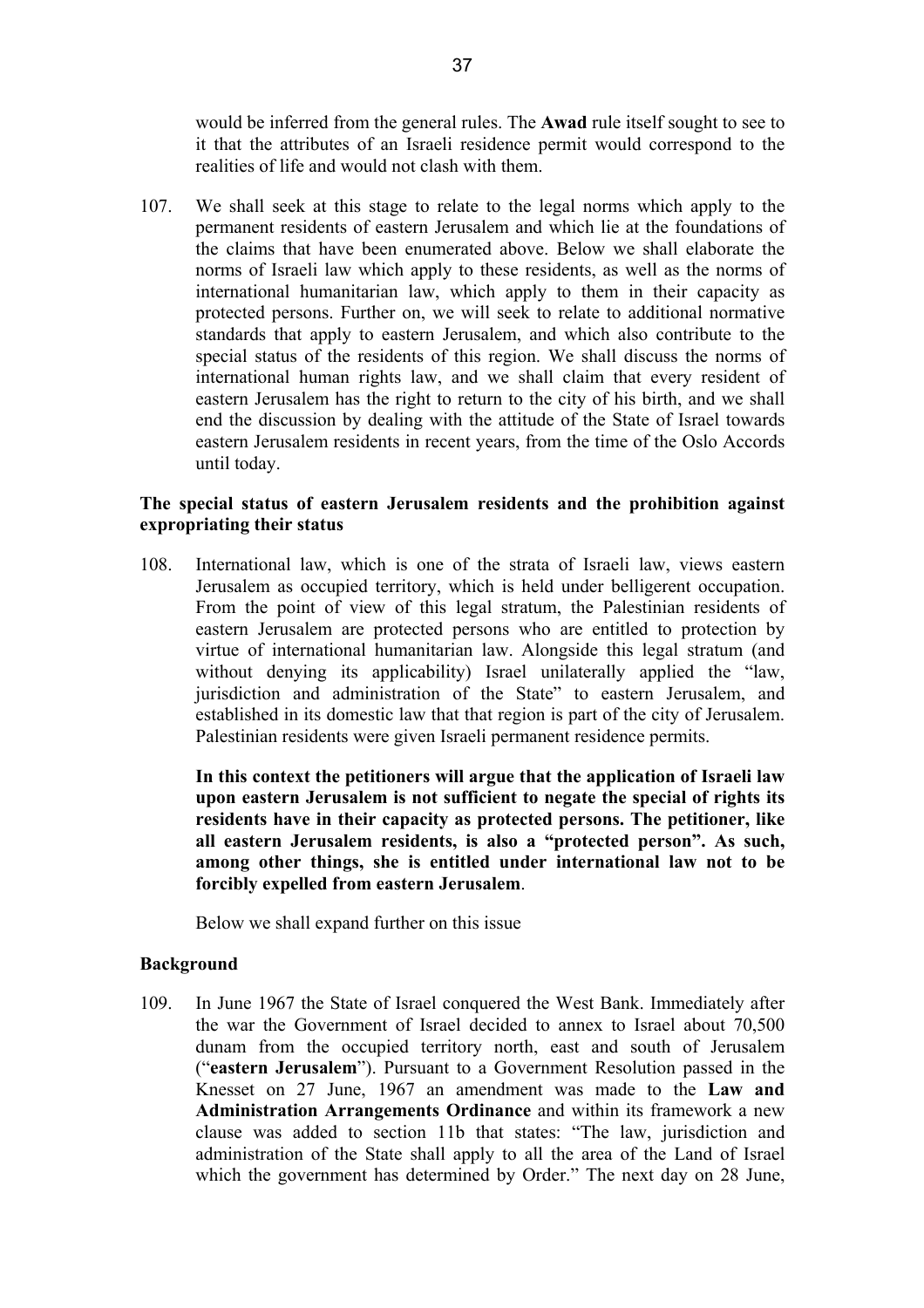1967 the government instituted the **Law and Administration Arrangements Order (No. 1), 5767-1967,** which applies the "law, jurisdiction and administration of the State", to eastern Jerusalem. That day by proclamation made under the Municipalities Ordinance, the annexed territory was included in the boundaries of the Jerusalem Municipality.

- 110. The **Basic Law: Jerusalem, Capital of Israel,** which was enacted in 1980 added and established in section 1 thereof that "Jerusalem, complete and united, is the capital of Israel". In 2000 the Basic Law was amended so that a section 5 was added which stated that the "borders of Jerusalem include, for the purposes of this Basic Law, among other things, the entire territory described in the annexure to the Proclamation on the Expansion of the Jerusalem Municipal Area which was dated 20 Sivan 5727 (28 June, 1967) and which was enacted pursuant to the Municipalities Ordinance". In section 6 of the Basic Law it was established that "there shall not be transferred to any foreign agent, political or governmental, or to any other similar foreign agent, whether permanently or for a defined period, any authority that relates to the border of Jerusalem and which was lawfully granted to the State of Israel or to the Jerusalem Municipality." In section 7 of the Basic Law it states that "the provisions of sections 5 and 6 may only be amended by a Basic Law that is passed by a majority of the members of Knesset. (See also Amnon Rubenstein and Barak Medina, *The Constitutional Law of the State of Israel* (sixth edition, Schoken, 5765) 926-927, 932 -935 (hereinafter: **Rubenstein and Medina)).**
- 111. According to **Israeli domestic law**, therefore, Israeli law applies to the territory of eastern Jerusalem. As we will see later this does not negate the protection to which eastern Jerusalem residents are entitled, in light of the fact that Israeli rule is based on a military victory. Nonetheless, it bears mentioning that over and above what has been said, "the territory of a State, or its sovereign borders, are a matter to be decided by International Law", and not according to the domestic law of the state (Rubenstein and Medina, 924). According to international law sovereignty is acquired in two ways: through brokering an agreement with the bordering states, or through acquiring sovereignty over territory in which there is no political sovereignty of any kind (*Ibid.*). The unilateral application of the "law, jurisdiction, and administration" upon a territory that has been occupied is not recognized by international law as a way of applying sovereignty.

See in this regard:

Eyal Benvenisti, *The International Law of Occupation* (Princeton University Press, 1993), pp. 5-6; Orna Ben-Naftali, Aeyal M. Gross & Keren Michaeli, "Illegal Occupation: Framing the Occupied Palestinian Terrority". 23 *Berkeley Journal of International Law* 551, 574 (2005).

112. As is well known, according to international law, eastern Jerusalem is occupied territory in exactly the same way as the rest of the territories of the West Bank and the Gaza Strip. Indeed this was declared by a Resolution of the United Nations General Assembly and Security Council. This has also been declared by the International Court of Justice (ICJ) which adopted these resolutions (see Paragraph 78 of its opinion):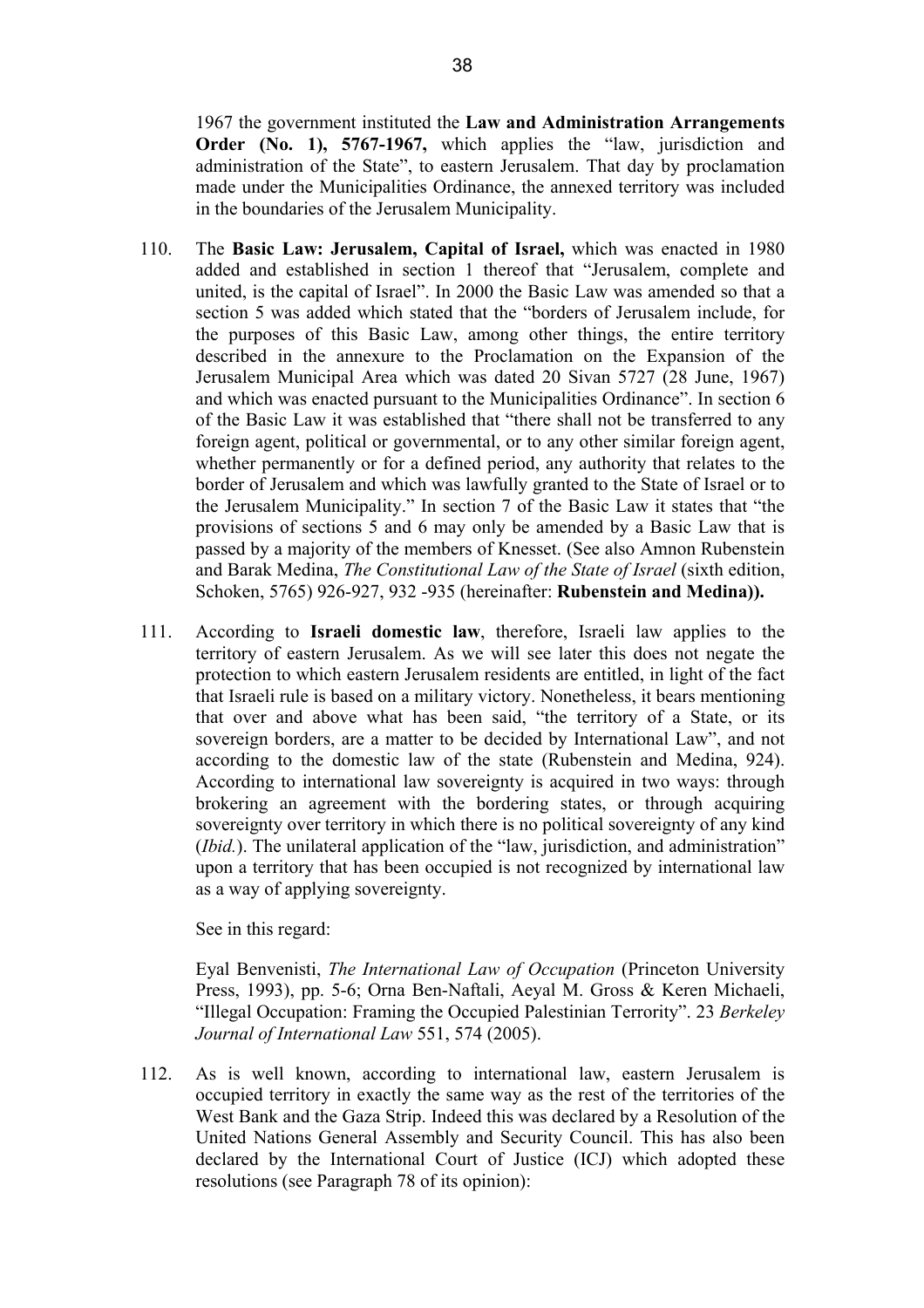The territories situated between the Green Line… and the former eastern boundary of Palestine under the Mandate was occupied by Israel in 1967 during the armed conflict between Israel and Jordan. Under customary international law, these were therefore occupied territories in which Israel had the status of occupying Power. Subsequent events in these territories… have done nothing to alter this situation. All these territories (including East Jerusalem) remain occupied territories and Israel has continued to have the status of occupying Power. (**Legal Consequences of the Construction of a Wall in the Occupied Palestinian Territory**, Advisory Opinion (International Court of Justice, July 9, 2004), 43 IL M 1009 (2004)).

113. A longstanding rule before the honorable court has held that residents of the territories, which were occupied by Israel in 1967 have the status of being "protected" according to the Fourth Geneva Convention, and are entitled to protections that international law grants protected persons (see in this regard, for example: HCJ 1661/05 **The District Council of the Gaza Beach et al. v. The prime Minister - Ariel Sharon et al.**, *Piskei Din* 59(2), 481, 514-515; HCJ 606/78 **Iyyov v. Minister of Defense**, *Piskei Din* 33(2), 113, 119-120; HCJ 785/87 **Apu v. Commander of the IDF Forces**, *Piskei Din* 42 (2), 4, 77- 78).

The powers of the military commander, whom the state appointed over the territories, even when those powers are enshrined in army legislation, are also subject to the rules of international law which enshrines the rights of protected persons (see: HCJ 393/82 **Jimayat Ascan Almalmon v. Commander of the IDF Forces**, *Piskei Din* 37 (4), 785, 790-791) (hereinafter the '**Almalmon case**').

- 114. And what is the law that pertains to eastern Jerusalem residents? The court has never examined the question of whether or not they enjoy the "protected" status alongside their status as Israeli residents. The answer to this question may be derived from the provisions of international humanitarian law.
- 115. International humanitarian law, which is concerned with protecting citizens during times of dispute, has adopted the pragmatic approach when it comes to implementing this basic principle, and holds that use of force cannot lead to, or cause any transfer or change in sovereignty. And this is the language employed in **Article 47 of the Fourth Geneva Convention:**

Protected persons who are in occupied territory shall not be deprived, in any case or in any manner whatsoever, of the benefits of the present Convention by any change introduced, as the result of the occupation of a territory, into the institutions or government of the said territory, nor by any agreement concluded between the authorities of the occupied territories and the Occupying Power, **nor by any**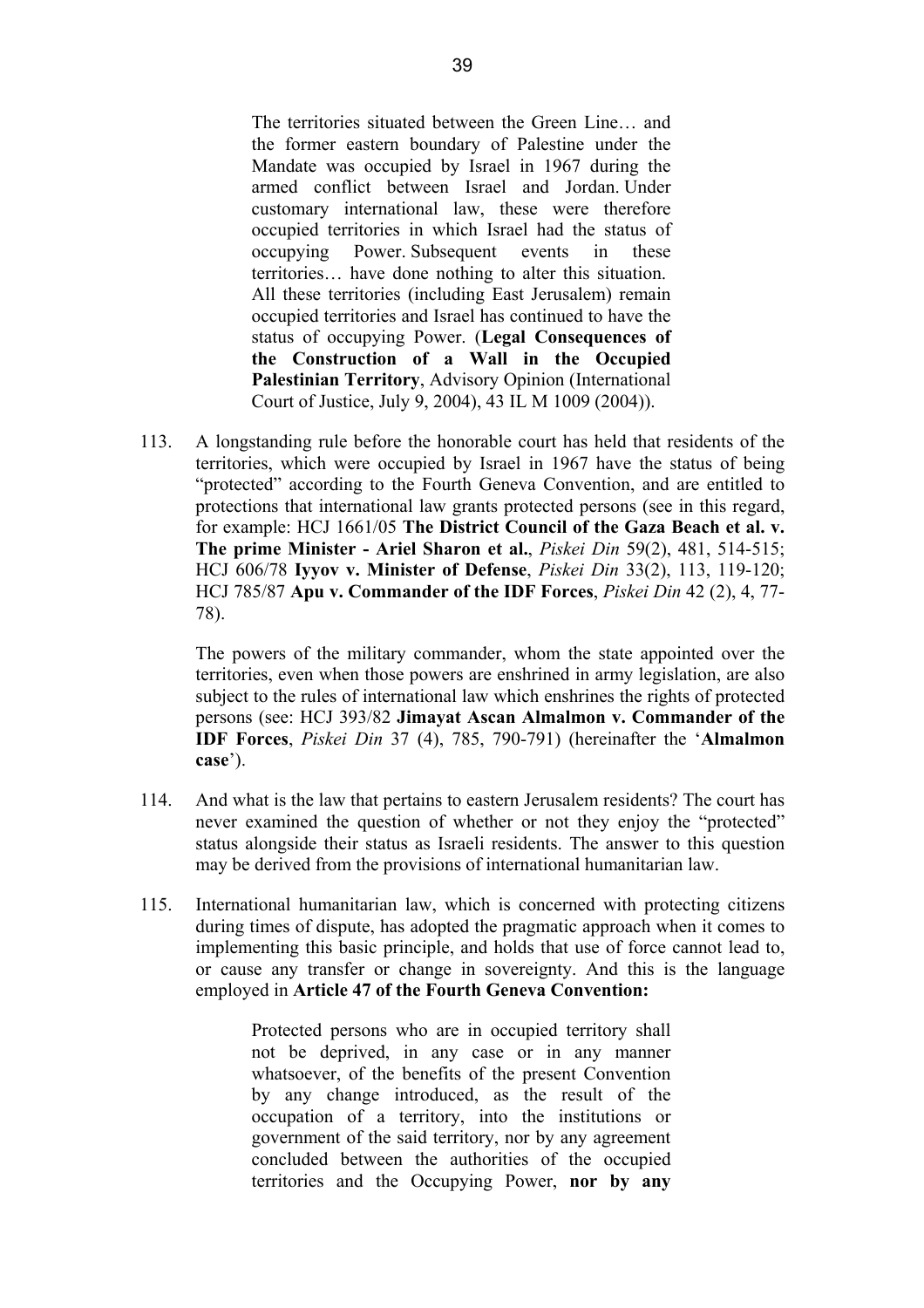## **annexation by the latter of the whole or part of the occupied territory**. (Emphasis added)

The Article does not delve into the question of whether or not the changes to the institutions of the occupied territory were legal, or whether the annexation was legal. The purpose of the article is the protection of those citizens, who, as a result of a war, find themselves under the rule of a foreign power, with whom they do not identify, and which in turn does not identify with them.

Since from a pragmatic perspective it is clear that any annexing country may claim the legality of the annexation, the drafters of the Convention wanted to ensure that even if such claim is made, it shall not be sufficient to deprive the protected persons of their rights as defined by international humanitarian law.

**This is an approach which the petitioners humbly request that the honorable court adopt: the petitioners do not request that the court make a finding that Israeli law does not apply to east Jerusalem, but that the application of Israeli law does not deprive the residents of the eastern part of the city of their special rights as protected persons.** 

- 116. Obviously, the court is required to rule in accordance with Israeli law. This includes both Knesset legislation as well as customary international law, which has been automatically absorbed into domestic law. While the provisions of Israeli law hinge on the interpretation of Knesset legislation – and indeed the **Awad** rule is based entirely on legislative interpretation in the absence of special legislative provisions with respect to the status of eastern Jerusalem (**Awad** case, 429-430) – this interpretation should as much as is possible be consistent with the provisions of international law.
- 117. The position of international law is not given any mention in the **Awad** case, yet it should still have some impact today. The opinion of the International Court of Justice "**constitutes the interpretation of international law, made by the highest judicial body in international law**", and therefore, "**the interpretation that this court gives to international law should be accorded the maximum consideration that befits it**". (HCJ 7957/04 **Mara'abe v. The Prime Minister of Israel**) (judgment dated 15 September, 2005, paragraph 56 of the judgment by Chief Justice Barak, and see also paragraphs 73 and 74 of the judgment. (Emphasis added) (hereinafter the "**Mara'abe case**")). According proper consideration can only mean that the practical status of residents of an annexed territory must be taken into account.

Against this backdrop we shall now examine the special status of eastern Jerusalem residents.

#### **The status of eastern Jerusalem residents: a synthesis of legal rules**

118. **According to international law**, the law that applies to territory that was occupied and annexed to Jerusalem is that of belligerent occupation. The residents of the occupied region, according to international law, are protected persons. Since they are protected persons, the occupying power is saddled with the duty of protecting their rights both by virtue of the detailed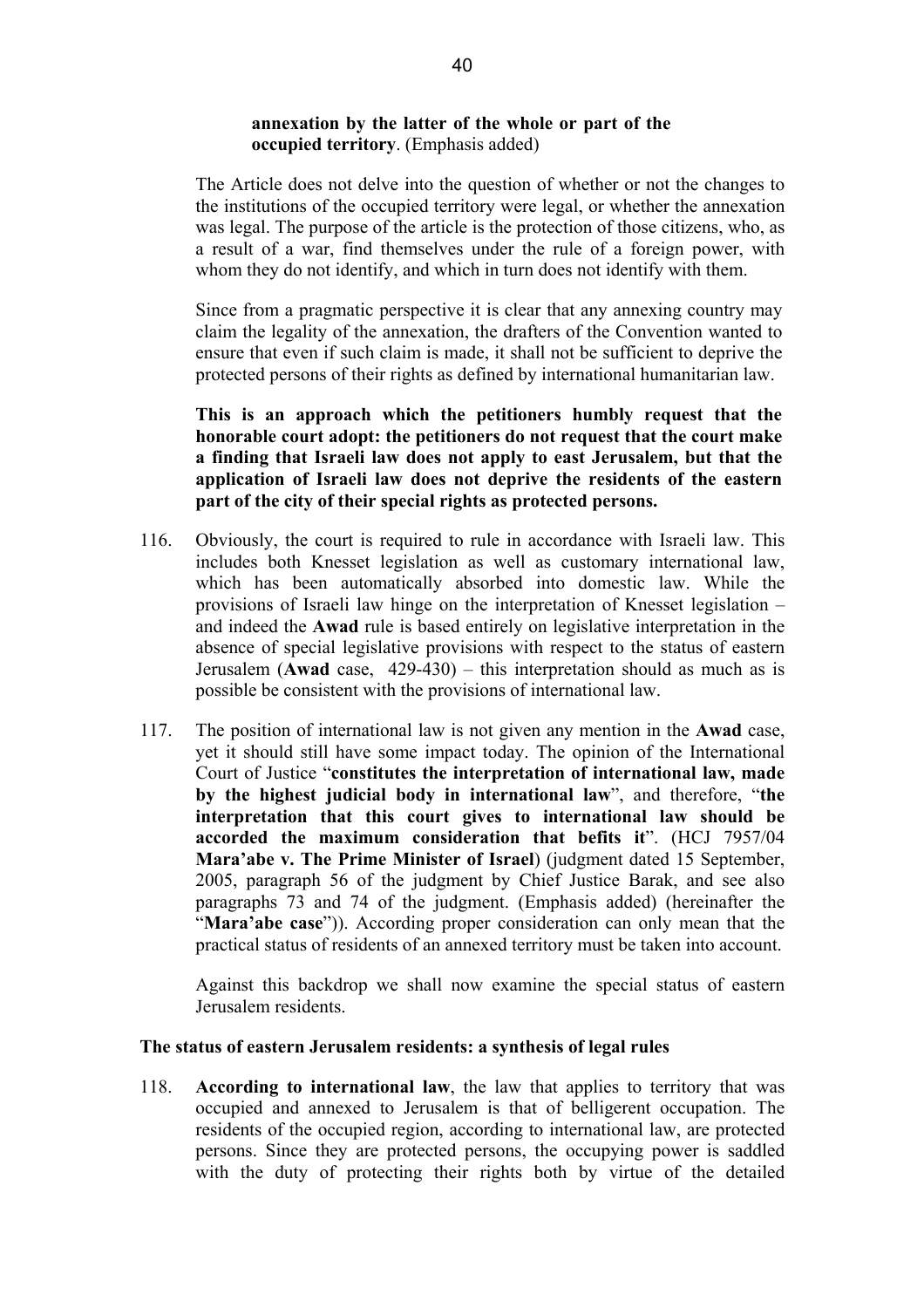obligations that are enshrined in international humanitarian law (**The 1949 Fourth Geneva Convention and the Regulations appended to the Hague Convention Respecting the Laws of War on Land 1907**)**,** and by virtue of the general obligation of the occupying power to preserve public life and order, which is enshrined in Regulation 43 of the Hague Regulations.

- 119. Case law has extended the positive obligation that is imposed on the Occupying Power to the point that it must be concerned with the rights and quality of life of residents of the occupied territory (see **Almalmon** case at 797-798; HCJ 202/81 **Tabib v. Minister of Defence**, *Piskei Din* 36(2) 622, 629; HCJ 3933/92 **Barakat v. Commanding Officer, Central Command**, *Piskei Din* 46(5) 1, 6; HCJ 69/81 **Abu Aita v. The Regional Commander of Judea and Samaria**, *Piskei Din* 37(2) 197, 309-310.)
- 120. In addition to the rules of international law the State as an Occupying Power, must also abide by the basic principles of Administrative Law (**Almalmon** case, at 810; HCJ 5627/02 **Sayef v. Government Press Office**, *Piskei Din*  58(5) 70, 75; HCJ 10536/02 **Hass v. Commander of the IDF Forces in the West Bank**, *Piskei Din* 58(3) 443, 455; **Mara'abe** case, paragraph 14 of the judgment). Likewise there are certain undertakings by the State to international human rights law which also apply (see **the ICJ opinion,**  paragraphs 102-113).
- 121. International law perceptively recognizes the relations between the Occupying Power and the protected persons, who are under its rule, and establishes guidelines. Thus, among these is **Clause 45 of the Hague Regulations forbidding the Occupying Power to compel residents of the occupied territory to swear allegiance to it:**

It is forbidden to compel the inhabitants of occupied territory to swear allegiance to the hostile Power.

- 122. **Article 49 of the Geneva Convention prohibits the Occupying Power from carrying out any type of "forcible transfer" on the protected persons.** This prohibition is absolute, and is in force regardless of the motive that underlies the intention to carry out a forcible transfer. Paragraph 78 of the Geneva Convention recognizes, however, the authority of the Occupying Power to adopt the step of "special residences" with respect to protected persons within the borders of the occupied territory, but only as an exceptional and necessary step for security considerations. According to case law, it is not possible to adopt such a step, unless the security risk, which is foreseen to emanate from a person against whom it is adopted, may only be removed by means of adopting this step. In any event this step should not be adopted as a means of punishment but only as a deterrent (see **Ajouri** case).
- 123. The application of **Israeli law** to the eastern Jerusalem area and to its residents does not diminish those protections that international humanitarian law grants them. So long as the State of Israel seeks to view eastern Jerusalem and its residents as part of Israel, it is choosing to apply to eastern Jerusalem and its residents extra strata of normative protections, whose force is no lesser than that of international humanitarian law. Israeli law carries its own baggage of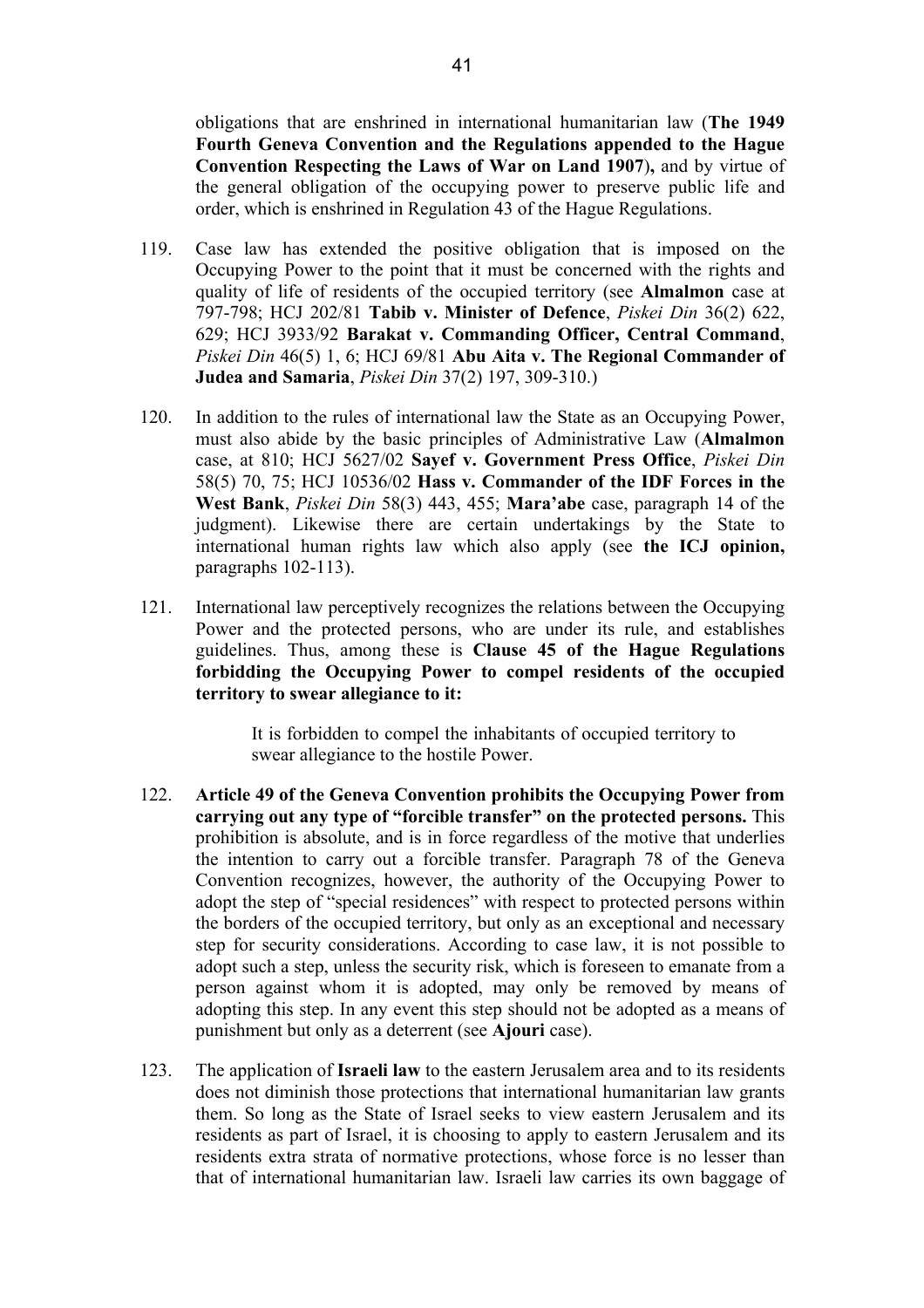constitutional protections, as well as Israel's undertakings in accordance with the provisions of international human rights law. Thus the application of Israeli law to eastern Jerusalem, provided that the State of Israel stands by this application to eastern Jerusalem and its residents, means that Israel by its own admission is thus applying the basic rights that are enshrined in Israeli law, as well as Israel's undertakings to International Human Rights Law.

- 124. The status that was given to Palestinian residents of eastern Jerusalem was given against their will. The ramification for refusing that status was the deprivation of a right to continue to live in their homes and the risk of being forcibly deported. Indeed, the residence permit first and foremost grants Palestinian residents of eastern Jerusalem the right to permanently reside in their homes and immunity from deportation. This is not merely an entry visa, like that given to immigrants who have recently arrived in Israel (**Awad** case 429-430) but is a permit that attests to the reality of life and gives it legal force (*Ibid.* at 433) Precisely because of this the **permit, in the words of the HCJ is given to Palestinian residents of eastern Jerusalem by law and not by grace** (*Ibid.* at 431). The dicta that the court articulated in the **Awad** case is consistent with the special status of eastern Jerusalem residents.
- 125. However the additional step that the court adopted in **Awad** when it held that eastern Jerusalem residents are like all other residents, so that should they desire they may become naturalized citizens, but if they do not so they are at risk of losing their status – subverts that special status.
- 126. Although eastern Jerusalem residents may request to become naturalized citizens of Israel (provided they are able to overcome the bureaucratic hurdles) very few of them actually do so. Though the majority of them satisfy the conditions of naturalization that are laid out in section 5 of the **Citizenship Law 5712-1952** (excluding, perhaps some knowledge of the Hebrew language), they see themselves, and this is perfectly justified in terms of international law, as residents of occupied territory, whose status in Israel has been forced upon them. They feel connected to the West Bank, and therefore have no desire for Israeli citizenship. Moreover, the acquisition of Israeli citizenship through naturalization requires swearing allegiance to the State of Israel (section 5(c) of the Law), and very few are comfortable with this. **The State of Israel, as aforesaid is disallowed from forcing this upon them.**  Israel's decision not to force Israeli citizenship upon eastern Jerusalem residents reflects, in and of itself, the Israeli recognition of the dual status of eastern Jerusalem residents. On the one hand they are residents of territory where Israeli law applies; on the other hand they are protected persons, upon whom international humanitarian law applies, including the prohibition against forcing an oath of allegiance to the Occupying State.

#### **The right of every eastern Jerusalem resident to return to his homeland**

127. Eastern Jerusalem – whether regarded as occupied territory or whether regarded as territory annexed by Israel – is covered by the norms of international human rights law. These norms shall be discussed below.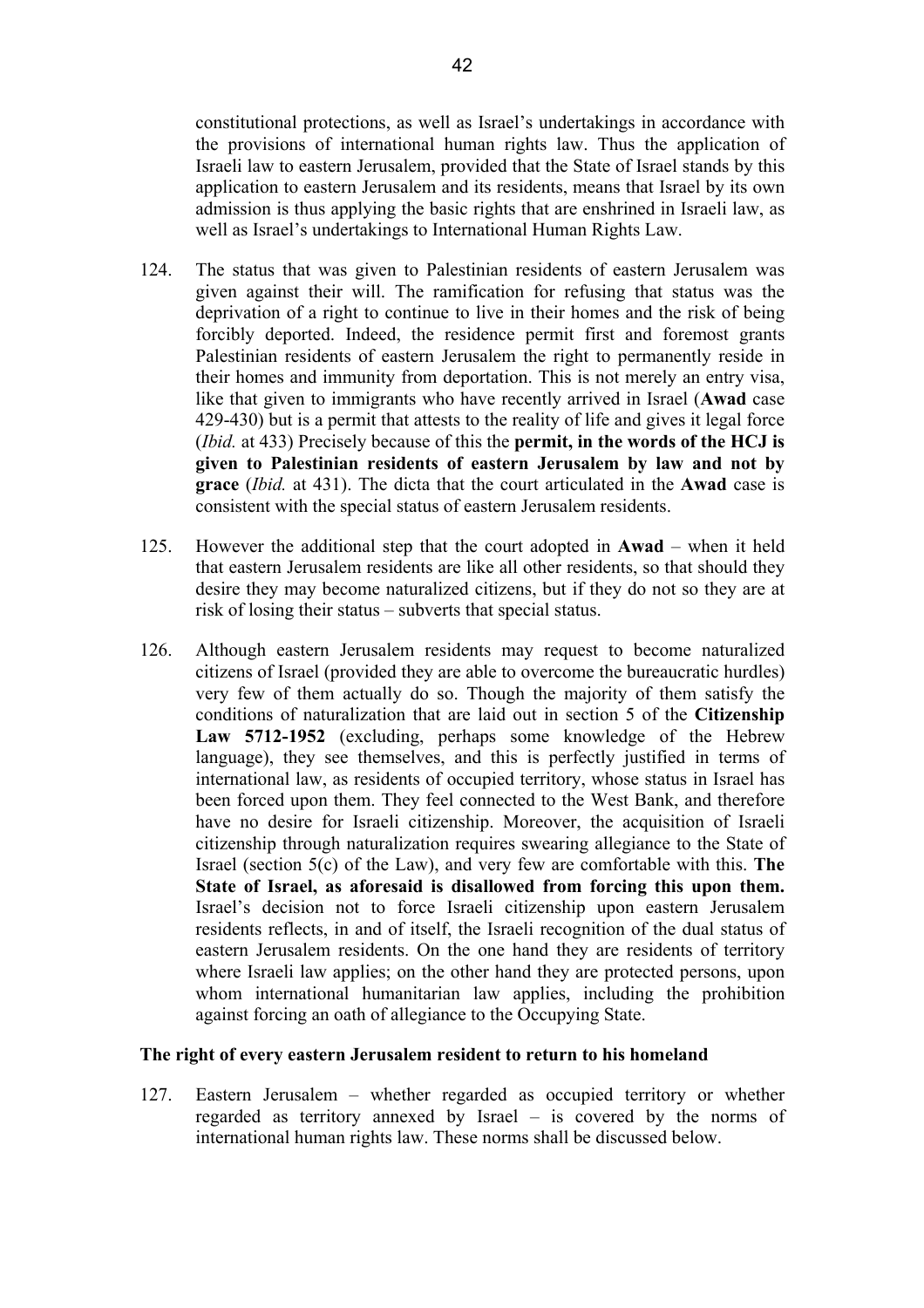- 128. In the absence of an obligation to naturalize (see paragraphs 121 and 126 above), it is clear that the permit that is given to eastern Jerusalem residents cannot imprison them in eastern Jerusalem or in Israel, as a condition for the preservation of their status. Eastern Jerusalem residents – residents who have a special status – are entitled, like any other person, to leave their home and to return to it, without thereby being at risk that their travels abroad or their departure to the territories, and even their acquisition of status in another country, will lead to the deprivation of their rights to return to their homeland.
- 129. The reality of life often calls upon people to move to foreign countries and to live there, for various periods of time and for various motives. One may not derive from that that in all instances the connection with the country of origin has been severed (see in this regard: J. Page, S. Plaza, "Migration Remittances and Development: A Review of Global Evidence", *Journal of African Economies*, Volume 00, AERC Supplement 2, 245-336. And see also P. Gustafson, "International Migration and National Belonging in the Swedish Debate on Dual Citizenship", *Acta Sociologica* 2005; 48; 5). The provisions of international law in this case support the rights of persons to return to their country, even if they are not citizens of those countries.
- 130. Article 13(2) of the **Universal Declaration of Human Rights (1948)** states:

Everyone has the right to leave any country, including his own, and to return to his country.

Article 12(4) of the **International Covenant on Civil and Political Rights (1966),** which was ratified by the Sate of Israel in 1991 *(Conventions* 1040) continues and states the following:

No one shall be arbitrarily deprived of the right to enter his own country.

With respect to article 12(4) and to the concept of "arbitrarily deprived", the **United Nations Human Rights Committee General Comment** to the provisions of the Covenant stated:

In no case may a person be arbitrarily deprived of the right to enter his or her own country. The reference to the concept of arbitrariness in this context is intended to emphasize that it applies to all State action, legislative, administrative and judicial; it guarantees that even interference provided for by law should be in accordance with the provisions, aims and objectives of the Covenant and should be, in any event, reasonable in the particular circumstances. The Committee considers that there are few, if any, circumstances in which deprivation of the right to enter one's own country could be reasonable. (The Human Rights Committee's General Comment 27, CCPR/C/21/Rev.1/Add.9 of 2 November1999, para.21). (Hereinafter: "**General Comment 27**").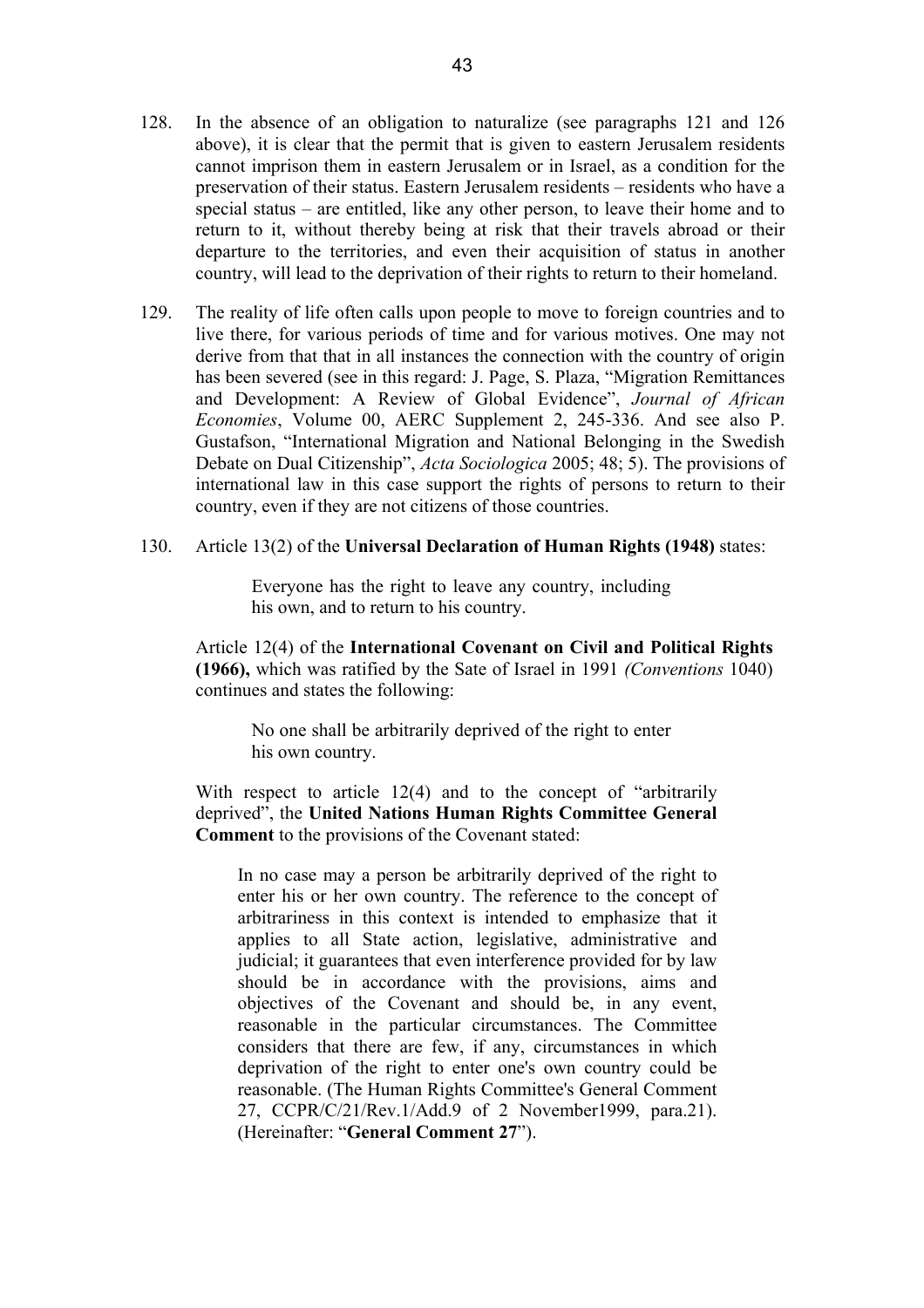- 131. In our context, the interpretation that was given to the words "his own country" is especially important as it will be noted, that it was not merely by chance that this term was chosen (that is to say, it was copied verbatim from the version that appeared in the Universal Declaration of Human Rights). Attempts made to limit the extent of this term, so that the right would only apply to those persons who were citizens of the country to which they wish to return, were dismissed. This, in order to avoid the possibility where those wishing to return to a country, whose domestic law did not recognize them as citizens, are barred from doing so. (See in this regard: H. Hannum, *The Right to Leave and Return in International law and Practice*, Dordrecht, Martinus Nijhof, 1987, p.56 (Hereinafter: "**Hannum**").
- 132. In this regard the learned **Bossuyt** adds that the decision to deliberately choose the term "his own country", and not the term "a country of which he is a national" was accepted in light of the desire of many countries to place before those who did not even bear the status of permanent residents, or of citizens the right of return to their country (M. J. Bossuyt, *Guide to the "Travaux Preparatoires" of the International Covenant on the Civil and Political Rights* (1987), 261). The choice of this broad term, i.e. "his own country" conforms with the general spirit of Article 2(1) of the **International Covenant on the Civil and Political Rights,** in terms of which each State Party to the present Covenant undertakes to ensure to all individuals within its territory and subject to its jurisdiction the rights recognized in the present Covenant, without distinction of any kind.
- 133. Also the United Nations Human Rights Committee, the authorized interpreter of the Convention, held that the right to return to one's country per Article 12(4) to the Convention is not available exclusively to those who are citizens of that country. It most certainly also applies, so the Committee held, to those who because of their special ties to that country, cannot be considered a mere "alien". As an example, the Committee points out that this right shall also be available to residents of territories whose rule has been transferred to a foreign country of which they are not citizens:

The wording of article 12, paragraph 4, does not distinguish between nationals and aliens ("no one"). Thus, the persons entitled to exercise this right can be identified only by interpreting the meaning of the phrase "his own country". **The scope of "his own country" is broader than the concept "country of his nationality". It is not limited to nationality in a formal sense, that is, nationality acquired at birth or by conferral; it embraces, at the very least, an individual who, because of his or her special ties to or claims in relation to a given country, cannot be considered to be a mere alien. This would be the case, for example, of nationals of a country who have there been stripped of their nationality in violation of international law, and of individuals whose country of nationality has been incorporated**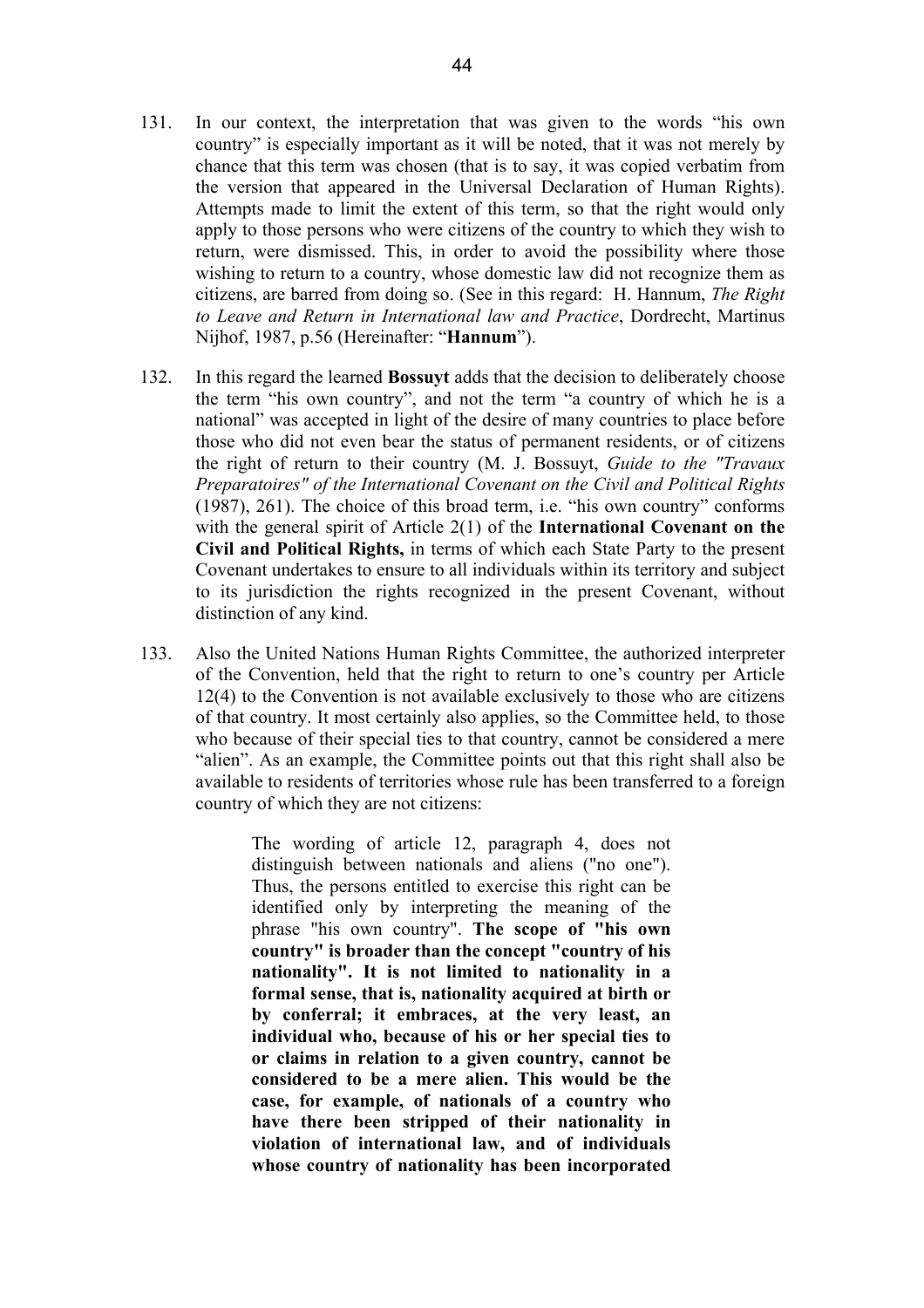**in or transferred to another national entity, whose nationality is being denied them. The language of article 12, paragraph 4, moreover, permits a broader interpretation that might embrace other categories of long-term residents, including but not limited to stateless persons arbitrarily deprived of the right to acquire the nationality of the country of such residence**. Since other factors may in certain circumstances result in the establishment of close and enduring connections between a person and a country, States parties should include in their reports information on the rights of permanent residents to return to their country of residence. (General Comment 27, para. 20). (Emphasis added)

134. In order to remove any doubt it should be noted in this context, that the prevailing opinion among the scholars is that the right to return according to Article 12(4) of the Covenant, is a right that is available to individuals. We are not dealing with the rights of large groups of people, who were deported or immigrated to foreign countries as a result of wars or other conflicts. Jagerskiold points out in this context:

> There was no intention here to address the claims of masses of people who have been displaced as a by product of war or by political transfers of territory or population, such as the relocation of ethnic Germans from Eastern Europe during and after the Second World War, the flight of the Palestinians from what became Israel, or the movement of Jews from Arab countries… The covenant does not deal with those issues and cannot be invoked to support a right to 'return'. These claims will require international political solutions on a large scale. (S. A. F. Jagerskiold, **The Freedom of Movement, in L. Henkin (ed.) The International Bill of Rights**, New York, Colombia University Press, 1981, p. 180).

See also **Hannum**, 59.

# **The special status of eastern Jerusalem residents since the signing of the Oslo Accords**

- 135. To complete the picture and to offer a comprehensive and complete assessment of the **Awad** rule, we also need to turn our attention to Israel's attitude to eastern Jerusalem residents over the recent years, from the Oslo Accords until today.
- 136. It is no secret that the State of Israel does not want the Palestinians in eastern Jerusalem to be residents, and even more so – its citizens. Israel thereby recognizes that the residents of eastern Jerusalem are no different than the residents of the West Bank, and even encourages the former's link to the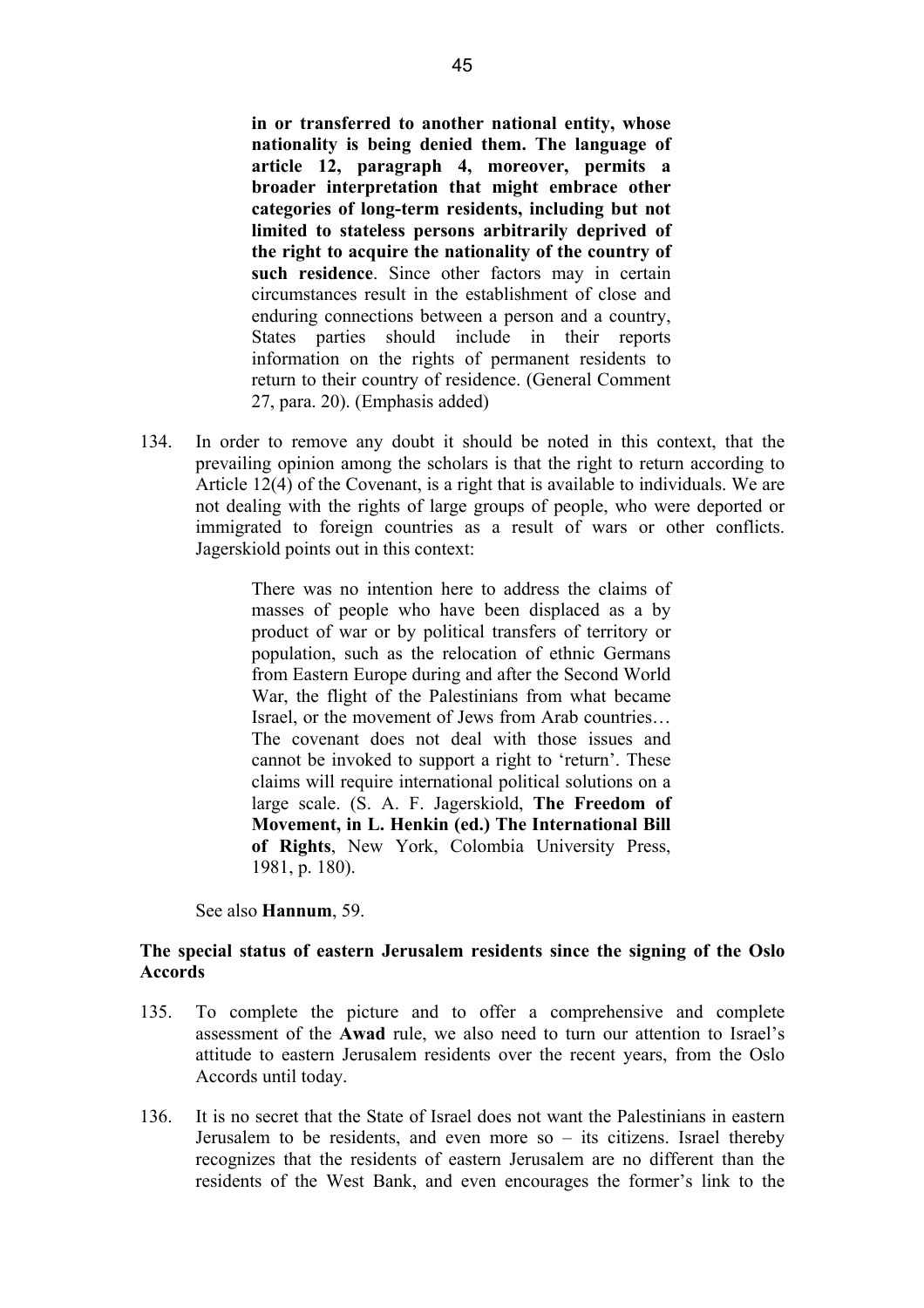territories and to the Palestinian Authority. They in turn generally do not view themselves at all as Israelis, but Palestinians, who are connected to the territories. Despite the fact that eastern Jerusalem residents number a third of all the residents of Jerusalem, and despite the fact that they are entitled to participate in elections for the Jerusalem Municipal Council and for mayor (see Section 13 **Local Authorities (Elections) Law 5725-1965),** as a general rule they do not participate in elections. In the Jerusalem Municipal Council there is not even one Palestinian representative.

- 137. An example of the fact that the State of Israel relates to eastern Jerusalem residents like the residents of the rest of the occupied territories is Israel's decision to impose upon eastern Jerusalem residents the same arrangements that is imposed on the residents of the rest of the West Bank with respect to their departures abroad, and their return to Israel and the territories, as well as their status upon their return (The "open bridges policy" which we discussed). This policy recognized, as stated, the needs of the residents of eastern Jerusalem and of the territories to live in Jordan and in other Arab countries, and not only for temporary needs or for short periods, like visits or commerce, but also for those needs associated with continuous living abroad, including for study purposes, work, and family ties. Since 1967 until today one may only leave abroad and return back via an exit card which also constitutes a return visa. This applies equally to eastern Jerusalem residents as it does to the residents of the territories. Both leave and return in the same manner.
- 138. The State of Israel's shunning of the Palestinian residents of eastern Jerusalem and the encouragement of their forging links with the Territories was given concrete expression in the Oslo Accords, in the legislation for its implementation and in prescribing the manner for practically implementing them. Within the framework of the Oslo accords which were signed between the State of Israel and the PLO, Israel thereby explicitly recognized that eastern Jerusalem lies at the core of the dispute, and that there is a complete affiliation between the Palestinian residents of eastern Jerusalem and the rest of the Palestinian residents in the territories of the West Bank and the Gaza Strip.
- 139. In the **Oslo Accords A**, dated 13 September, 1993 Israel undertook to discuss the status of eastern Jerusalem within the framework of negotiations for a final settlement, and it agreed that the "Palestinians from Jerusalem who live there shall have the right to participate in the election process" to the Palestinian Council, and all this "pursuant to the Agreement between the two sides". In **Oslo Accords B** dated 28 September, 1995 general rules for organizing elections to the Palestinian Legislative Council and its Executive Chairman were agreed upon. It was agreed that "Palestinians from Jerusalem who live there shall be permitted to participate in the election process" (to elect and to be elected), provided that they are not citizens of Israel. In Appendix II to the Agreement arrangements for voting in eastern Jerusalem were established. After signing these agreements two laws were enacted for their implementation: The **Implementation of the Interim Agreement with Respect to the West Bank and the Gaza Strip (Restriction of Activities) Law 5755-1994,** and the **Implementation of the Interim Agreement with**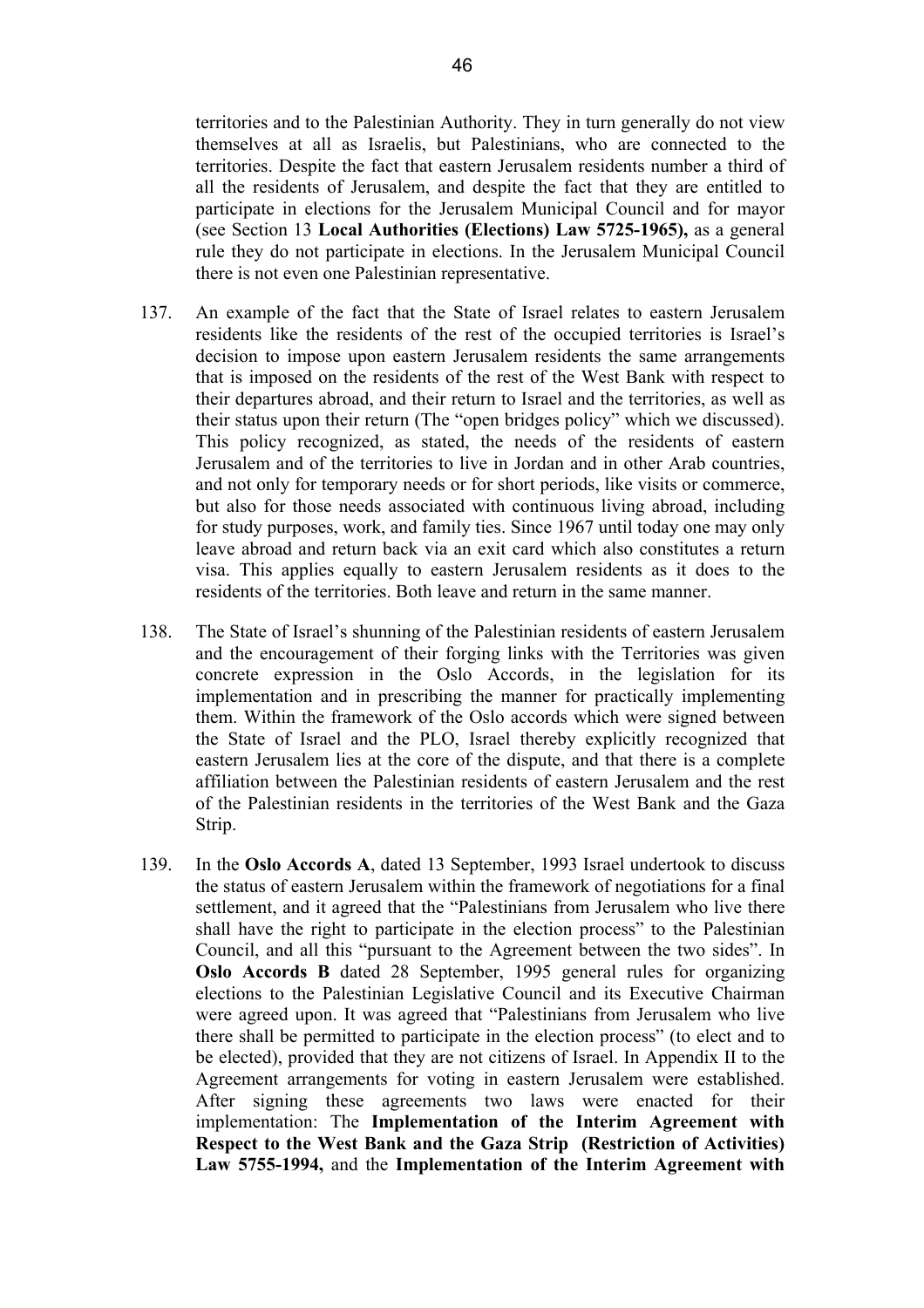**Respect to the West Bank and the Gaza Strip (Jurisdictional Authority and other provisions) (Legislative Regulations) Law, 5756-1996.** Israel's undertaking to hold elections in eastern Jerusalem and to enable the participation of eastern Jerusalem residents in the elections was enshrined in legislation. The legislation establishes that these provisions would be implemented according to the government's discretion, with its consent and notwithstanding anything stated in any other law.

- 140. Since the first Implementation Law, elections in the Palestinian Authority have taken place three times: in 1996, 2005 and 2006. Each of these elections was witness to the participation of eastern Jerusalem residents with the consent of the Government of Israel and with its support. The Government of Israel defended its decision to allow the participation of eastern Jerusalem residents before the HCJ, which ruled that this participation in the elections was lawful (HCJ 298/96 **Peleg v. The Government of Israel** (judgment dated 14 January 1996): HCJ 550/06 **Ze'evi v. The Government of Israel** (judgment dated 23 January, 2006 with reasons for judgment dated 9 February, 2006).
- 141. As stated, even the most recent elections, that took place at the beginning of 2006, saw the participation of eastern Jerusalem residents. On 17 January the then Acting Prime Minister, Ehud Olmert clarified the decision to allow eastern Jerusalem residents to participate in the elections. Below is a verbatim transcript of his words, as they were published on the Internet website of the Office of the Prime Minister:

I want to remind you that in both 1996 and 2005, elections were held in Jerusalem. The responsible approach that I supported both in 1996 and in 2005 said that while we do not concede our authority and sovereignty over all parts of Jerusalem, we certainly have an interest in maintaining eastern Jerusalem residents' link to a Palestinian state and not to the State of Israel. We never thought that the State of Israel's interest is that all eastern Jerusalem Arabs will participate in the elections in it. It is impossible to deny them the right to vote in Palestinian Authority elections. Since we are not interested in having them vote in Israeli elections, we certainly need them to agree to participate in the Palestinian Authority elections and therefore the decision was correct then and it is still correct today […]. I assume that most Israelis prefer that eastern Jerusalem Arabs not participate in Israel's elections but in the elections of the state with which they identify, i.e. the Palestinian state." http://www.pmo.gov.il/PMOEng/Archive/Current+Eve nts/2006/01/eventpre170106.htm

142. The Implementation of the Oslo Accords Laws – whose practical implementation was approved, as stated, by the HCJ – introduced into the law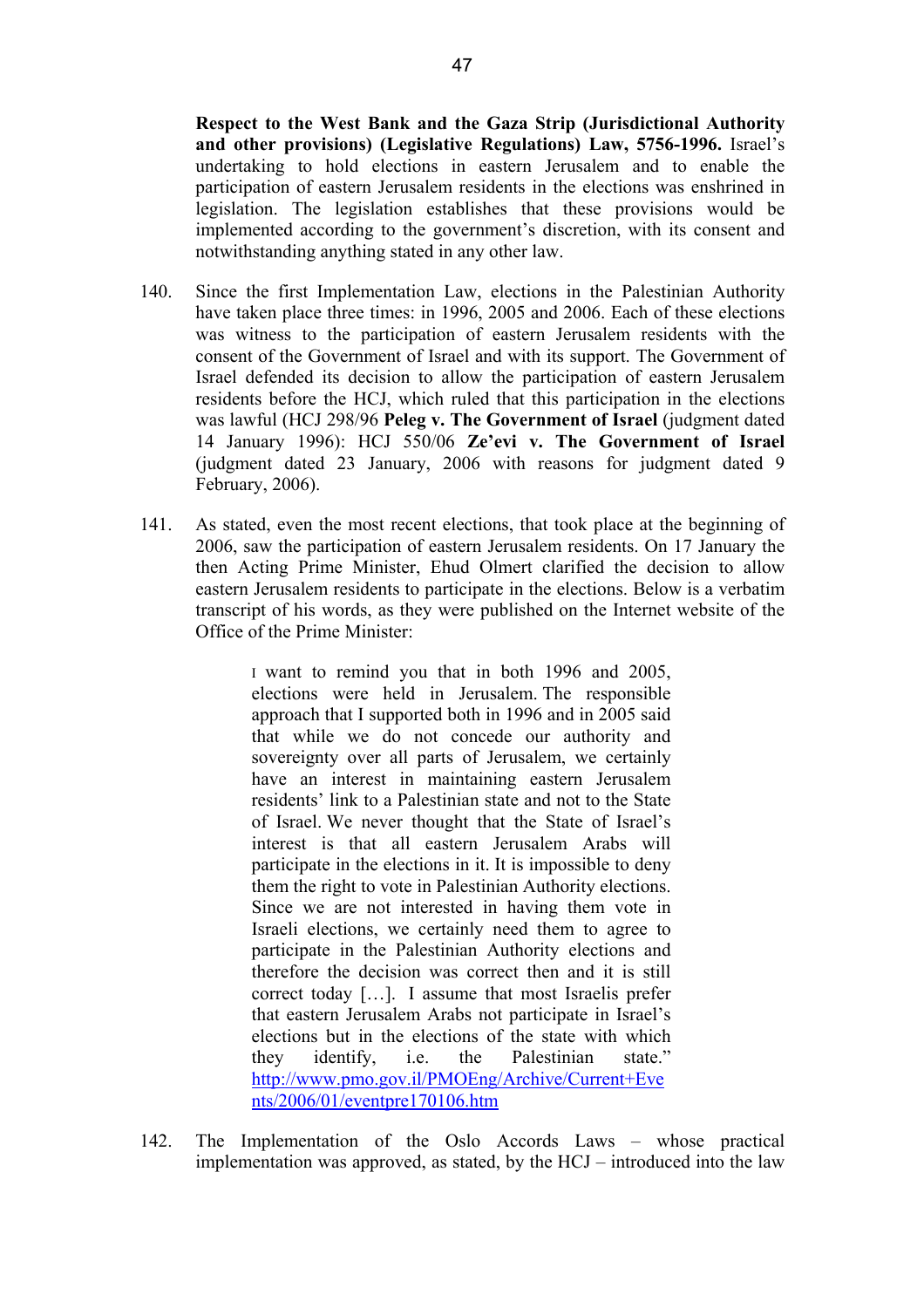the distinction between the status of eastern Jerusalem residents and the status of other residents of Israel.

How is it possible that in the current situation, where Israel views eastern Jerusalem residents as kinsmen of the Palestinian People and encourages their links with an independent Palestinian Administration – an independent Palestinian Administration, which apparently was something which even Mubarak Awad had striven to establish in 1988 - the **Awad** rule, as interpreted by the respondents, still remains intact. Is it possible that one may still speak of a "synchronization" of eastern Jerusalem and its residents with Israel, as interpreted by the court on the basis of legislation from 1988? Clearly, the changes made to the law and to the current situation cannot sanction the same attitude towards the status of eastern Jerusalem residents which regards them as having been "swallowed" by the laws of status in Israel, viewing them as immigrants like all other immigrants.

# **Instead of a Summary: the Development of the Awad Rule in Light of the Reality of Life**

- 143. We have seen that we need to expand the **Awad** rule so that it may be reconciled with other norms of Israeli law, which imbibes the principles of human rights and international humanitarian law. The expansion of the **Awad** rule is also required within the framework of drawing lessons from its implementation until today and within the framework of tailoring it to the lifestyles of the modern world.
- 144. In the **Awad** case the court assumed a reality in which a person relocates the center of his life from one country to the next. For a certain interim period the center of his life "sort of hovered between his old place of abode and his new one", however by the end of this interim period the disconnection was complete. This assumption does not always pass the reality test.
- 145. In a modern world where humans interact in a global village, an extended stay abroad is a frequent phenomenon. It does not cancel out the constant and deep connection between man and the country of his birth. In a wide range of circumstances of man's life (for instance when he must deal with a crisis, or at the opposite end of the spectrum, when he establishes a family or reaches the age of pension) the urge to "come home" is reawakened in him in full force.
- 146. In the years that have passed since the **Awad** judgment it has become clear that an analytical implementation of the **Awad** rule does not lead to the exclusive removal from east Jerusalem of those people who have no real link to it, or those who came to the city as political agents. Those who paid the price of the technical application of the **Awad** rule were those people for whom Jerusalem was their home to return to, as in the case of the petitioner.

Ironically it is precisely her and those like her that are harmed by a technical implementation of the **Awad** rule. It is precisely her, who in contradistinction to Mubarak Awad did not travel abroad, did not stay in a foreign country for many years, and did not acquire status in another country.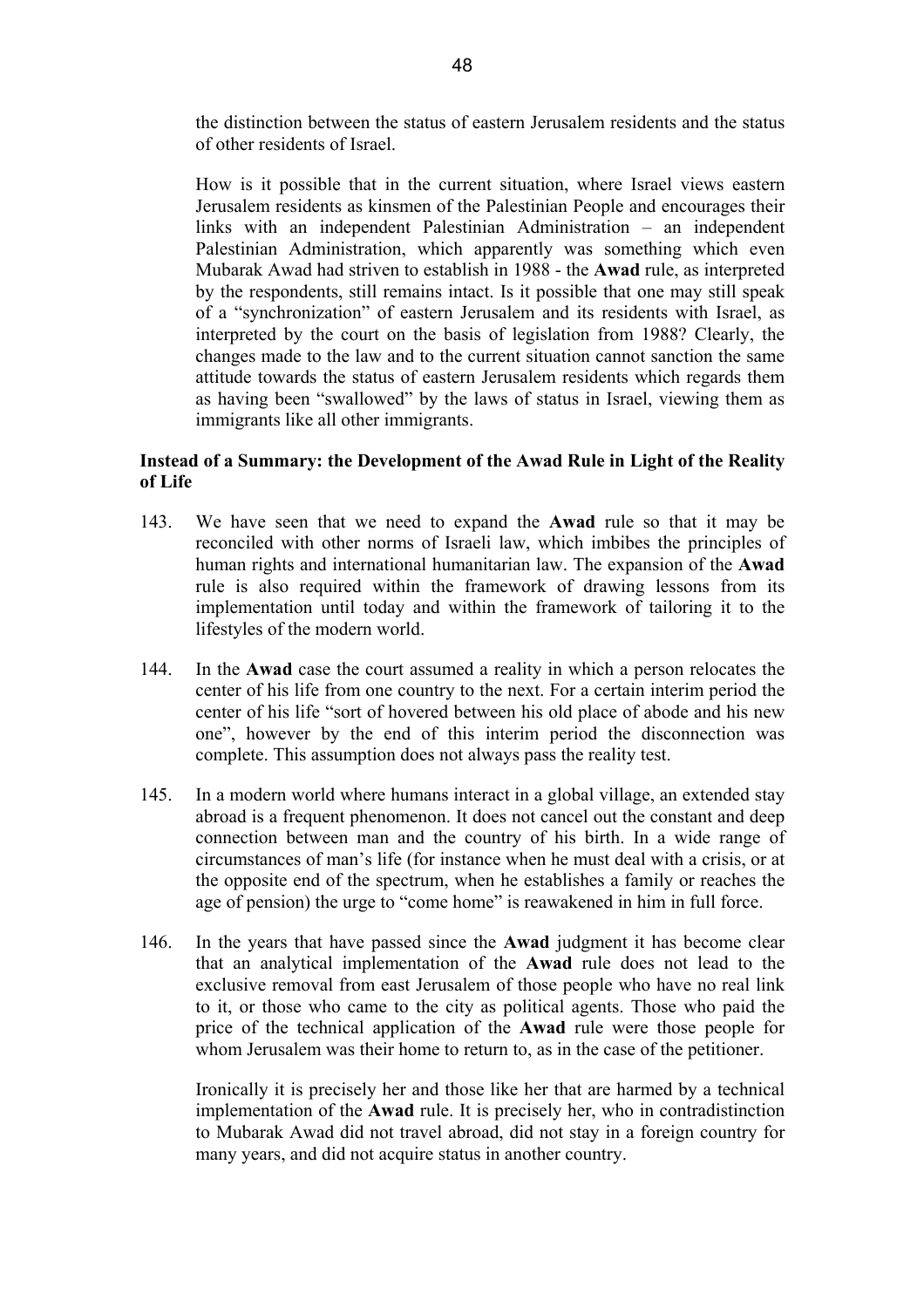Alas, all that the petitioner did was to change her residential address from eastern Jerusalem to the Gaza Strip – two regions that constitute, from many perspectives, one unit, regions that are both governed by Israel. All that the petitioner did was to move between two regions, where the State of Israel itself encouraged there to be a link between them and related to them in a like manner. Throughout the years the petitioner entered the Gaza Strip on permits that were issued by Israel, and which were given to her because she was a resident of Israel. In contradistinction to Mubarak Awad, the petitioner did not

enter the State's borders with a foreign passport, but as an Israeli for all intents

147. Continuing with the literal implementation of the **Awad** rule places eastern Jerusalem resident between a rock and a hard place: their rights to self realization, to education, to a livelihood and to participation in the life of modern society clashes with their rights to a home and to a homeland. The **Awad** rule turns it into a quasi judicial cave that seals off the possibility of eastern Jerusalem residents from being mobile like everyone else, and which confines them to the narrow and deserted space in which they born.

and purposes.

148. In light of the harsh results that flow from the **Awad** rule, and in order to tailor it to the legal rules that apply to eastern Jerusalem residents, it needs to be expanded.

There is no need to amend the ruling that eastern Jerusalem residents live in Israel by virtue of their permanent residence permits that were granted to them as a whole, in accordance with the Entry into Israel law.

There is no need to amend the ruling that Israeli permanent residence permits, in the event that they are granted to an immigrant from a foreign country, include a general stipulation that the validity of the permit is dependent upon the reality of being a permanent resident.

**However so long as we are dealing with eastern Jerusalem residents, for whom this piece of earth is their first home, and who enjoy the status of protected persons according to international humanitarian law, it must be established that their residence permits in Israel include a general stipulation that the permit does not expire even in the wake of continuous living abroad or the acquisition of status in another country.** 

149. The petitioner is a resident of eastern Jerusalem. Her status was granted to her in the wake of the annexation of eastern Jerusalem. Because of this her status was a special status. Latent within it is immunity from forced deportation. The State of Israel is not allowed to demand from the petitioner – or any other eastern Jerusalem resident for that matter – to become its citizen, and to swear allegiance to it, in order not to be deported, and is not allowed to force her – or any other resident of eastern Jerusalem – to remain in eastern Jerusalem in order not to lose her status. The petitioner is entitled to leave the country, to leave eastern Jerusalem and also to return to her homeland without any fear that her status will expire and she will be deported.